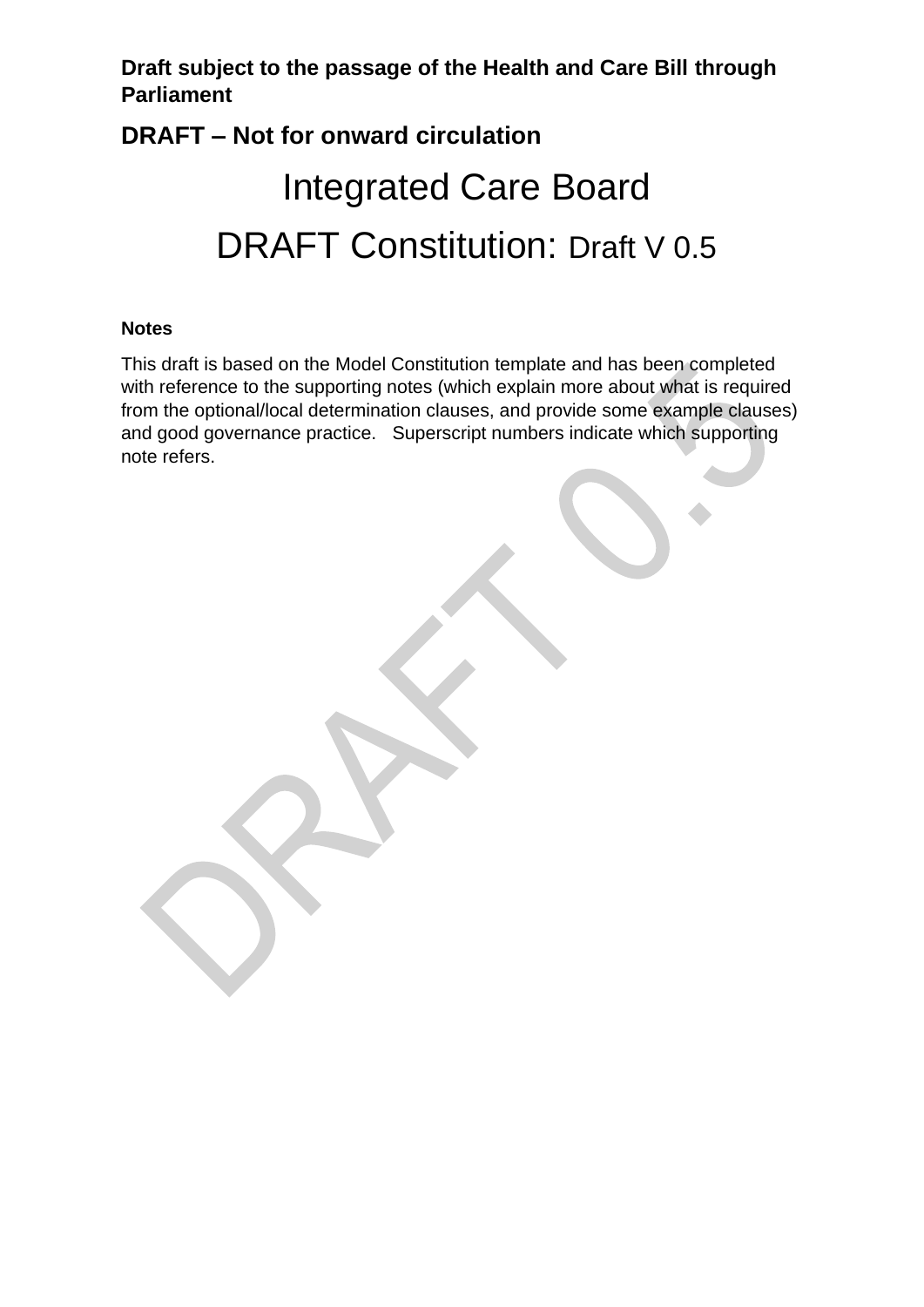*DRAFT not for onward circulation*

**[Insert ICB logo]**

# **NHS North East and North Cumbria Integrated Care Board**

# **CONSTITUTION**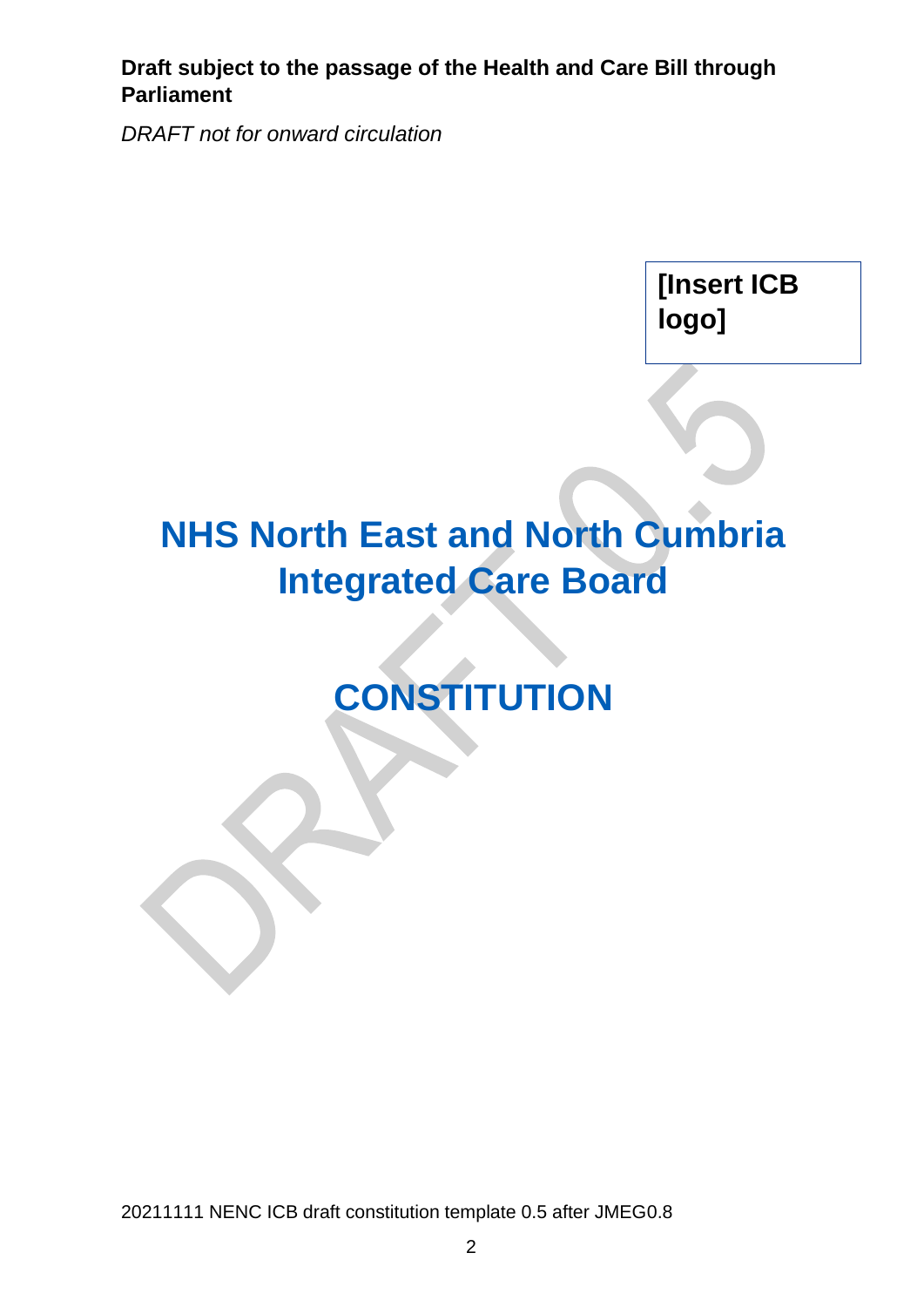# *DRAFT not for onward circulation*

## **CONTENTS (Will be updated prior to submission)**

|              | 1.1  |                                                                                        |  |
|--------------|------|----------------------------------------------------------------------------------------|--|
|              |      |                                                                                        |  |
|              |      |                                                                                        |  |
|              |      |                                                                                        |  |
|              | 1.5  |                                                                                        |  |
|              | 1.6  |                                                                                        |  |
|              |      |                                                                                        |  |
| $\mathbf{2}$ |      |                                                                                        |  |
|              |      | 2.2 Regular Participants and Observers at Board Meetings <sup>20</sup> 12              |  |
| 3            |      |                                                                                        |  |
|              |      |                                                                                        |  |
|              |      |                                                                                        |  |
|              |      |                                                                                        |  |
|              |      |                                                                                        |  |
|              |      |                                                                                        |  |
|              |      | 3.5 Partner Member(s) - NHS trusts and FTs [add which <sup>32</sup> NHS Trusts and FTs |  |
|              |      | 3.6 Partner Member(s) - Providers of Primary Medical Services.  18                     |  |
|              |      |                                                                                        |  |
|              |      |                                                                                        |  |
|              |      |                                                                                        |  |
|              | 3.10 |                                                                                        |  |
|              | 3.11 |                                                                                        |  |
|              | 3.12 |                                                                                        |  |
|              | 3.13 |                                                                                        |  |
|              | 3.14 |                                                                                        |  |
| 4            |      |                                                                                        |  |
|              | 4.1  |                                                                                        |  |
|              |      |                                                                                        |  |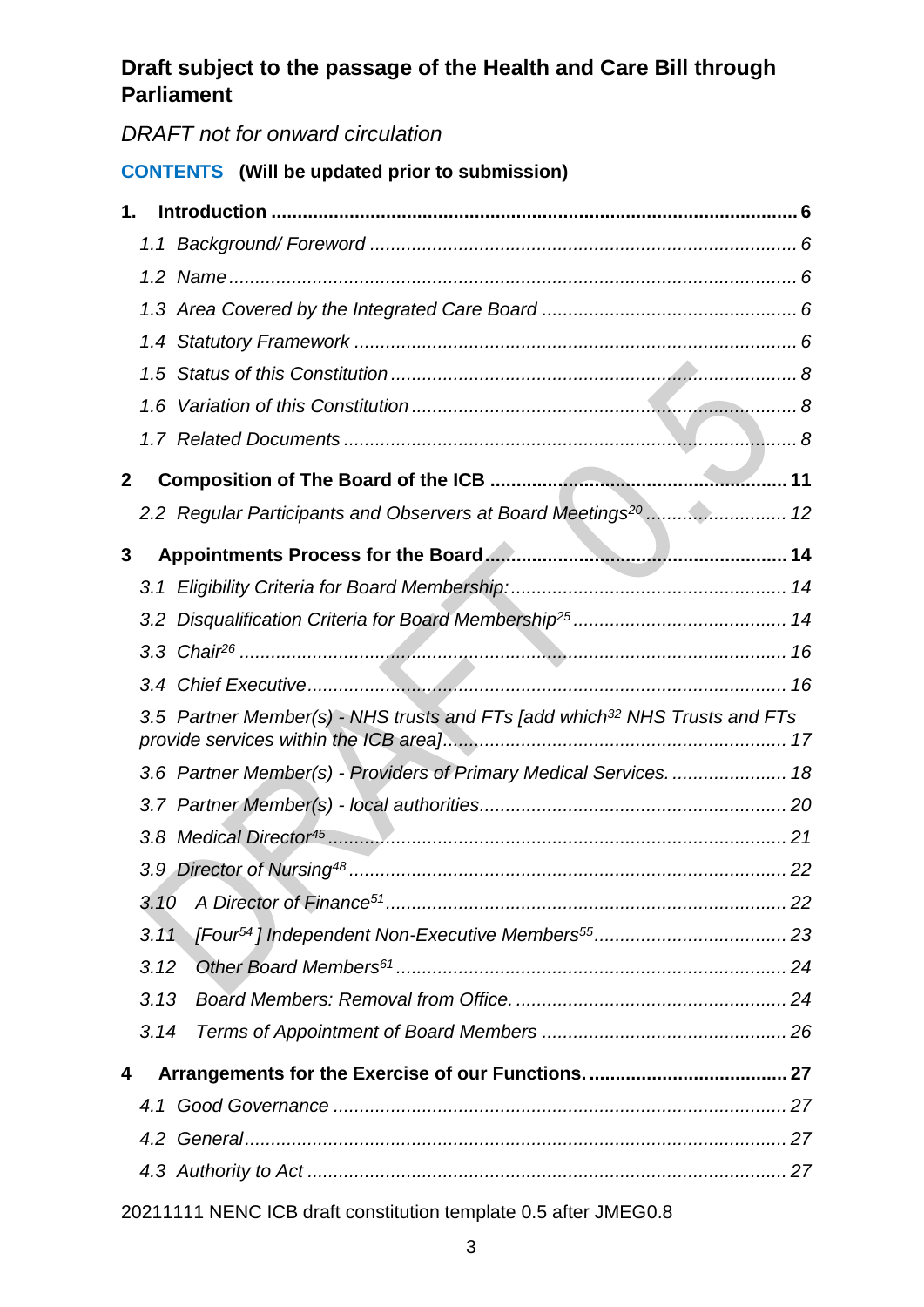|                                                                        | DRAFT not for onward circulation                                          |  |  |  |
|------------------------------------------------------------------------|---------------------------------------------------------------------------|--|--|--|
|                                                                        |                                                                           |  |  |  |
|                                                                        |                                                                           |  |  |  |
|                                                                        |                                                                           |  |  |  |
|                                                                        | 4.7 Delegations made under section 65Z5 of the 2006 Act  31               |  |  |  |
| 5                                                                      |                                                                           |  |  |  |
|                                                                        |                                                                           |  |  |  |
|                                                                        |                                                                           |  |  |  |
| Arrangements for Conflict of Interest Management and Standards of<br>6 |                                                                           |  |  |  |
|                                                                        |                                                                           |  |  |  |
|                                                                        |                                                                           |  |  |  |
|                                                                        |                                                                           |  |  |  |
|                                                                        |                                                                           |  |  |  |
| 7                                                                      | Arrangements for ensuring Accountability and Transparency 37              |  |  |  |
|                                                                        |                                                                           |  |  |  |
|                                                                        |                                                                           |  |  |  |
|                                                                        |                                                                           |  |  |  |
|                                                                        |                                                                           |  |  |  |
| 8                                                                      | Arrangements for Determining the Terms and Conditions of Employees.<br>39 |  |  |  |
| 9                                                                      |                                                                           |  |  |  |
|                                                                        | Appendix 1: Definitions of Terms Used in This Constitution  43            |  |  |  |
|                                                                        |                                                                           |  |  |  |
| 1.                                                                     |                                                                           |  |  |  |
| 2.                                                                     |                                                                           |  |  |  |
| 3.                                                                     |                                                                           |  |  |  |
| 4.                                                                     |                                                                           |  |  |  |
| 4.1.                                                                   |                                                                           |  |  |  |
| 4.4.                                                                   |                                                                           |  |  |  |
|                                                                        | 20211111 NENC ICB draft constitution template 0.5 after JMEG0.8           |  |  |  |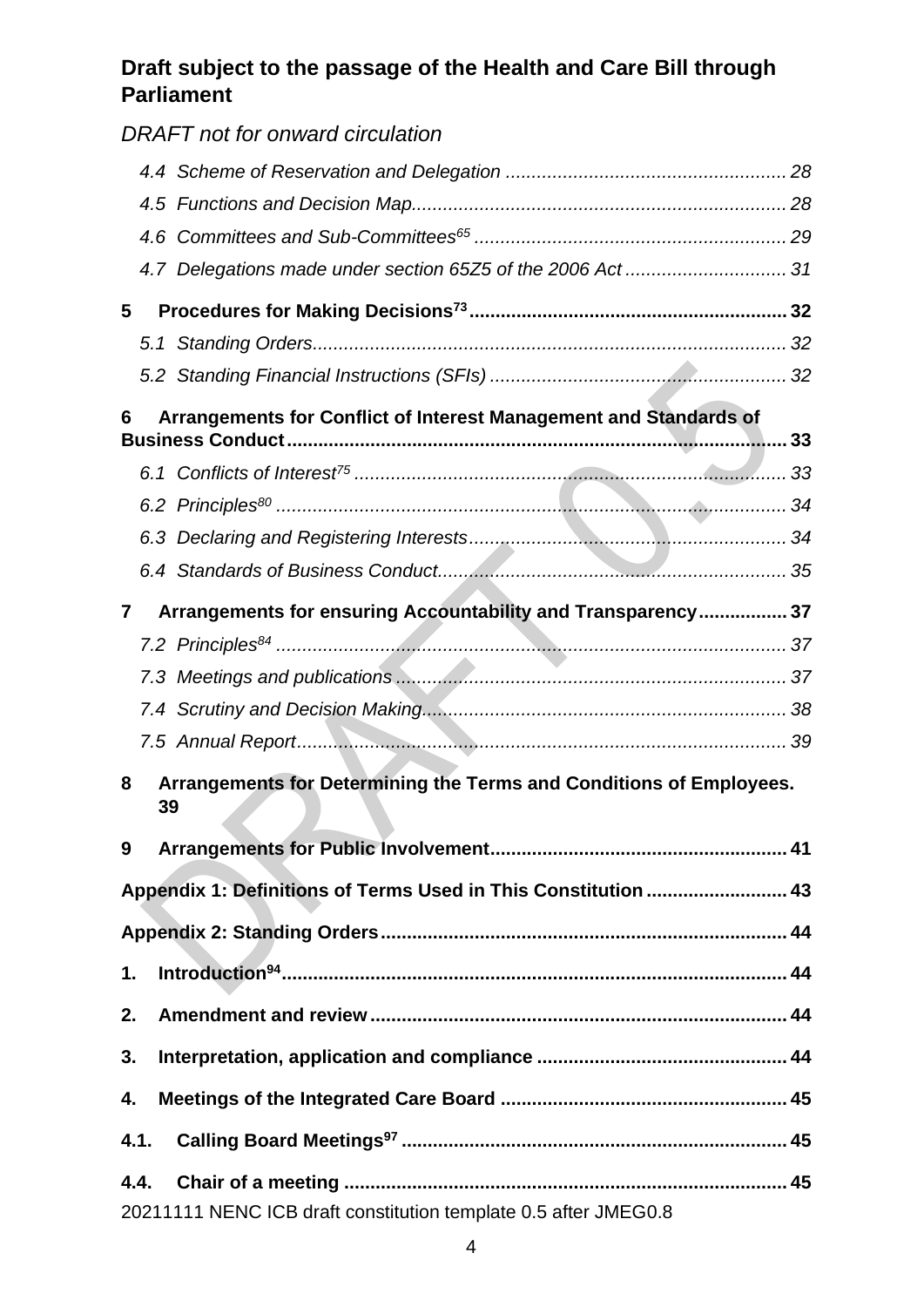## *DRAFT not for onward circulation*

| 4.5. Agenda, supporting papers and business to be transacted 46 |  |
|-----------------------------------------------------------------|--|
|                                                                 |  |
|                                                                 |  |
|                                                                 |  |
|                                                                 |  |
|                                                                 |  |
|                                                                 |  |
|                                                                 |  |
|                                                                 |  |
|                                                                 |  |
|                                                                 |  |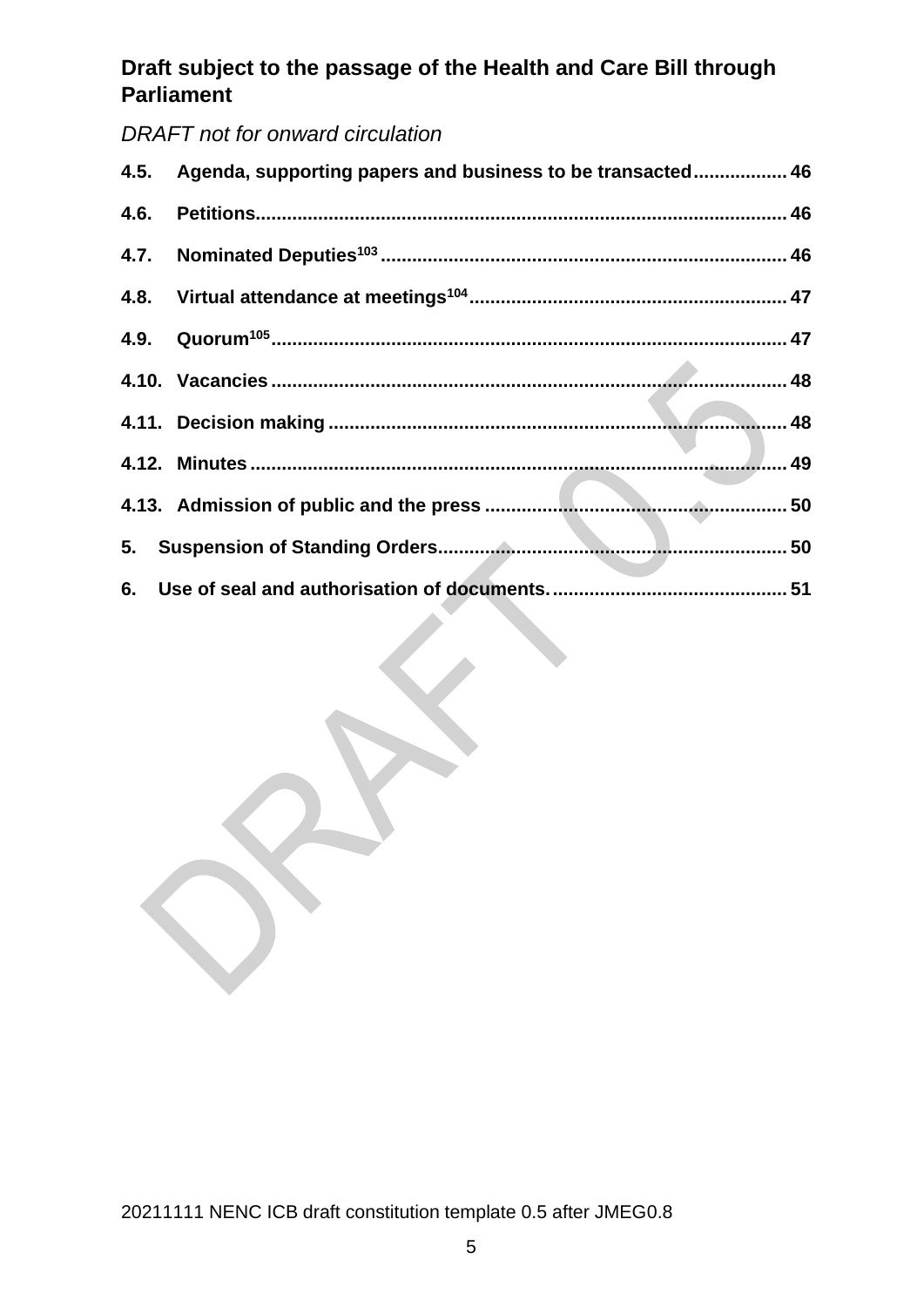*DRAFT not for onward circulation*

# <span id="page-5-0"></span>**1. Introduction**

<span id="page-5-1"></span>**1.1 Background/ Foreword<sup>1</sup>**

**(in development)**

- <span id="page-5-2"></span>**1.2 Name**
- 1.2.1 The name of this Integrated Care Board is NHS North East and North Cumbria Integrated Care Board ("the ICB").

#### <span id="page-5-3"></span>**1.3 Area Covered by the Integrated Care Board**

1.3.1 The area covered by the ICB**<sup>3</sup>** is coterminous with the Local Authorities listed at 3.7.1, with the North Cumbria geographical area covering Allerdale, Carlisle, Copeland and Eden. *(description to be finalised to ensure alignment with the Establishment Order – central guidance being prepared on descriptors.]<sup>4</sup> .*

#### <span id="page-5-4"></span>**1.4 Statutory Framework**

- 1.4.1 The ICB is established by order made by NHS England under powers in the 2006 Act.
- 1.4.2 The ICB is a statutory body with the general function of arranging for the provision of services for the purposes of the health service in England and is an NHS body for the purposes of the 2006 Act.
- 1.4.3 The main powers and duties of the ICB to commission certain health services are set out in sections 3 and 3A of the 2006 Act. These provisions are supplemented by other statutory powers and duties that apply to ICBs, as well as by regulations and directions (including, but not limited to, those made under the 2006 Act). **5**
- 1.4.4 In accordance with section 14Z25(5) of, and paragraph 1 of Schedule 1B to, the 2006 Act the ICB must have a constitution, which must comply with the requirements set out in that Schedule. The ICB is required to publish its constitution (section 14Z29). This constitution is published at *[Add web address when website developed]*
- 1.4.5 The ICB must act in a way that is consistent with its statutory functions, both powers and duties. Many of these statutory functions are set out in the 2006 Act but there are also other specific pieces of legislation that apply to ICBs.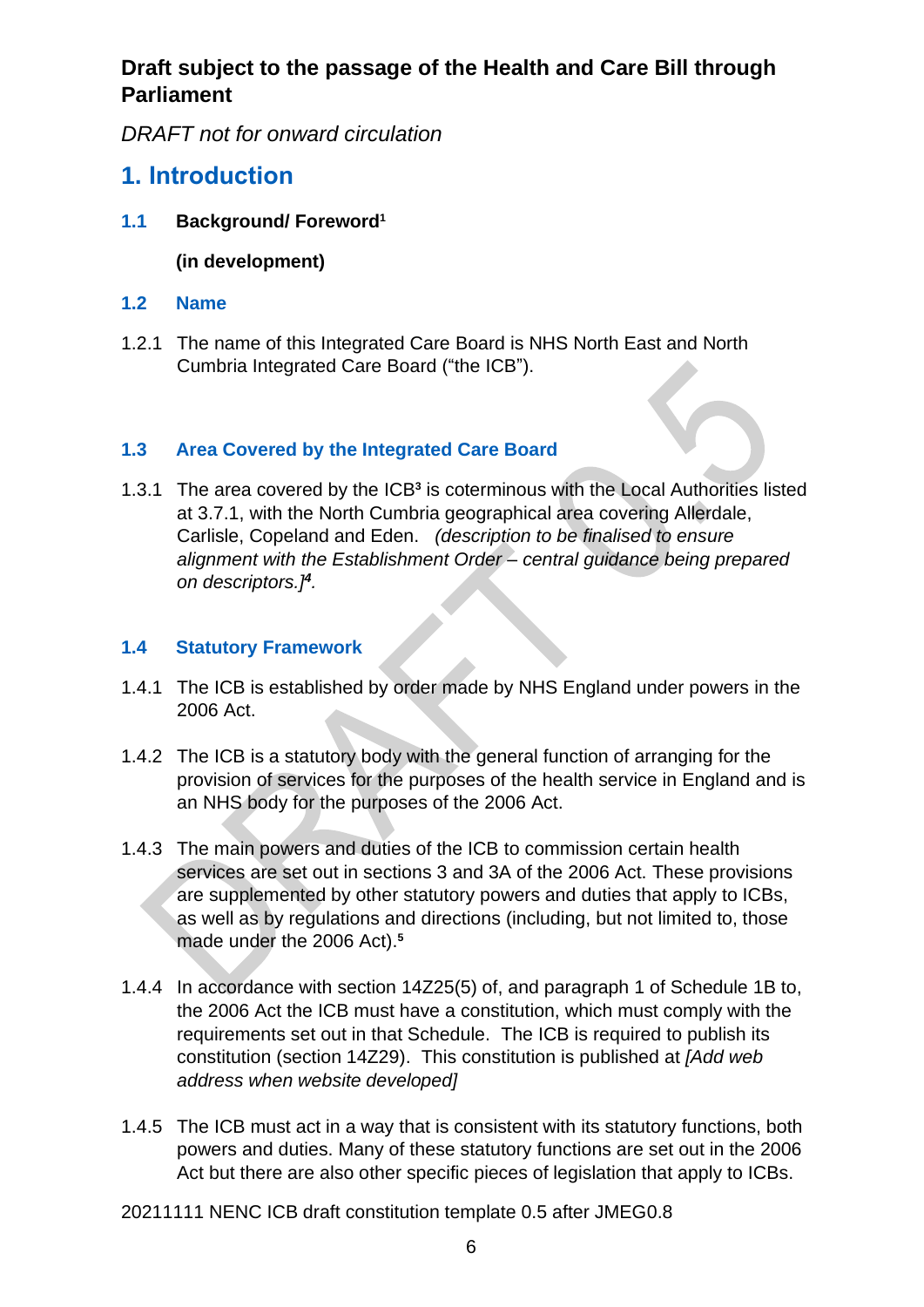#### *DRAFT not for onward circulation*

Examples include, but are not limited to, the Equality Act 2010 and the Children Acts. Some of the statutory functions that apply to ICBs take the form of general statutory duties, which the ICB must comply with when exercising its functions. These duties include but are not limited to:

- a) Having regard to and acting in a way that promotes the NHS Constitution (section 2 of the Health Act 1989 and section 14Z32 of the 2006 Act);
- b) Exercising its functions effectively, efficiently and economically (section 14Z33 of the 2006 Act);
- c) Duties in relation children including safeguarding, promoting welfare etc (including the Children Acts 1989 and 2004, and the Children and Families Act 2014)
- d) Adult safeguarding and carers (the Care Act 2014)
- e) Equality, including the public-sector equality duty (under the Equality Act 2010) and the duty as to health inequalities (section 14Z35); and
- f) Information law, (for instance, data protection laws, such as the EU General Data Protection Regulation 2016/679 and Data Protection Act 2018, and the Freedom of Information Act 2000).
- g) Provisions of the Civil Contingencies Act 2004
- 1.4.6 The ICB is subject to an annual assessment of its performance by NHS England which is also required to publish a report containing a summary of the results of its assessment.
- 1.4.7 The performance assessment will assess how well the ICB has discharged its functions during that year and will, in particular, include an assessment of how well it has discharged its duties under:
	- a) section 14Z34 (improvement in quality of services),
	- b) section 14Z35 (reducing inequalities),
	- c) section 14Z38 (obtaining appropriate advice),
	- d) section 14Z43 (duty to have regard to effect of decisions)
	- e) section 14Z44 (public involvement and consultation),
	- f) sections 223GB to 223N (financial duties), and
	- g) section 116B(1) of the Local Government and Public Involvement in Health Act 2007 (duty to have regard to assessments and strategies).
- 1.4.8 NHS England has powers to obtain information from the ICB (section 14Z58 of the 2006 Act) and to intervene where it is satisfied that the ICB is failing, or has failed, to discharge any of its functions or that there is a significant risk that it will fail to do so (section 14Z59).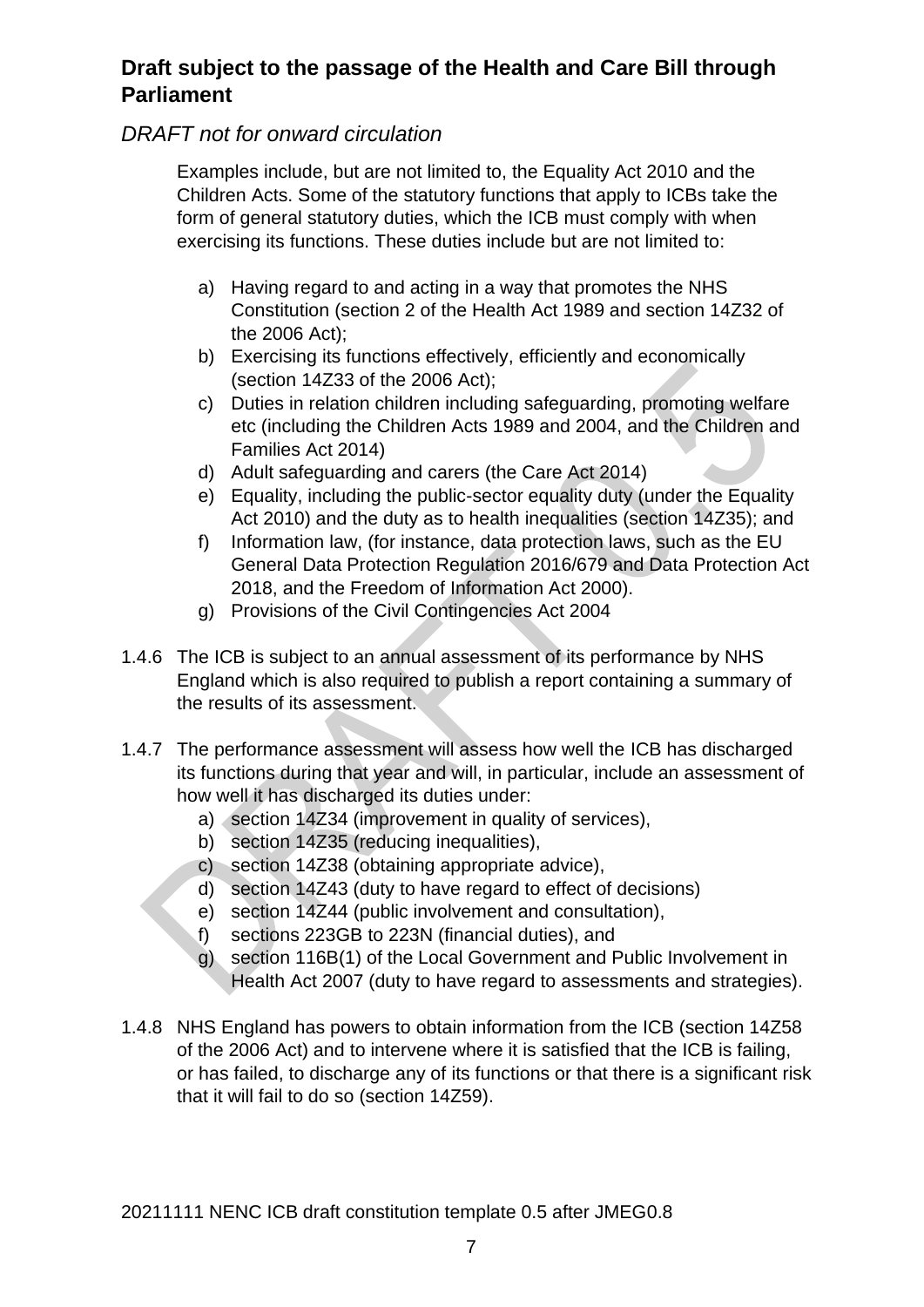#### *DRAFT not for onward circulation*

#### <span id="page-7-0"></span>**1.5 Status of this Constitution**

- 1.5.1 The ICB was established on 1 April 2022 by *[name and reference of establishment order]*, which made provision for its constitution by reference to this document.
- 1.5.2 Changes to this constitution will not be implemented until, and are only effective from, the date of approval by NHS England.

#### <span id="page-7-1"></span>**1.6 Variation of this Constitution**

- 1.6.1 In accordance with paragraph 14 of Schedule 1B to the 2006 Act this constitution may be varied in accordance with the procedure set out in this paragraph. The constitution can only be varied in two circumstances:
	- a) where the ICB applies to NHS England in accordance with NHS England's published procedure**<sup>6</sup>** and that application is approved; and
	- b) where NHS England varies the constitution on its own initiative, (other than on application by the ICB).
- 1.6.2 The procedure for proposal and agreement of variations to the constitution is as follows: **7**
	- a) The Chair and/or Chief Executive may periodically propose amendments to the constitution, which shall be submitted to the Board for approval. Agreed proposed changes will then be submitted to NHS England for approval.
	- b) Proposed amendments to this constitution will not be implemented until an application to NHS England for variation has been approved.

#### <span id="page-7-2"></span>**1.7 Related Documents**

- 1.7.1 This Constitution is also supported by a number of documents which provide further details on how governance arrangements in the ICB will operate.
- 1.7.2 The following are appended to the constitution and form part of it for the purpose of clause 1.6 and the ICB's legal duty to have a constitution:
	- **a) Standing orders–** which set out the arrangements and procedures to be used for meetings and the selection and appointment processes for the ICB committees.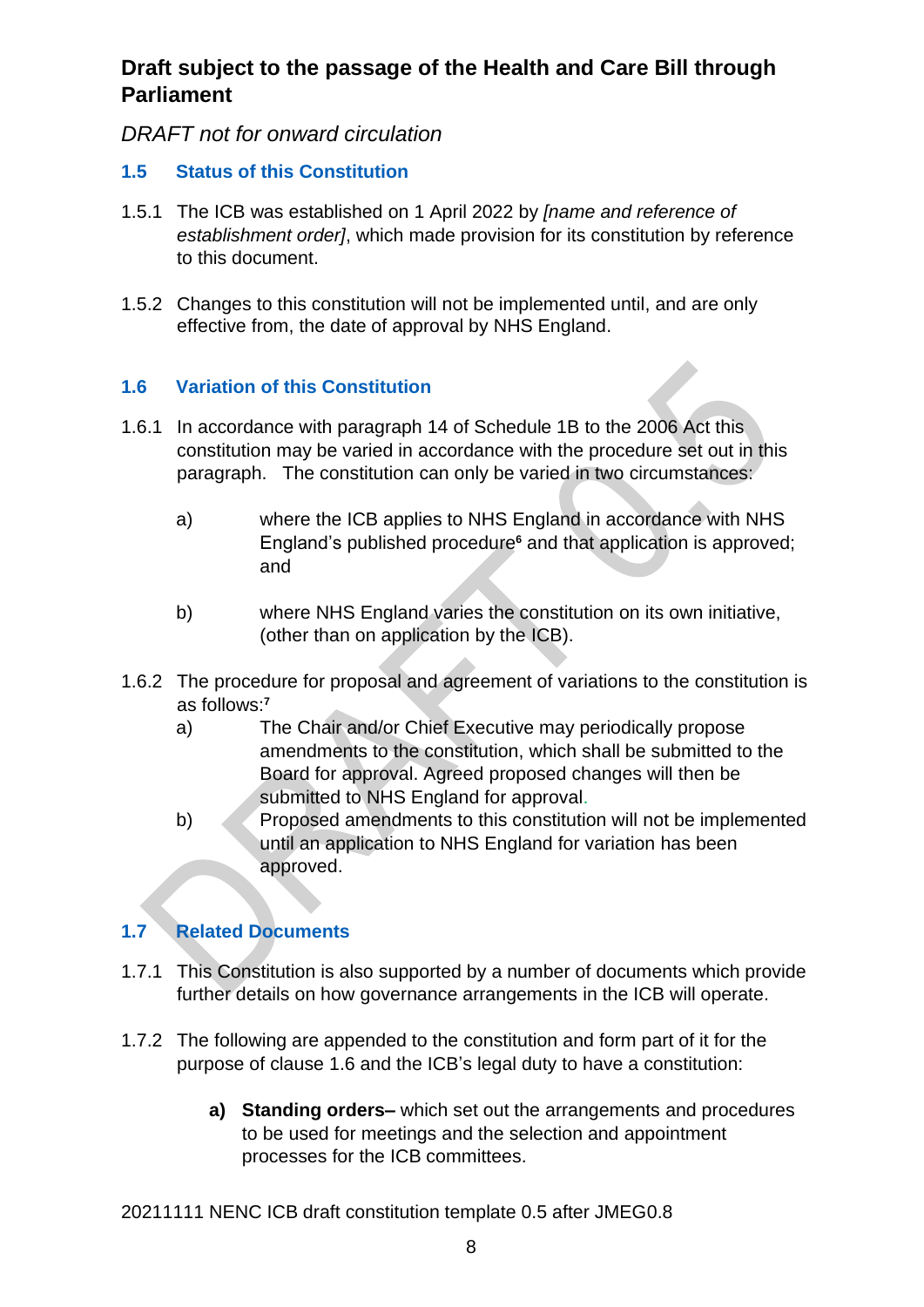## *DRAFT not for onward circulation*

- 1.7.3 The following do not form part of the constitution but are required to be published.
	- **a) The Scheme of Reservation and Delegation (SoRD)8–** sets out those decisions that are reserved to the Board of the ICB and those decisions that have been delegated in accordance with the powers of the ICB and which must be agreed in accordance with and be consistent with the constitution. The SoRD identifies where / who functions and decisions have been delegated to.
	- **b) Functions and Decision map<sup>9</sup> -** a high level structural chart that sets out which key decisions are delegated and taken by which part or parts of the system. The Functions and Decision map also includes decision making responsibilities that are delegated to the ICB (for example, from NHS England).
		- **c) Standing Financial Instructions –** which set out the arrangements for managing the ICB's financial affairs.
	- **d) The ICS Governance Handbook<sup>10</sup>–** which includes:
		- Terms of reference for all committees and sub-committees of the Board that exercise ICB functions**<sup>11</sup>** .
		- Delegation arrangements**<sup>12</sup>** for all instances where ICB functions are delegated, in accordance with section 65Z5 of the 2006 Act, to another ICB, NHS England, an NHS trust, NHS foundation trust, local authority, combined authority or any other prescribed body; or to a joint committee of the ICB and one or those organisations in accordance with section 65Z6 of the 2006 Act.
		- Terms of reference of any joint committee of the ICB and another ICB, NHS England, an NHS trust, NHS foundation trust, local authority, combined authority or any other prescribed body; or to a joint committee of the ICB and one or those organisations in accordance with section 65Z6 of the 2006 Act.
		- Committee structure
		- Functions and Decision Map
		- Scheme of Reservation and Delegation
		- Standing Financial Instructions
		- Committee Structure
		- Remuneration Guidance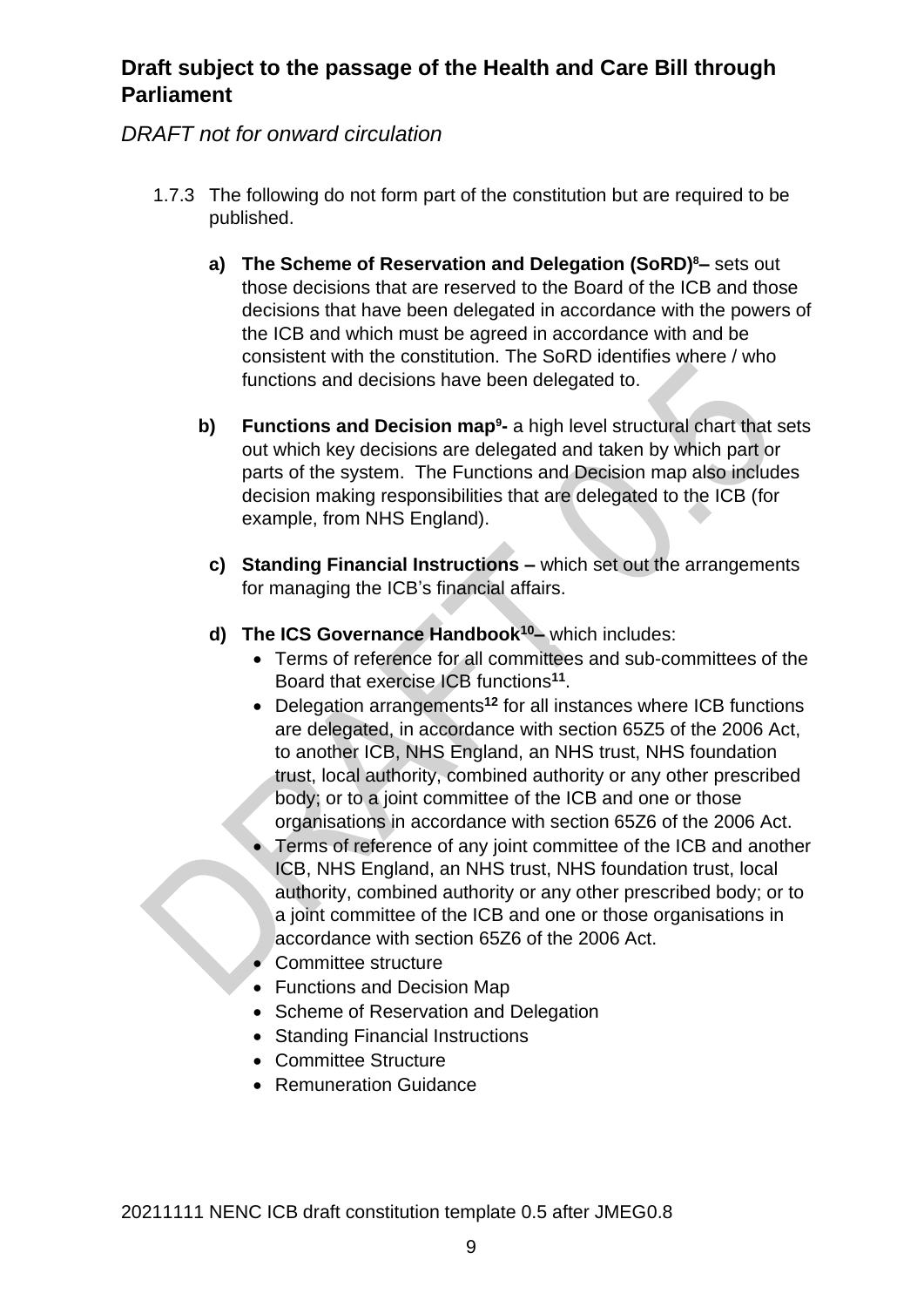*DRAFT not for onward circulation*

- **e) Key policy documents<sup>13</sup> -** including:
	- Standards of Business Conduct and Declarations of Interest Policy
	- Policy for public involvement and engagement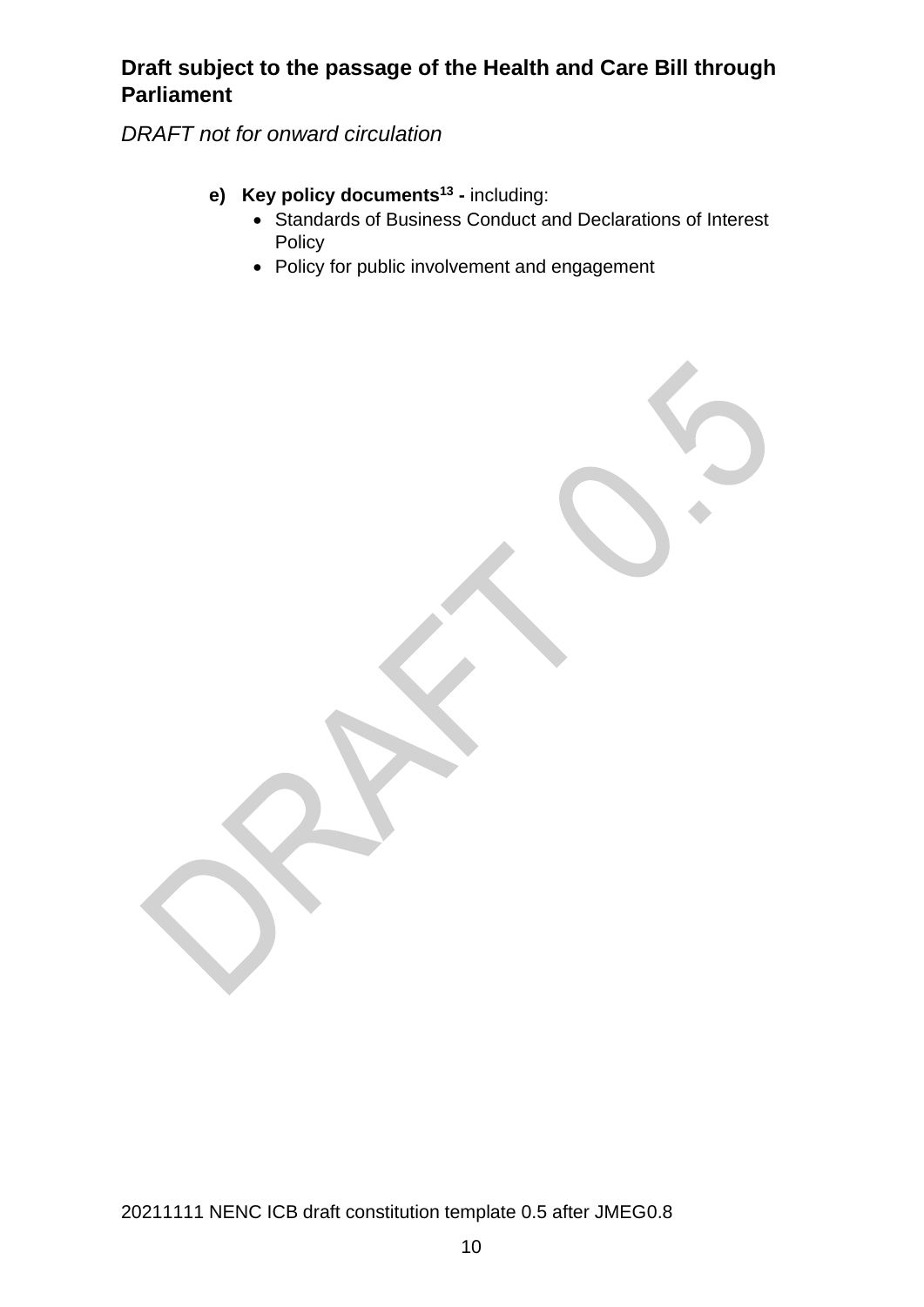*DRAFT not for onward circulation*

# <span id="page-10-0"></span>**2 Composition of The Board of the ICB**

- 2.1.1 This part of the constitution describes the membership of the Integrated Care Board. Further information about the criteria for the roles and how they are appointed is in section 3.
- 2.1.2 Further information about the individuals who fulfil these roles can be found on our website [add link].**<sup>14</sup>**
- 2.1.3 In accordance with paragraph 3 of Schedule 1B to the 2006 Act, the membership of the ICB (referred to in this constitution as "the Board" and members of the ICB are referred to as "Board Members") consists of:
	- a) a Chair
	- b) a Chief Executive
	- c) at least three Ordinary members.
- 2.1.4 The Ordinary**<sup>15</sup>** Members include at least three members who will bring knowledge and a perspective from their sectors. These members (known as Partner Members) are identified and appointed in accordance with the procedures set out in Section 3 below**:**
	- NHS trusts and foundation trusts who provide services within the ICB's area and are of a prescribed description
	- the primary medical services (general practice) providers within the area of the ICB and are of a prescribed description
	- the local authorities whose area coincides with or includes the whole or any part of the ICB's area.

While the Partner Members will bring knowledge and experience from their sector and will contribute the perspective of their sector to the decisions of the board, they are not to act as delegates of those sectors.

- 2.1.5 The ICB has eight**<sup>16</sup>** Partner Members.
- 2.1.6 As per NHS England Policy**<sup>17</sup>**, the ICB has appointed the following **additional** Ordinary Members:
	- a) three executive members, namely:
		- Director of Finance
		- Medical Director
		- Director of Nursing
	- b) Two independent non-executive members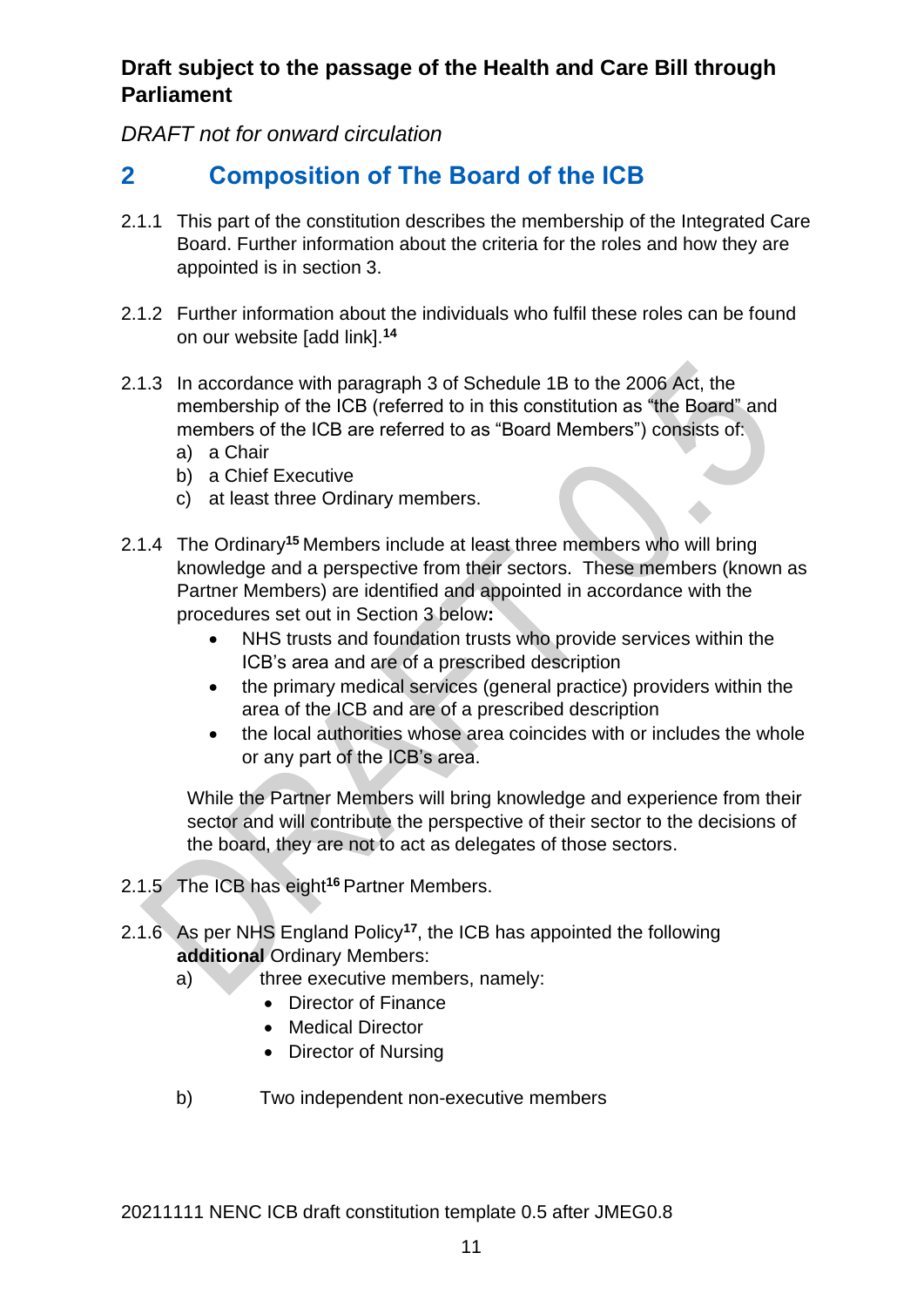## *DRAFT not for onward circulation*

- 2.1.7 The ICB has also appointed the following further Ordinary Members: to the Board**<sup>19</sup>** *(to list here all locally agreed additional Ordinary members – executive or non-executive)*
	- a) In addition to the statutory minimum of two Non Executive Members, a further two are added in order to take account of the geographical size and complexity of the ICS area and the need for independent leadership of key committees.
	- b) In addition to the statutory minimum executive roles (Medical Director, Nursing Director, Finance Director), a further seven member director roles will be created. The precise portfolios of these additional roles will be at the discretion of the Chair and Chief Executive. These will be:
		- One Chief Operating Officer
		- One Director of Digital and Data
		- One Director of Improvement and Transformation
		- One Director of People
		- Three Executive Directors of Commissioning

Other board-level Director roles of the ICB (attending as participants rather than voting members) will be at the discretion of the Chair and Chief Executive.

- c) In addition to the three statutory minimum Partner members of the Board (drawn from Foundation Trusts, local authorities and primary medical service providers), a further five Partner members are added. This is in order to take account of the geographical size and complexity of the ICS area.
- d) These additional partner member seats on the Board are as follows: three from local authorities (as described in 2.1.4 above), one from Foundation Trusts, one from primary medical services providers.

#### <span id="page-11-0"></span>**2.2 Regular Participants and Observers at Board Meetings**<sup>20</sup>

2.2.1 The Board may invite specified individuals to be Participants or Observers at some of its meetings (or parts of its meetings) in order to inform its decisionmaking and the discharge of its functions as it sees fit. Participants**<sup>21</sup>** will receive advanced copies of the notice, agenda and papers for Board meetings. They may be invited to attend any or all of the Board meetings, or part(s) of a meeting by the Chair. Any such person may be invited, at the discretion of the Chair to ask questions and address the meeting but may not vote.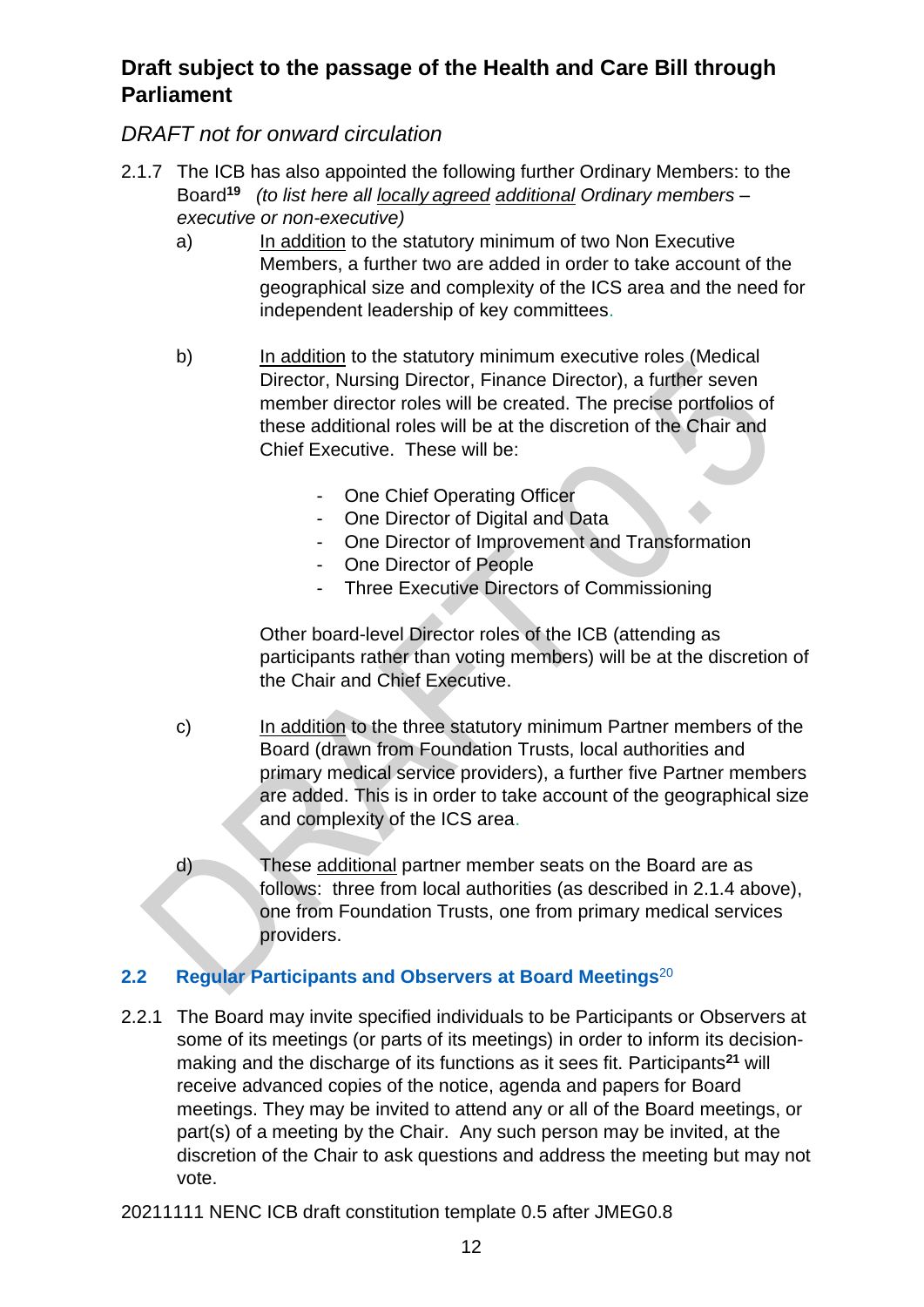*DRAFT not for onward circulation*

2.2.2 Participants will include:

- a) **ICB** Directors with specific portfolio areas
- b) Representative from North East and North Cumbria ICS Healthwatch Network
- c) Representative from the North East and North Cumbria Voluntary, Community and Social Enterprise Partnership**<sup>22</sup>**
- d) Any other person identified by the Chair
- 2.2.3 Observers<sup>23</sup> will receive advanced copies of the notice, agenda and papers for Board meetings. They may be invited to attend any or all of the Board meetings, or part(s) of a meeting by the Chair. Any such person may not address the meeting and may not vote.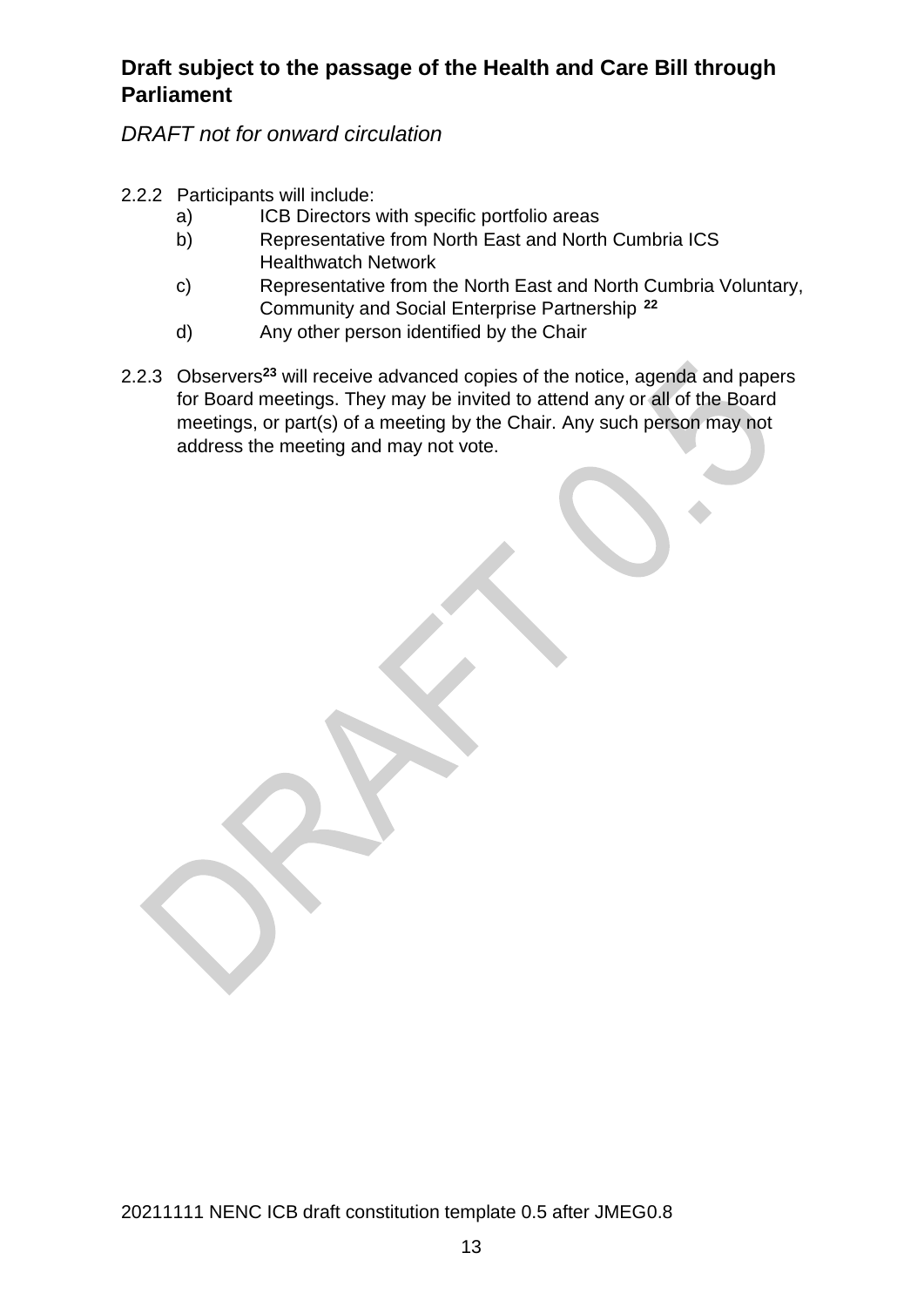*DRAFT not for onward circulation*

# <span id="page-13-0"></span>**3 Appointments Process for the Board**

#### <span id="page-13-1"></span>**3.1 Eligibility Criteria for Board Membership:**

- 3.1.1 Each member of the ICB must:
	- a) Comply with the criteria of the "fit and proper person test" **24**
	- b) Be willing to uphold the Seven Principles of Public Life (known as the Nolan Principles)
	- c) Fulfil the requirements relating to relevant experience, knowledge, skills and attributes set out in a role specification.

## <span id="page-13-2"></span>**3.2 Disqualification Criteria for Board Membership<sup>25</sup>**

- 3.2.1 A Member of Parliament, or member of the London Assembly.
- 3.2.2 A member of a local authority in England and Wales or of an equivalent body in Scotland or Northern Ireland.
- 3.2.3 A person who, within the period of five years immediately preceding the date of the proposed appointment, has been convicted
	- a) in the United Kingdom of any offence, or
	- b) outside the United Kingdom of an offence which, if committed in any part of the United Kingdom, would constitute a criminal offence in that part, and, in either case, the final outcome of the proceedings was a sentence of imprisonment (whether suspended or not) for a period of not less than three months without the option of a fine.
- 3.2.4 A person who is subject to a bankruptcy restrictions order or an interim bankruptcy restrictions order under Schedule 4A to the Insolvency Act 1986, sections 56A to 56K of the Bankruptcy (Scotland) Act 1985 or Schedule 2A to the Insolvency (Northern Ireland) Orde 1989 (which relate to bankruptcy restrictions orders and undertakings).
- 3.2.5 A person who, has been dismissed within the period of five years immediately preceding the date of the proposed appointment, otherwise than because of redundancy, from paid employment by any Health Service Body.
- 3.2.6 A person whose term of appointment as the chair, a member, a director or a governor of a health service body, has been terminated on the grounds:
	- a) that it was not in the interests of, or conducive to the good management of, the health service body or of the health service that the person should continue to hold that office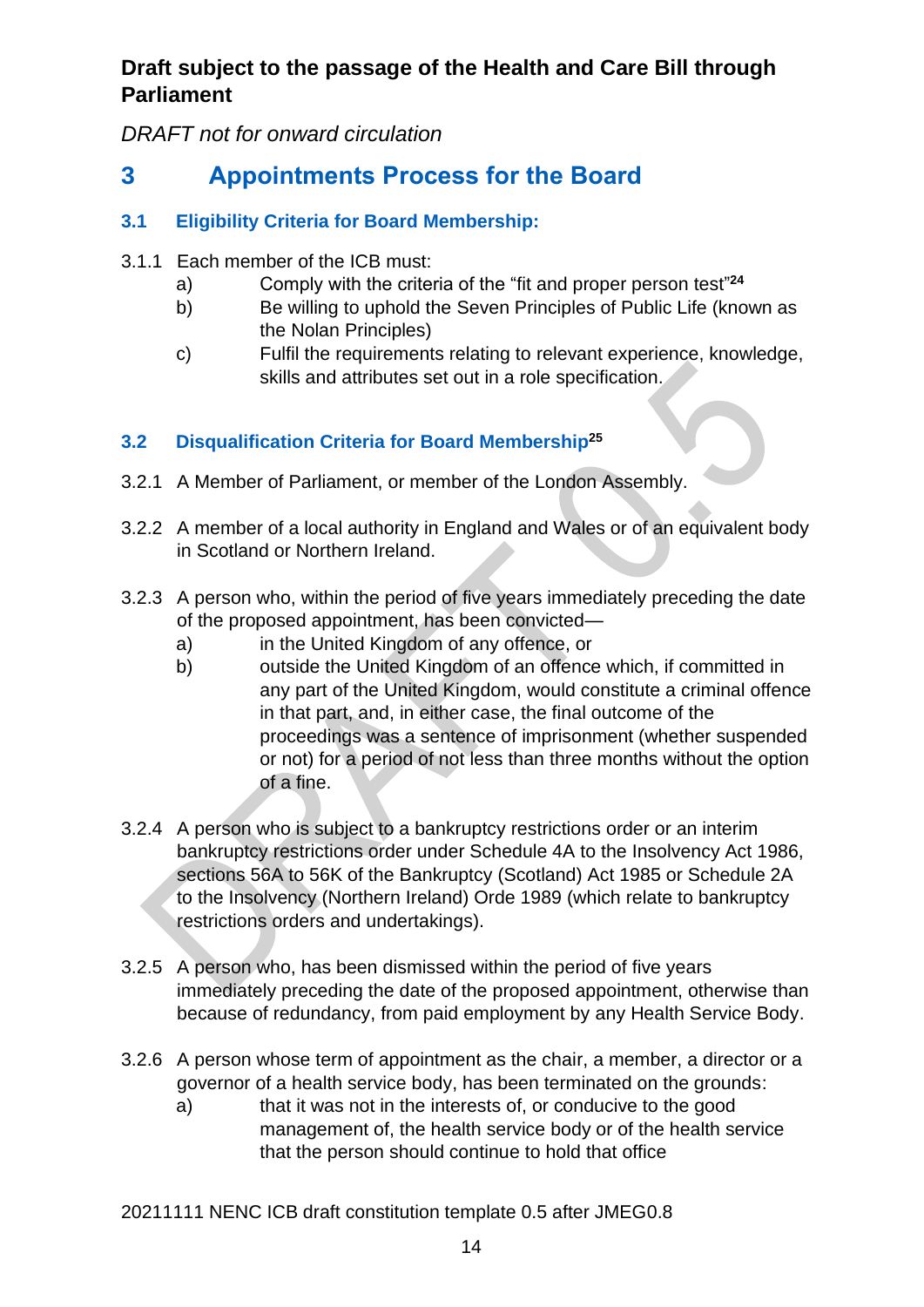## *DRAFT not for onward circulation*

- b) that the person failed, without reasonable cause, to attend any meeting of that health service body for three successive meetings,
- c) that the person failed to declare a pecuniary interest or withdraw from consideration of any matter in respect of which that person had a pecuniary interest, or
- d) of misbehaviour, misconduct or failure to carry out the person's duties;
- 3.2.7 A health care professional (within the meaning of section 14N of the 2006 Act) or other professional person who has at any time been subject to an investigation or proceedings, by any body which regulates or licenses the profession concerned ("the regulatory body"), in connection with the person's fitness to practise or any alleged fraud, the final outcome of which was
	- a) the person's suspension from a register held by the regulatory body, where that suspension has not been terminated
	- b) the person's erasure from such a register, where the person has not been restored to the register
	- c) a decision by the regulatory body which had the effect of preventing the person from practising the profession in question, where that decision has not been superseded, or
	- d) a decision by the regulatory body which had the effect of imposing conditions on the person's practice of the profession in question, where those conditions have not been lifted.
- 3.2.8 A person who is subject to
	- a) a disqualification order or disqualification undertaking under the Company Directors Disqualification Act 1986 or the Company Directors Disqualification (Northern Ireland) Order 2002, or
	- b) an order made under section 429(2) of the Insolvency Act 1986 (disabilities on revocation of administration order against an individual).
- 3.2.9 A person who has at any time been removed from the office of charity trustee or trustee for a charity by an order made by the Charity Commissioners for England and Wales, the Charity Commission, the Charity Commission for Northern Ireland or the High Court, on the grounds of misconduct or mismanagement in the administration of the charity for which the person was responsible, to which the person was privy, or which the person by their conduct contributed to or facilitated.
- 3.2.10 A person who has at any time been removed, or is suspended, from the management or control of any body under—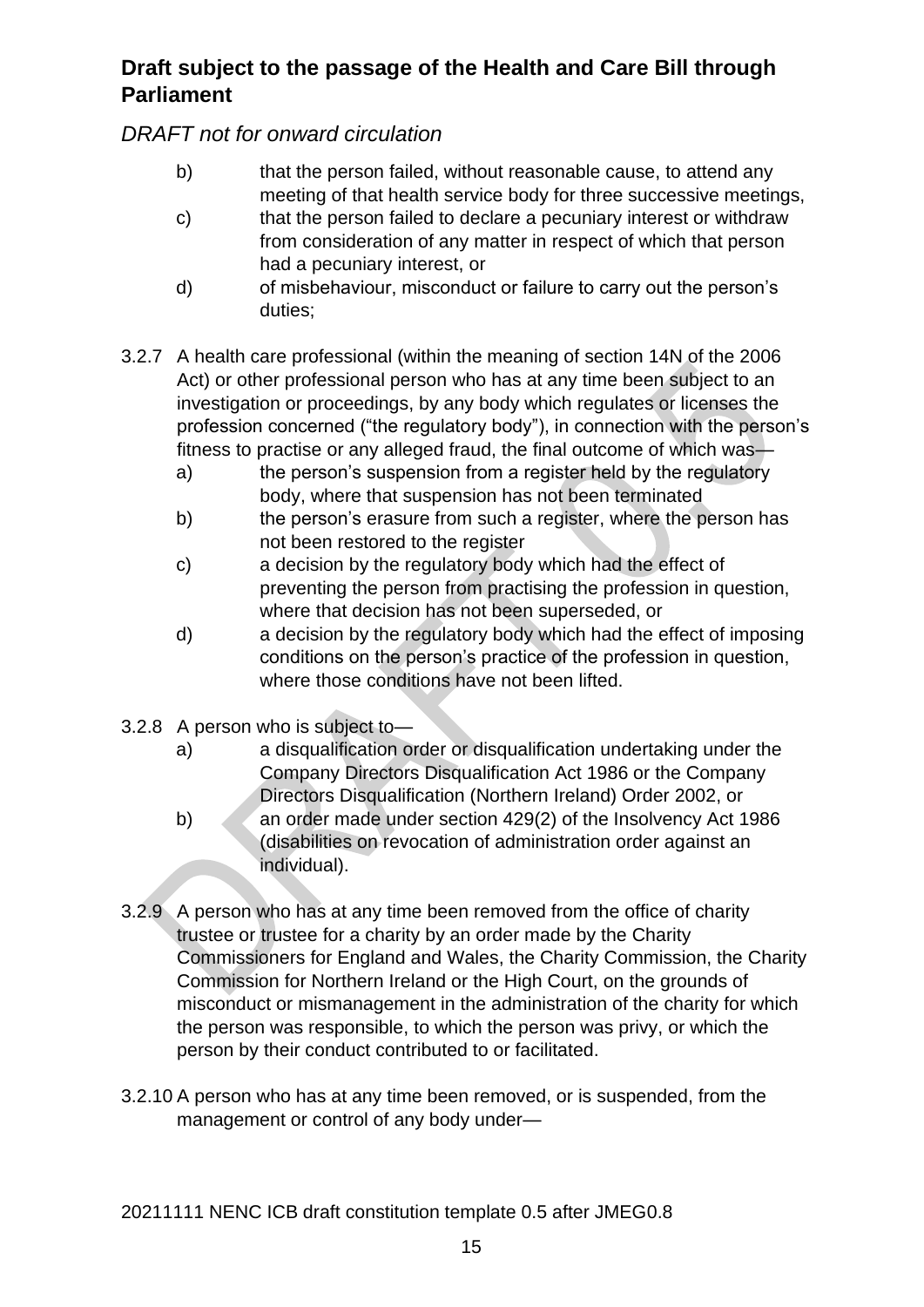#### *DRAFT not for onward circulation*

- a) section 7 of the Law Reform (Miscellaneous Provisions) (Scotland) Act 1990(f) (powers of the Court of Session to deal with the management of charities), or
- b) section 34(5) or of the Charities and Trustee Investment (Scotland) Act 2005 (powers of the Court of Session to deal with the management of charities).

#### <span id="page-15-0"></span>**3.3 Chair<sup>26</sup>**

- 3.3.1 The ICB Chair**<sup>27</sup>** is to be appointed by NHS England, with the approval of the Secretary of State.
- 3.3.2 In addition to criteria specified at 3.1, this member must fulfil the following additional eligibility criteria
	- a) The Chair will be independent.
	- b) Any other criteria as may be set out in any NHS England guidance
- 3.3.3 In addition to criteria specified in 3.2, individuals will not be eligible if:
	- a) They hold a role in another health and care organisation within the ICB area.
	- b) Any of the disqualification criteria set out in 3.2 apply
- 3.3.4 The term of office for the Chair will be four years and the total number of terms a Chair may serve is two. **28**

#### <span id="page-15-1"></span>**3.4 Chief Executive**

- 3.4.1 The Chief Executive will be appointed by the Chair of the ICB in accordance with any guidance issued by NHS England. **29**
- 3.4.2 The appointment will be subject to approval of NHS England in accordance with any procedure published by NHS England**<sup>30</sup>**
- 3.4.3 The Chief executive must fulfil the following additional eligibility criteria
	- a) Be an employee of the ICB or a person seconded to the ICB who is employed in the civil service of the State or by a body referred to in paragraph 18(4)(b) of Schedule 1B to the 2006 Act
	- b) Meets the Person Specification for the role
	- c) No further local criteria proposed**<sup>31</sup>**
	- d) Any other criteria as may be set out in any NHS England guidance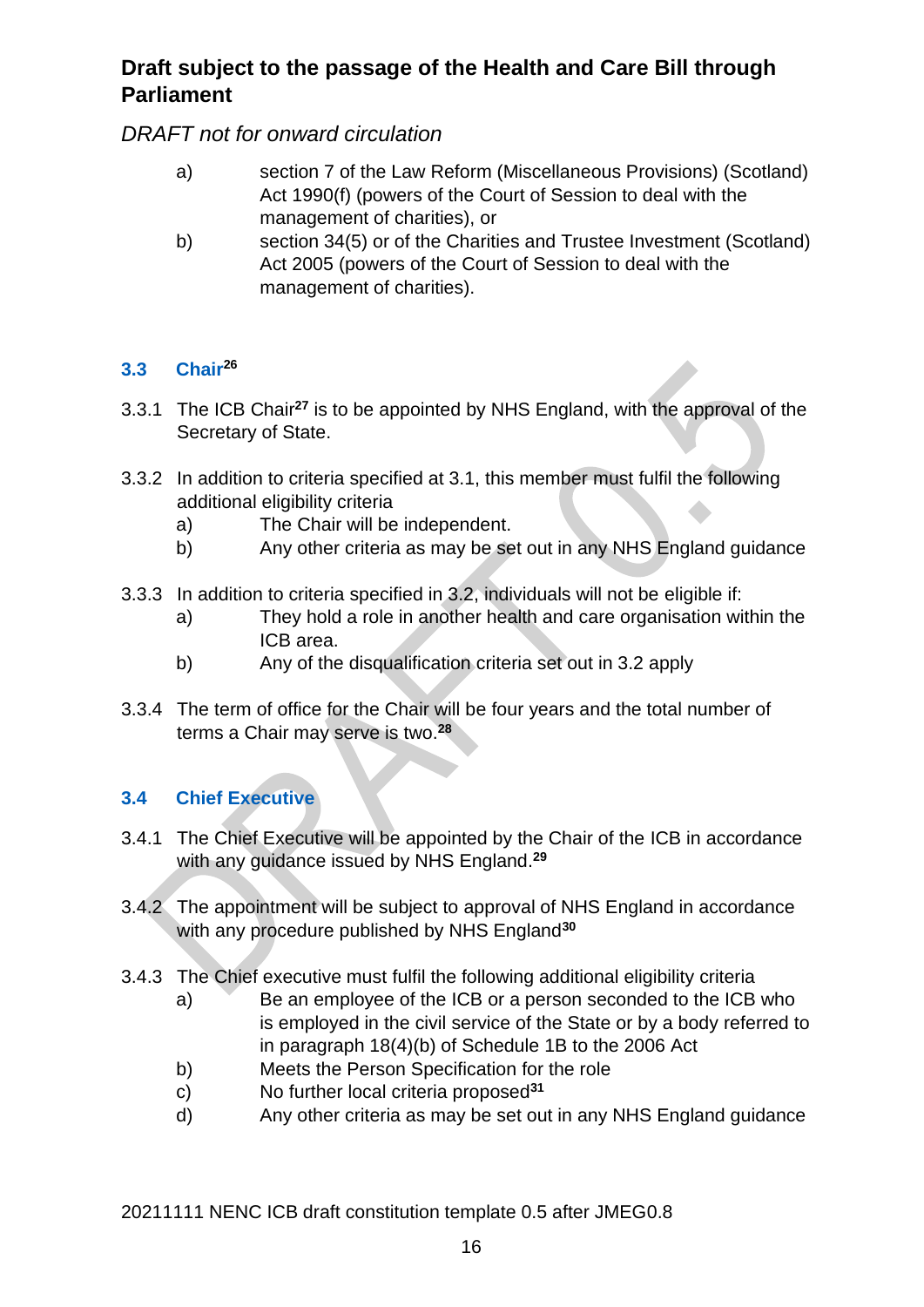#### *DRAFT not for onward circulation*

- 3.4.4 Individuals will not be eligible if
	- a) Any of the disqualification criteria set out in 3.2 apply
	- b) Subject to clause 3.4.3(a), they hold any other employment or executive role.

#### <span id="page-16-0"></span>**3.5 Partner Member(s) – eligible NHS Trusts and Foundation Trusts (providing services within the ICB area)**

- a. County Durham and Darlington NHS Foundation Trust
- b. Cumbria, Northumberland and Tyne & Wear NHS Foundation Trust
- c. Gateshead Health NHS Foundation Trust
- d. Newcastle upon Tyne Hospitals NHS Foundation Trust
- e. North Cumbria Integrated Care NHS Foundation Trust
- f. North East Ambulance Service NHS Foundation Trust
- g. North Tees and Hartlepool NHS Foundation Trust
- h. North West Ambulance Service
- i. Northumbria Healthcare NHS Foundation Trust
- j. South Tees Hospitals NHS Foundation Trust
- k. South Tyneside and Sunderland NHS Foundation Trust
- l. Tees, Esk and Wear Valleys NHS Foundation Trust

#### 3.5.1 This Partner Member *description to be inserted in accordance with the regulations***<sup>33</sup>**: **(Regulations are awaited**)

- 3.5.2 This member must fulfil the eligibility criteria set out at 3.1 and also the following additional eligibility criteria
	- a) Be the Chief Executive or an Executive Director of one of the NHS Trusts or Foundation Trusts within the ICB's area**<sup>34</sup>**
	- b) Fulfil any other criteria as may be set out in NHS England guidance
	- c) Declare themselves willing to serve as a full member of a unitary board, *inter alia* responsible for stewardship of NHS funds and be bound by individual and collective accountability for decisions even where these may be unpopular or attract criticism.
	- d) Agree that they will bring knowledge and perspective from their sector but not be delegates or carry agreed mandates from any part of that sector.

3.5.3 Individuals will not be eligible if

a) Any of the disqualification criteria set out in 3.2 apply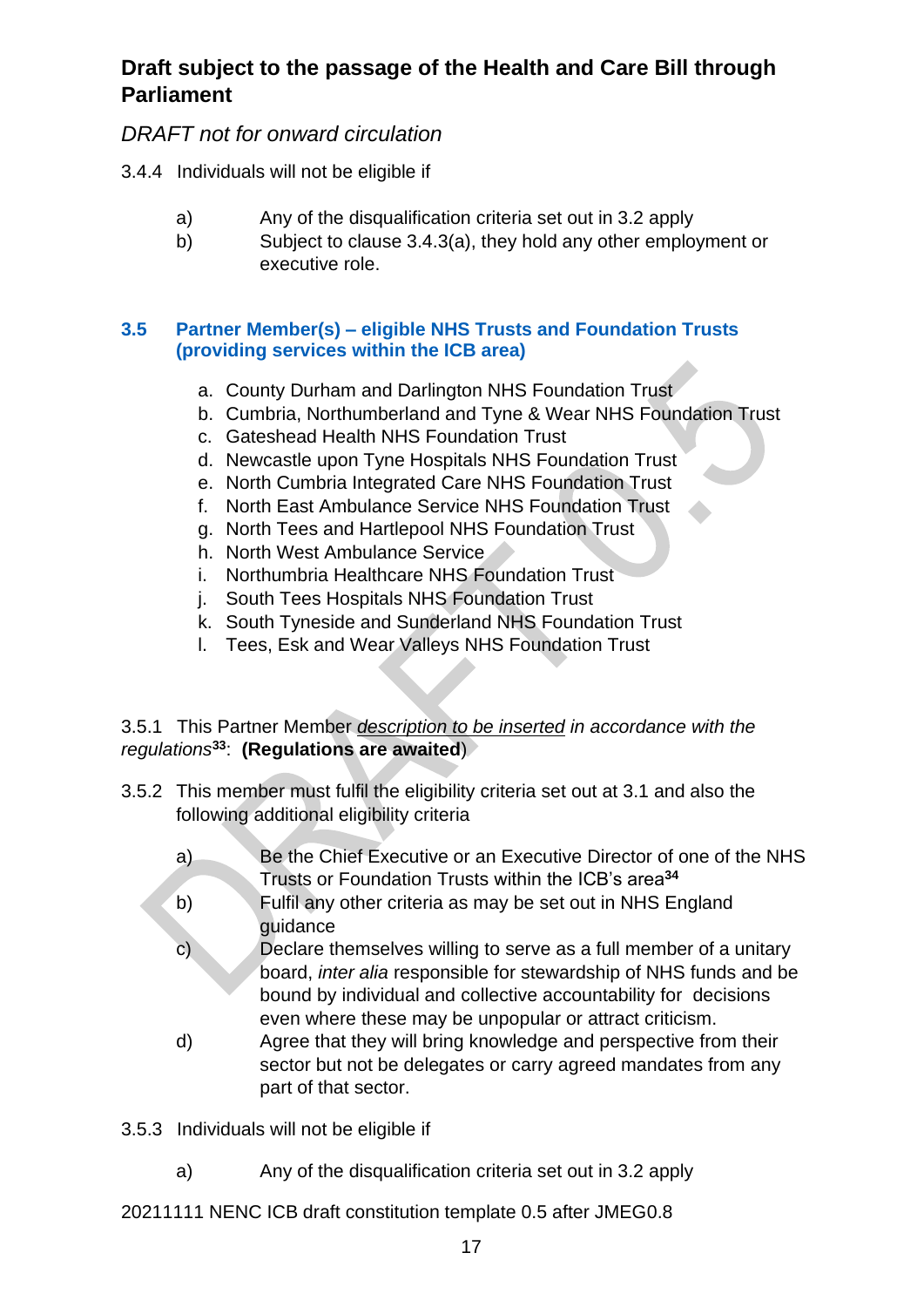*DRAFT not for onward circulation*

- b) Any other exclusion criteria set out in NHS England guidance applies.
- c) They cannot provide unequivocal assurances in relation to the criteria in 3.5.2 c) or d).
- 3.5.4 This member will be appointed by**<sup>35</sup>** the ICB Chair, supported by an Appointments Panel. Recruitment and selection processes will be designed to take account of equality, diversity and inclusion at each stage of the process.The appointment process will include both nomination and selection elements**<sup>36</sup>**:
- 3.5.4.1 Partner members will be nominated jointly by their respective sector in line with the requirements of the Act and related Guidance.
- 3.5.4.2 Nominated individuals who meet the criteria outlined at 3.1 and 3.5.3 will complete an application process against a published role specification.
- 3.5.4.3 An Appointments Panel will be established and chaired by the ICB Chair to assess the applications and interview suitable applicants. Recruitment and selection processes will be designed to take account of equality, diversity and inclusion at each stage of the process.
- 3.5.4.4 Appointments will be approved by the ICB Chair
- 3.5.5 The term of office**<sup>37</sup>** for this Partner Member will be four years. Their service will be limited to two terms but at the end of each term of office, the sector will be asked if there are alternative nominations for this role. Should there be more eligible nominations than positions available, then the appointments process will be followed. If no additional nominations are received and the incumbent postholder remains eligible, then they will be considered for reappointment to the role.
- 3.5.6 On first appointment to the role, the ICB may stagger the end date of the length of the term of office to avoid all terms of office expiring at the same time.

#### <span id="page-17-0"></span>**3.6 Partner Member(s) - Providers of Primary Medical Services.**

- 3.6.1 This Partner Member is [*description to be inserted in accordance with the regulations - awaited*].
- 3.6.2 This member must fulfil the eligibility criteria set out at 3.1 and also the following additional eligibility criteria
- 20211111 NENC ICB draft constitution template 0.5 after JMEG0.8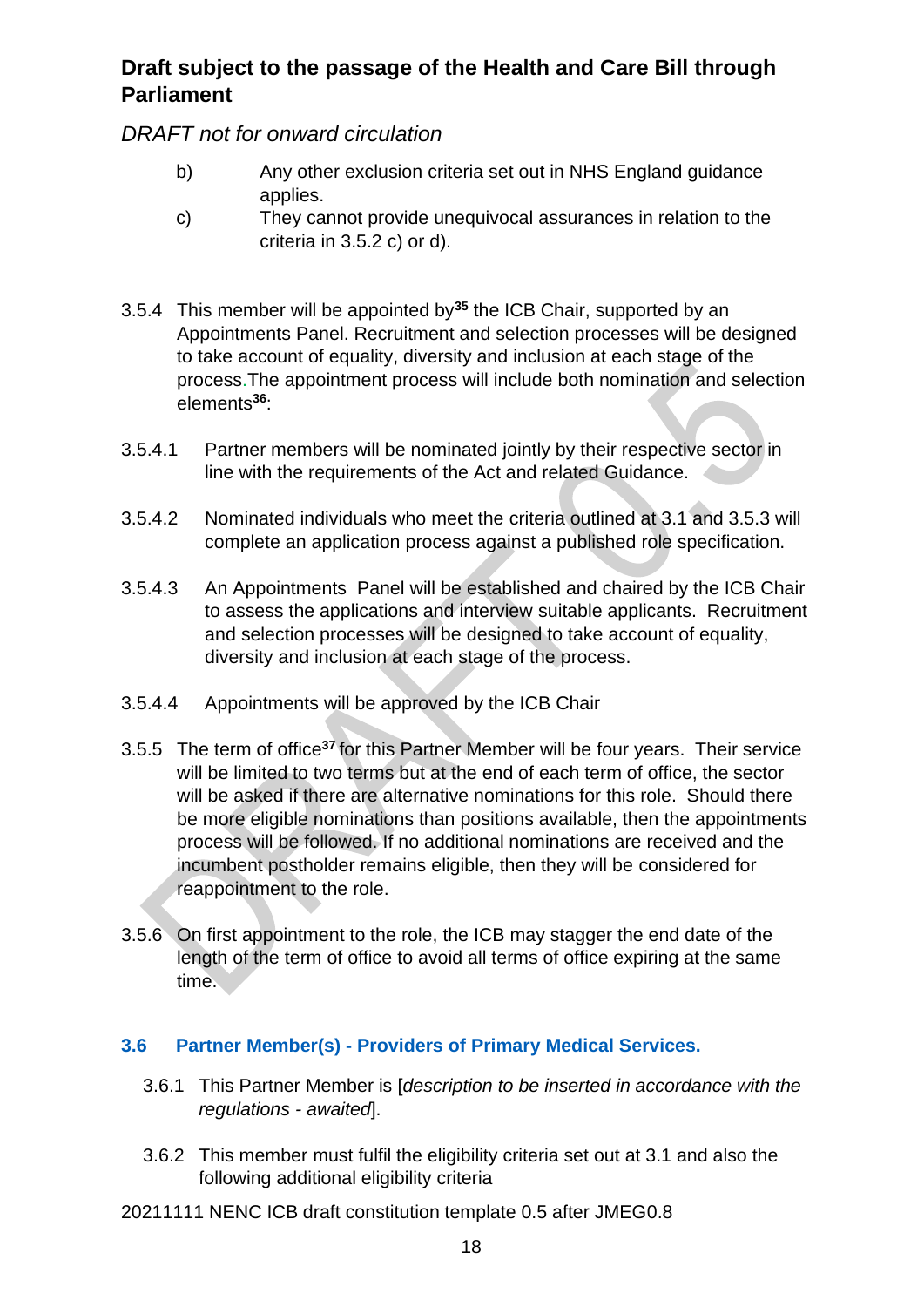#### *DRAFT not for onward circulation*

- a) Be a provider of primary medical services within the ICB's area<sup>34</sup>
- b) Fulfil any other criteria as may be set out in NHS England guidance
- c) Declare themselves willing to serve as a full member of a unitary board, *inter alia* responsible for stewardship of NHS funds and be bound by individual and collective accountability for decisions even where these may be unpopular or attract criticism.
- d) Agree that they will bring knowledge and perspective from their sector but not be delegates or carry agreed mandates from any part of that sector.
- 3.6.3 Individuals will not be eligible if:
- a) Any of the disqualification criteria set out in 3.2 apply
- b) Any other exclusion criteria set out in NHSE guidance apply
- c) They cannot provide unequivocal assurances in relation to the criteria in 3.6.2 c) or d).
- 3.6.4 This member will be appointed by**<sup>39</sup>** the ICB Chair, supported by an Appointments Panel.
- 3.6.5 The appointment process will be as follows**<sup>40</sup>**:
- a) Partner members will be nominated jointly by their respective sector in line with the requirements of the Act and related Guidance.
- b) Nominated individuals who meet the criteria outlined at 3.1 and 3.5.3 will complete an application process against a published role specification.
- c) An Appointments Panel will be established and chaired by the ICB Chair to assess the applications and interview suitable applicants. Recruitment and selection processes will be designed to take account of equality, diversity and inclusion at each stage of the process.
- d) Appointments will be approved by the ICB Chair
- 3.6.6 The term of office**<sup>37</sup>**for this Partner Member will be four years. Their service will be limited to two terms but at the end of each term of office, the sector will be asked if there are alternative nominations for this role. Should there be more eligible nominations than positions available, then the appointments process will be followed. If no additional nominations are received and the incumbent postholder remains eligible, then they will be considered for reappointment to the role.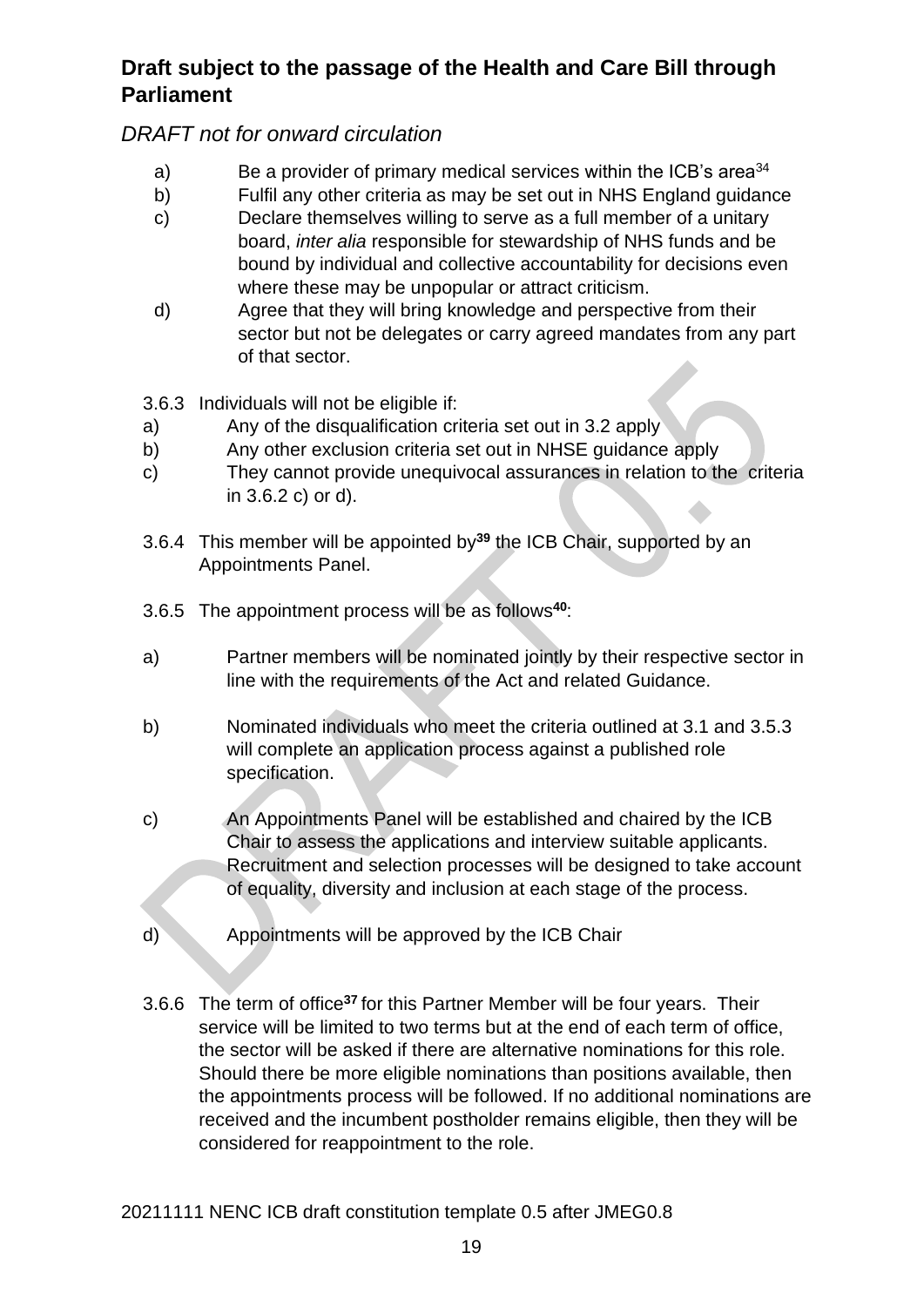## *DRAFT not for onward circulation*

3.6.7 On first appointment to the role, the ICB may stagger the end date of the length of the term of office to avoid all terms of office expiring at the same time.

#### <span id="page-19-0"></span>**3.7 Partner Member(s) – eligible local authorities**

- 3.7.1 This Partner Member [*description to be inserted in accordance with the regulations]* from the local authorities whose areas coincide with, or include the whole or any part of, the ICB's area. Those local authorities are:
- a) Cumbria County Council
- b) Darlington Borough Council
- c) Durham County Council
- d) Gateshead Council
- e) Hartlepool Borough Council
- f) Middlesbrough Council
- g) Newcastle upon Tyne City Council
- h) North Tyneside Council
- i) Northumberland County Council
- j) Redcar & Cleveland Borough Council
- k) Stockton-on-Tees Borough Council
- l) South Tyneside Council
- m) Sunderland City Council

This member will fulfil the eligibility criteria set out at 3.1 and also the following additional eligibility criteria

- a) Be the Chief Executive or relevant Executive level role of one of the bodies listed at 3.7.1
- b) Fulfil any other criteria as may be set out in NHS England guidance
- c) Declare themselves willing to serve as a full member of a unitary board, *inter alia* responsible for stewardship of NHS funds and be bound by individual and collective accountability for decisions even where these may be unpopular or attract criticism.
- d) Agree that they will bring knowledge and perspective from their sectors but not be delegates or carry agreed mandates from any part of that sector.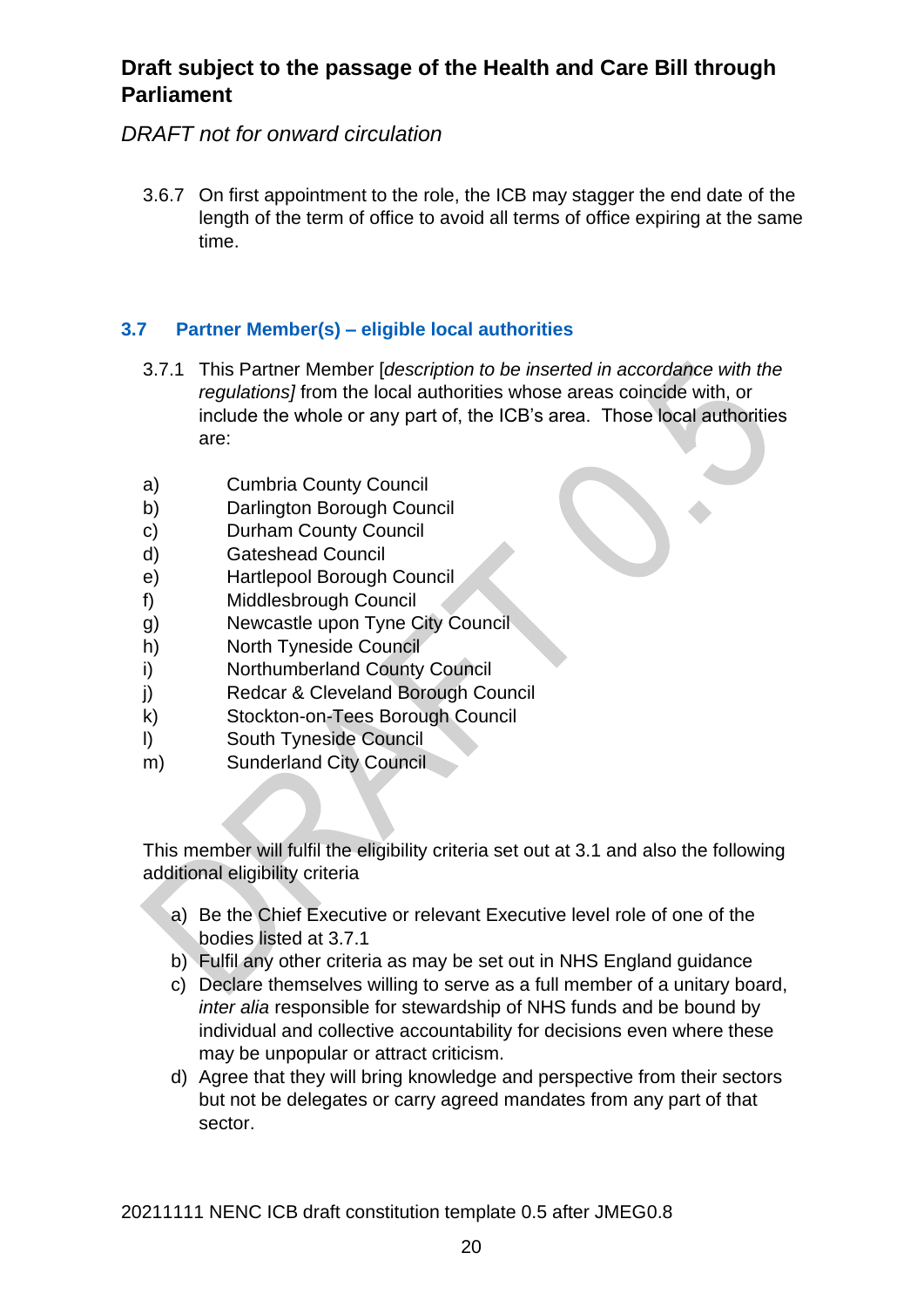#### *DRAFT not for onward circulation*

- 3.7.2 Individuals will not be eligible if
- a) Any of the disqualification criteria set out in 3.2 apply
- b) Any other exclusion criteria set out in NHSE guidance applies
- c) They cannot provide unequivocal assurances in relation to the criteria in 3.7.2 c) or d).
- 3.7.3 This member will be appointed by**<sup>42</sup>** the ICB Chair, supported by an Appointments Panel.
- 3.7.4 The appointment process will be as follows**<sup>43</sup>**:
- a) Partner members will be nominated jointly by their respective sector in line with the requirements of the Act and related Guidance.
- b) Nominated individuals who meet the criteria outlined at 3.1 and 3.5.3 will complete an application process against a published role specification.
- c) An Appointments Panel will be established and chaired by the ICB Chair to assess the applications and interview suitable applicants. Recruitment and selection processes will be designed to take account of equality, diversity and inclusion at each stage of the process.
- d) Appointments will be approved by the ICB Chair
- 3.7.5 The term of office**<sup>37</sup>**for this Partner Member will be four years. Their service will be limited to two terms but at the end of each term of office, the sector will be asked if there are alternative nominations for this role. Should there be more eligible nominations than positions available, then the appointments process will be followed. If no additional nominations are received and the incumbent postholder remains eligible, then they will be considered for reappointment to the role.
- 3.7.6 On first appointment to the role, the ICB may stagger the end date of the length of the term of office to avoid all terms of office expiring at the same time.

#### <span id="page-20-0"></span>**3.8 Medical Director<sup>45</sup>**

3.8.1 This member will fulfil the eligibility criteria set out at 3.1 and also the following additional eligibility criteria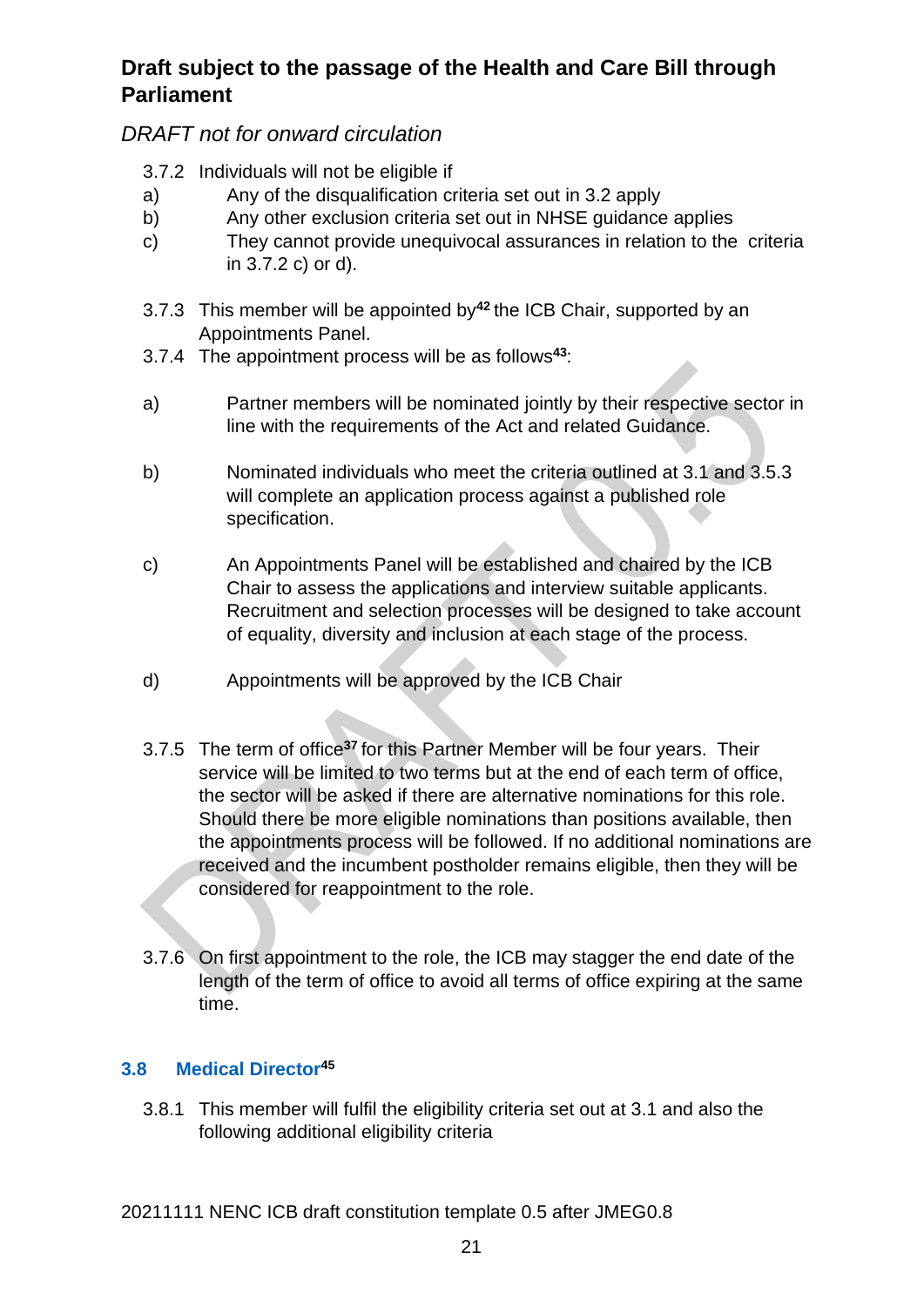## *DRAFT not for onward circulation*

- a) Be an employee of the ICB**<sup>46</sup>** or a person seconded to the ICB who is employed in the civil service of the State or by a body referred to in paragraph 18(4)(b) of Schedule 1B to the 2006 Act
- b) Be a registered Medical Practitioner
- 3.8.2 Individuals will not be eligible if:
- a) Any of the disqualification criteria set out in 3.2 apply
- b) Any other exclusion criteria set out in NHS England guidance applies.
- 3.8.3 This member will be appointed by**<sup>47</sup>** the Chief Executive supported by an Appointments Panel headed by the Chair or Non-Executive Member of the board and the recommended appointment will be subject to the approval of the Chair. Recruitment and selection processes will be designed to take account of equality, diversity and inclusion at each stage of the process.

#### <span id="page-21-0"></span>**3.9 Director of Nursing<sup>48</sup>**

- 3.9.1 This member will fulfil the eligibility criteria set out at 3.1 and also the following additional eligibility criteria
- a) Be an employee**<sup>49</sup>** of the ICB or a person seconded to the ICB who is employed in the civil service of the State or by a body referred to in paragraph 18(4)(b) of Schedule 1B to the 2006 Act
- b) Be a registered Nurse or Midwife
- c) Any other criteria set out by NHS England's guidance.

3.9.2 Individuals will not be eligible if:

- a) Any of the disqualification criteria set out in 3.2 apply
- b) Any other exclusion criteria set out in NHS England guidance applies.
- 3.9.3 This member will be appointed by**<sup>47</sup>** the Chief Executive supported by an Appointments Panel headed by the Chair or Non-Executive Member of the board and the recommended appointment will be subject to the approval of the Chair. Recruitment and selection processes will be designed to take account of equality, diversity and inclusion at each stage of the process.

#### <span id="page-21-1"></span>**3.10 Director of Finance<sup>51</sup>**

3.10.1 This member will fulfil the eligibility criteria set out at 3.1 and also the following additional eligibility criteria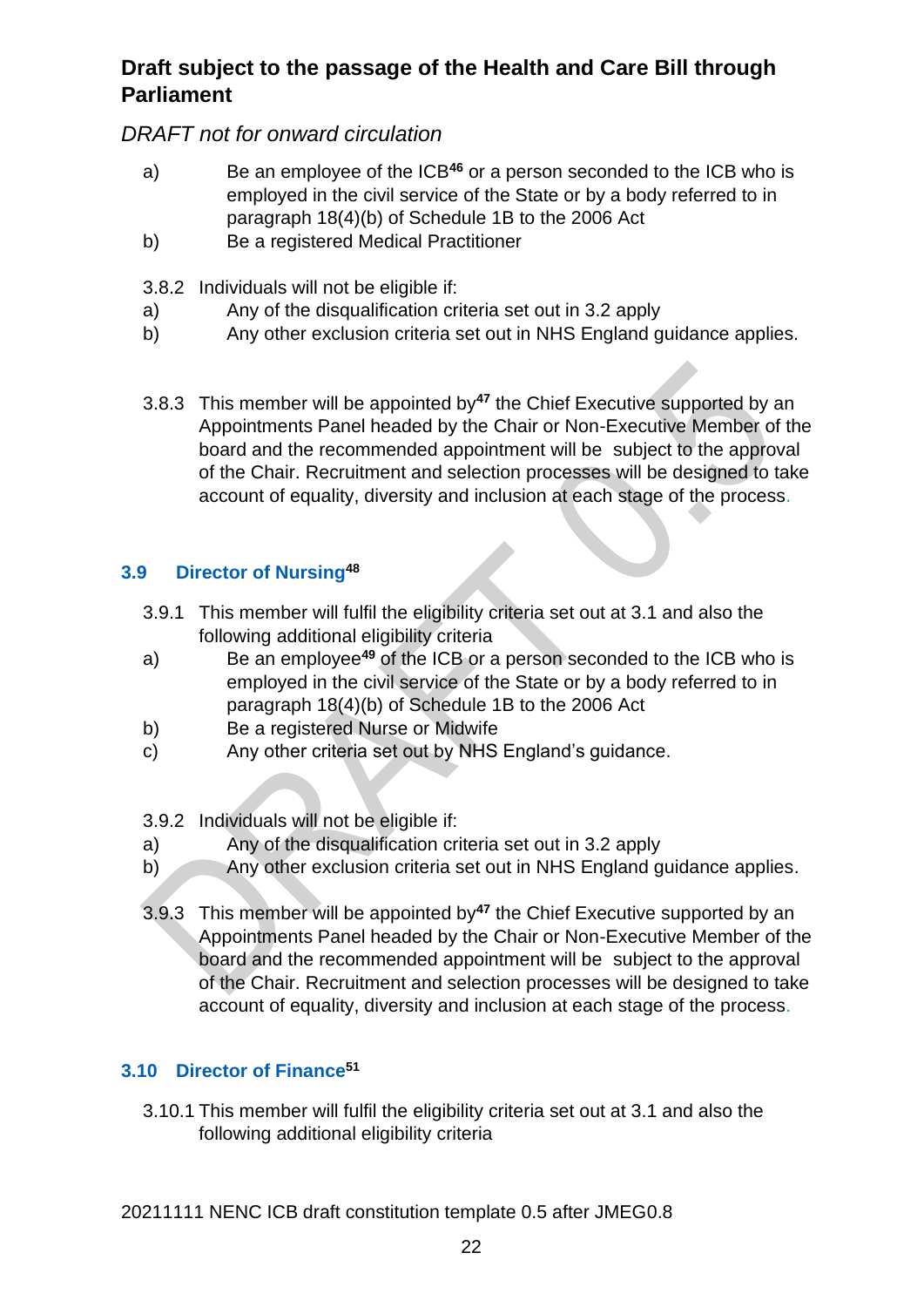## *DRAFT not for onward circulation*

- a) Be an employee of the ICB**<sup>52</sup>** or a person seconded to the ICB who is employed in the civil service of the State or by a body referred to in paragraph 18(4)(b) of Schedule 1B to the 2006 Act
- b) Full membership of a recognised professional Chartered Accountancy Body.
- c) Any other criteria set out by NHS England's guidance

#### 3.10.2 Individuals will not be eligible if:

- a) Any of the disqualification criteria set out in 3.2 apply
- b) Any other exclusion criteria set out in NHS England guidance applies.
- 3.10.3 This member will be appointed by**<sup>47</sup>** the Chief Executive supported by an Appointments Panel headed by the Chair or Non-Executive Member of the board and the recommended appointment will be subject to the approval of the Chair. Recruitment and selection processes will be designed to take account of equality, diversity and inclusion at each stage of the process.

## <span id="page-22-0"></span>**3.11 Four**<sup>54</sup> **Independent Non-Executive Members<sup>55</sup>**

- 3.11.1 The ICB will appoint four independent Non-Executive Members
- 3.11.2 These members will be appointed by**<sup>56</sup>** the ICB chair, supported by an Appointments Panel.
- a) The appointments will be made following an openly advertised application. A panel will be established and chaired by the ICB Chair to assess the applications and interview suitable applicants. Recruitment and selection processes will be designed to take account of equality, diversity and inclusion at each stage of the process.
- 3.11.3 These members will fulfil the eligibility criteria set out at 3.1 and also the following additional eligibility criteria
- a) Not be employee of the ICB or a person seconded to the ICB
- b) Not hold a role in another health and care organisation in the ICB area
- c) One shall have specific knowledge, skills and experience that makes them suitable for appointment to the Chair of the Audit Committee
- d) Another should have specific knowledge, skills and experience that makes them suitable for appointment to the Chair of the Remuneration **Committee**
- e) Will be living in, or have a connection to, the area covered by the ICB (as described at 1.3.1)
- f) Any other criteria set out by NHS England.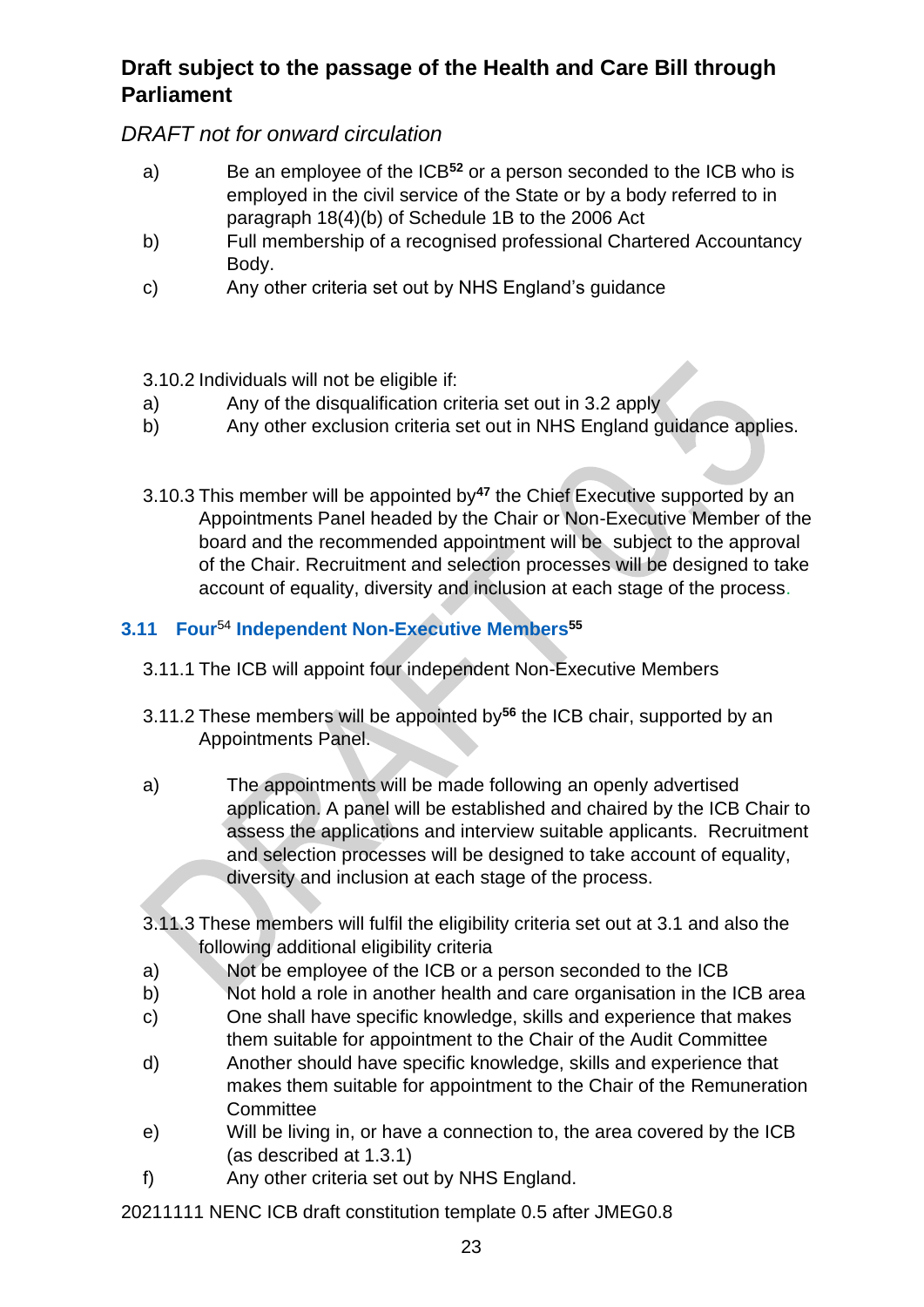## *DRAFT not for onward circulation*

#### 3.11.4 Individuals will not be eligible if

- a) Any of the disqualification criteria set out in 3.2 apply
- b) They hold a role in another health and care organisation within the ICB area
- c) any additional criteria set out in NHS England guidance applies
- d) any additional criteria proposed by the ICB applies.
- 3.11.5 The term of office for an independent non-executive member will be up to three years and the total number of terms an individual may serve is three**<sup>58</sup>** terms after which they will no longer be eligible for re-appointment.
- 3.11.6 Initial appointments may be for a shorter period**<sup>59</sup>** in order to avoid all nonexecutive members leaving office at once.
- 3.11.7 Subject to**<sup>60</sup>** satisfactory appraisal and the support of the Chief Executive, the Chair may approve the re-appointment of an independent nonexecutive member up to the maximum number of terms permitted for their role.

#### <span id="page-23-0"></span>**3.12 Other Board Members<sup>61</sup>**

3.12.1 Additional Executive Board Members (listed at 2.1.7(b) will be appointed by**<sup>47</sup>** the Chief Executive supported by an Appointments Panel headed by the Chair or Non-Executive Member of the board and the recommended appointment will be subject to the approval of the Chair. Recruitment and selection processes will be designed to take account of equality, diversity and inclusion at each stage of the process.

#### <span id="page-23-1"></span>**3.13 Board Members: Removal from Office.**

- 3.13.1 Arrangements for the removal from office of Executive members of the Board is subject to the term of appointment, and application of the relevant ICB policies and procedures.
- 3.13.2 With the exception of the Chair, Board members shall be removed from office if any of the following occurs:
- 3.13.3 :
	- a) If they no longer fulfil the requirements of their role or become ineligible for their role as set out in this constitution, regulations or guidance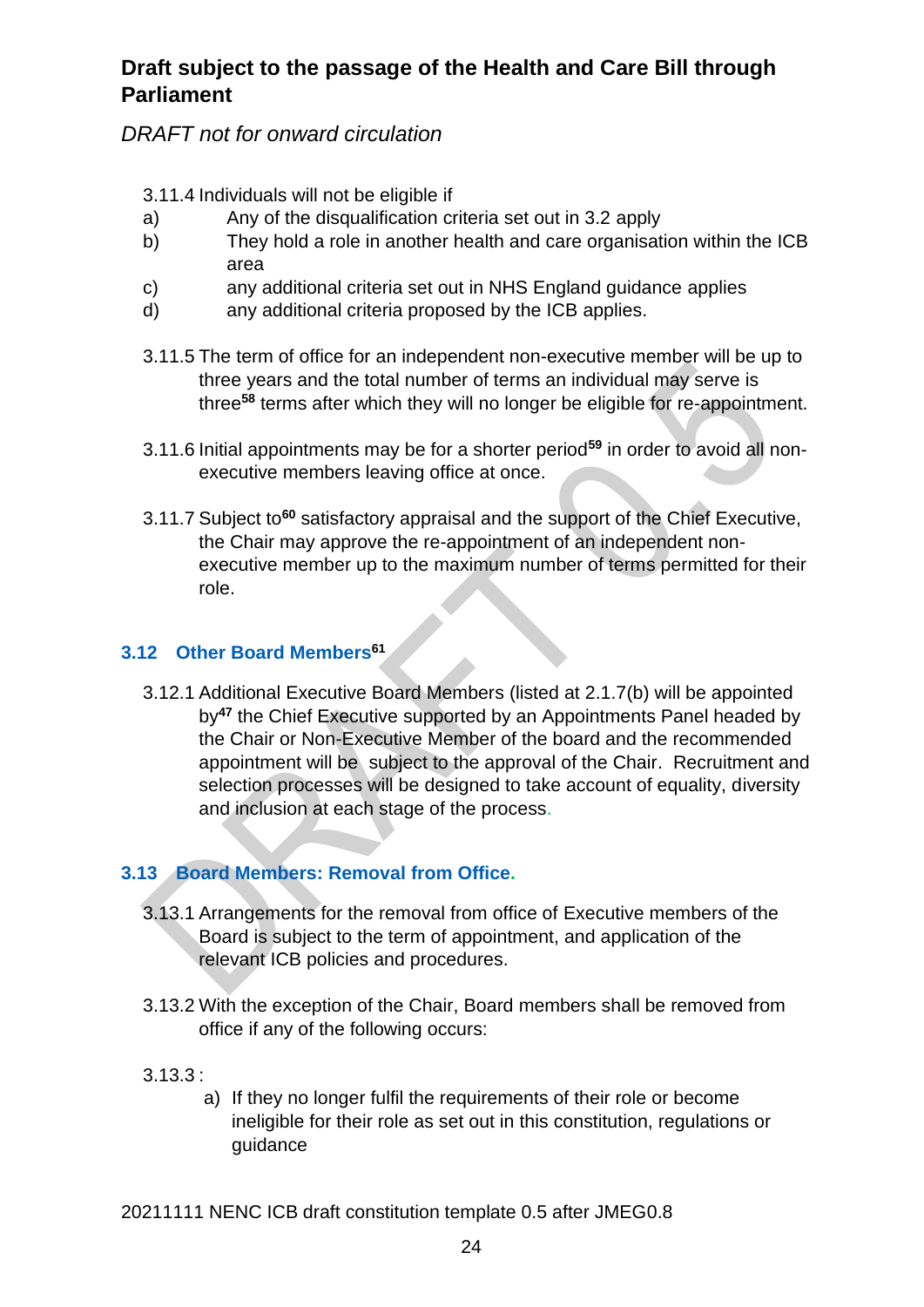#### *DRAFT not for onward circulation*

- b) Fail to attend 50% of the ICB meetings (unless there are extenuating circumstances);
- c) If they are deemed to not meet the expected standards of performance at their annual appraisal
- d) If they have behaved in a manner or exhibited conduct which has or is likely to be detrimental to the honour and interest of the ICB and is likely to bring the ICB into disrepute. This includes but it is not limited to dishonesty; misrepresentation (either knowingly or fraudulently); defamation of any member of the ICB (being slander or libel); abuse of position; non-declaration of a known conflict of interest; seeking to manipulate a decision of the ICB in a manner that would ultimately be in favour of that member whether financially or otherwise: gross misconduct.
- e) Are deemed to have failed to uphold the Nolan Principles of Public Life
- f) Persistently fail to conform to the principles of a unitary board.
- g) Are subject to disciplinary proceedings by a regulator or professional body that has resulted in a decision by the Regulatory Body which had the effect of preventing the person from practising the profession in question, where that decision hasnot been superseded, or had the effect of imposing conditions on the person's practice, where those conditions have not been lifted.
- h) Vote of no confidence, on the basis of any of the above grounds, by a simple majority of votes of the ICB.
- 3.13.4 Members may be suspended pending the outcome of an investigation into whether any of the matters in 3.13.3 apply.
- 3.13.5 Executive Directors (including the Chief Executive) will cease to be Board members if their employment in their specified role ceases, regardless of the reason for termination of the employment.
- 3.13.6 The Chair of the ICB may be removed by NHS England, subject to the approval of the Secretary of State.
- 3.13.7 If NHS England is satisfied that the ICB is failing or has failed to discharge any of its functions or that there is a significant risk that the ICB will fail to do so, it may:
	- 3.13.7.1 terminate the appointment of the ICB's chief executive; and

3.13.7.2 direct the chair of the ICB as to which individual to appoint as a replacement and on what terms.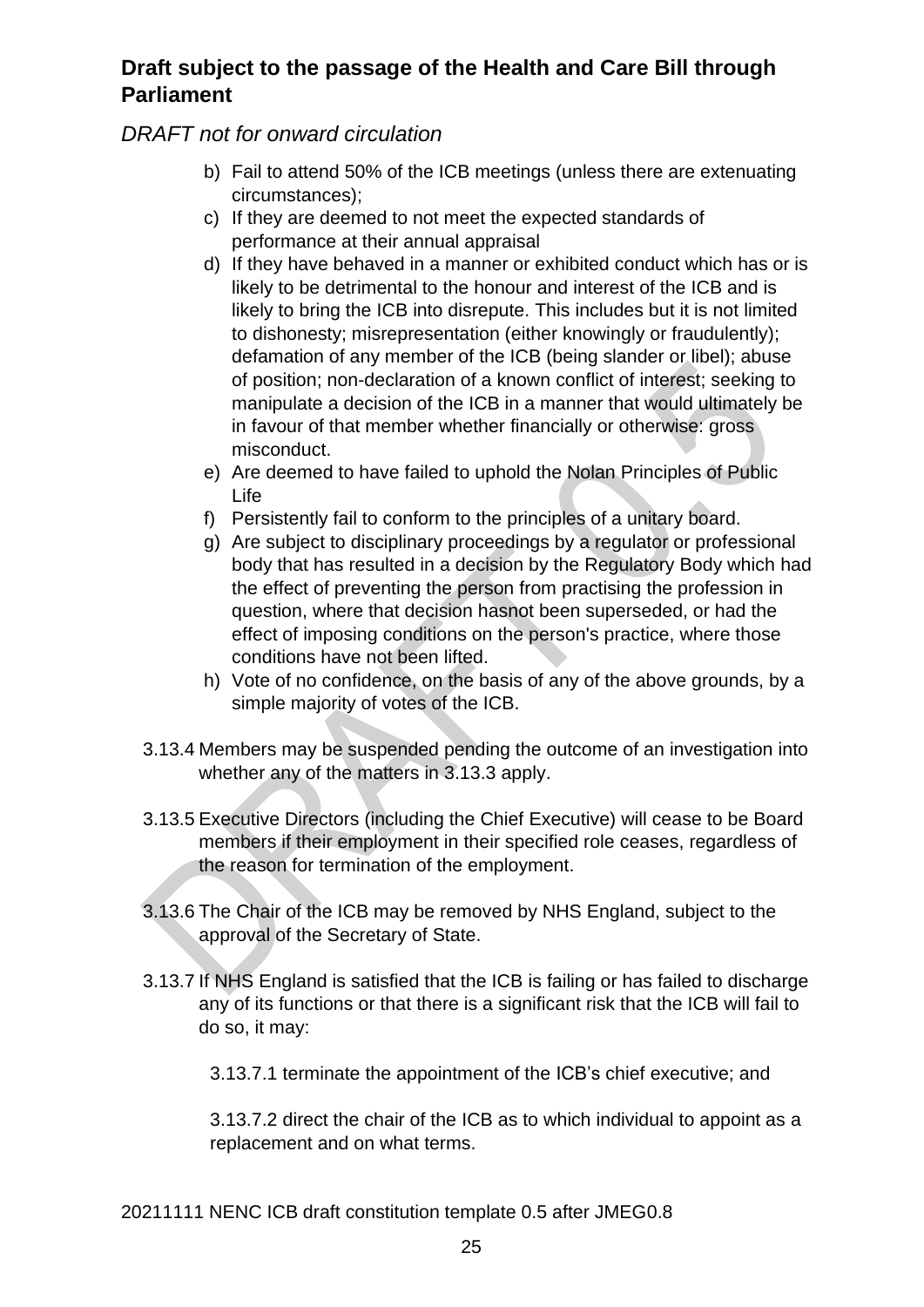#### *DRAFT not for onward circulation*

#### <span id="page-25-0"></span>**3.14 Terms of Appointment of Board Members**

- 3.14.1 With the exception of the Chair, Non-executive members and Chief executive, arrangements for remuneration**<sup>63</sup>** and any allowances will be agreed by the Remuneration Committee in line with the ICB remuneration policy and any other relevant policies published in the Governance Handbook on the ICB's website and any guidance issued by NHS England or other relevant body. Remuneration for Chairs, Non Executives and chief executives will be set by NHS England [*clarification on final sentence awaited from NHSE].*
- 3.14.2 Other terms of appointment will be determined by the Remuneration Committee.
- 3.14.3 Terms of appointment of the Chair will be determined by NHS England.

#### **3.15 Review of Board Size and Composition**

3.15.1 In view of the necessity to create additional board membership to address the size and complexity of the ICS jurisdiction, an annual review of the board size and composition will be carried out to ensure that it is fit for purpose in meeting good governance standards. Any necessary changes will be proposed thereafter.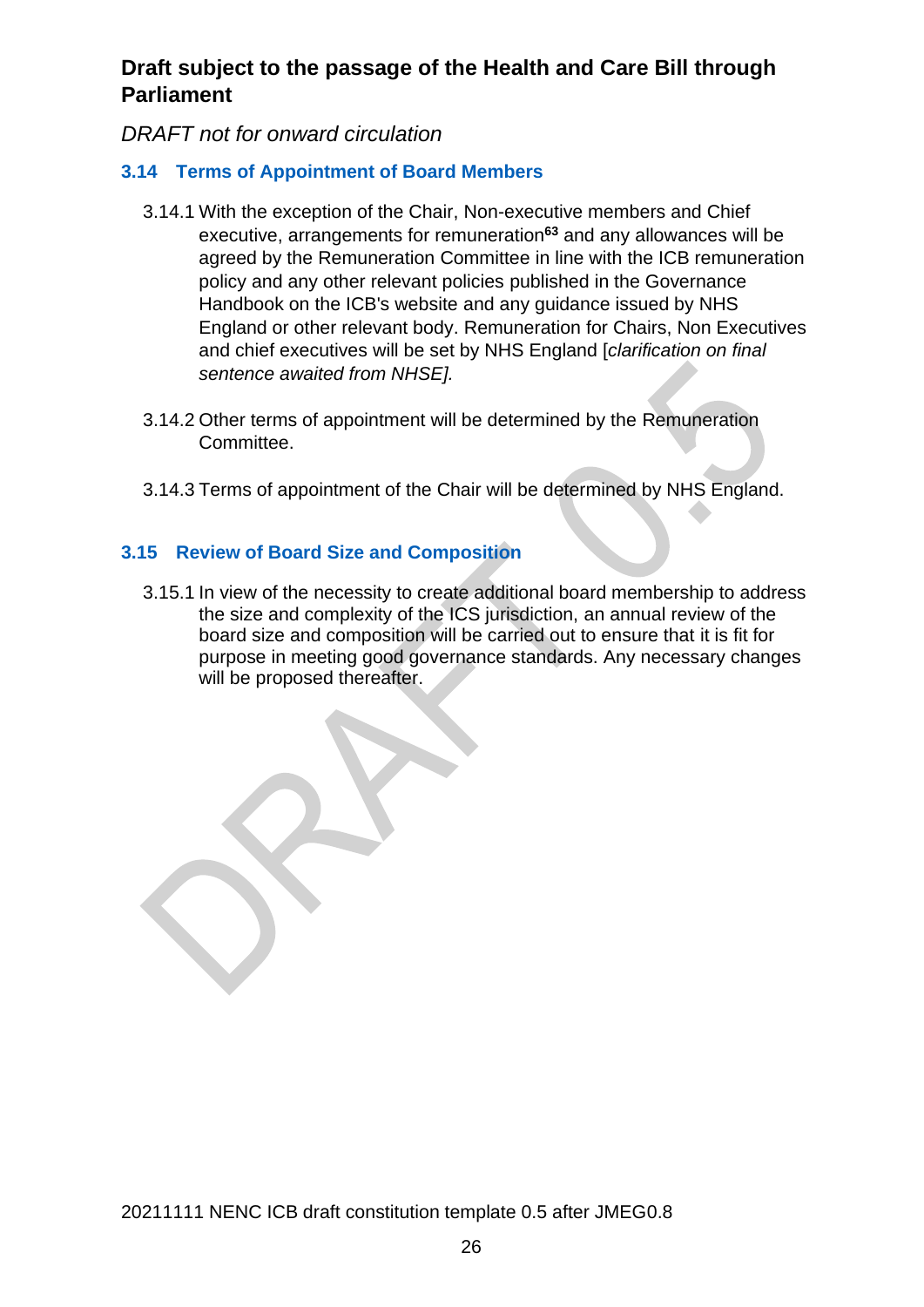*DRAFT not for onward circulation*

# <span id="page-26-0"></span>**4 Arrangements for the Exercise of our Functions.**

#### <span id="page-26-1"></span>**4.1Good Governance**

- 4.1.1 The ICB will, at all times, observe generally accepted principles of good governance. This includes the Nolan Principles of Public Life and any governance guidance issued by NHS England.
- 4.1.2 The ICB's Standards of Business Conduct and Declarations of Interest Policy sets out the expected behaviours that members of the board and its committees will uphold and guide decision making whilst undertaking ICB business. It also includes a set of principles that will guide decision making in the ICB. This Policy is published in the Governance Handbook and is available on the Website [insert weblink]

#### <span id="page-26-2"></span>**4.2 General**

- 4.2.1 The ICB will:
	- a. comply with all relevant laws including but not limited to the 2006 Act and the duties prescribed within it and any relevant regulations;
	- b. comply with directions issued by the Secretary of State for Health and Social Care
	- c. comply with directions issued by NHS England;
	- d. have regard to statutory guidance including that issued by NHS England; and
	- e. take account, as appropriate, of other documents, advice and guidance issued by relevant authorities, including that issued by NHS England.
	- f. respond to reports and recommendations made by local Healthwatch organisations within the ICB area
- 4.2.2 The ICB will develop and implement the necessary systems and processes to comply with (a)-(e) above, documenting them as necessary in this constitution, its governance handbook and other relevant policies and procedures as appropriate.

#### <span id="page-26-3"></span>**4.3 Authority to Act**

- 4.3.1 The ICB is accountable for exercising its statutory functions and may grant authority to act on its behalf to:
	- a. any of its members or employees
	- b. a committee or sub-committee of the ICB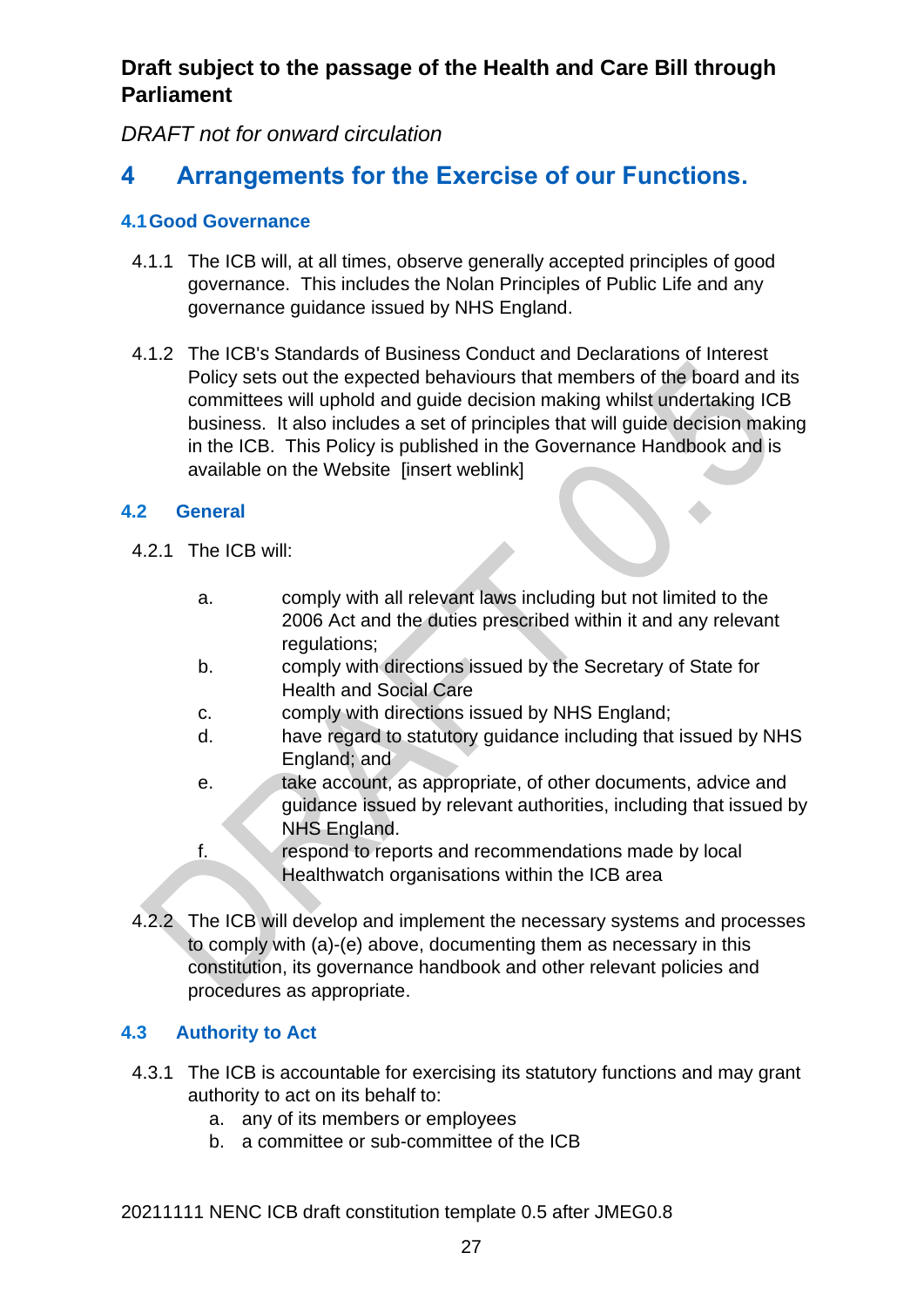#### *DRAFT not for onward circulation*

- 4.3.2 Under section 65Z5 of the 2006 Act, the ICB may arrange with another ICB, an NHS trust, NHS foundation trust, NHS England, a local authority, combined authority or any other body prescribed in Regulations, for the ICB's functions to be exercised by or jointly with that other body or for the functions of that other body to be exercised by or jointly with the ICB. Where the ICB and other body enters such arrangements, they may also arrange for the functions in question to be exercised by a joint committee of theirs and/or for the establishment of a pooled fund to fund those functions (section 65Z6). In addition, under section 75 of the 2006 Act, the ICB may enter partnership arrangements with a local authority under which the local authority exercises specified ICB functions or the ICB exercises specified local authority functions, or the ICB and local authority establish a pooled fund.
- 4.3.3 Where arrangements are made under section 65Z5 or section 75 of the 2006 Act the board must authorise the arrangement, which must be described as appropriate in the SoRD.

#### <span id="page-27-0"></span>**4.4 Scheme of Reservation and Delegation**

- 4.4.1 The ICB has agreed a scheme of reservation and delegation (SoRD) which is published in full as part of the Governance Handbook [insert weblink]
- 4.4.2 Only the Board may agree the SoRD and amendments to the SoRD may only be approved by the Board
- 4.4.3 The SoRD sets out:
	- a. those functions that are reserved to the board;
	- b. those functions that have been delegated to an individual or to committees and sub committees;
	- c. those functions delegated to another body or to be exercised jointly with another body, under section 65Z5 and 65Z6 of the 2006 Act
- 4.4.4 The ICB remains accountable for all of its functions, including those that it has delegated. All those with delegated authority are accountable to the Board for the exercise of their delegated functions.

#### <span id="page-27-1"></span>**4.5 Functions and Decision Map**

4.5.1 The ICB has prepared a Functions and Decision Map which sets out at a high level its key functions and how it exercises them in accordance with the SoRD.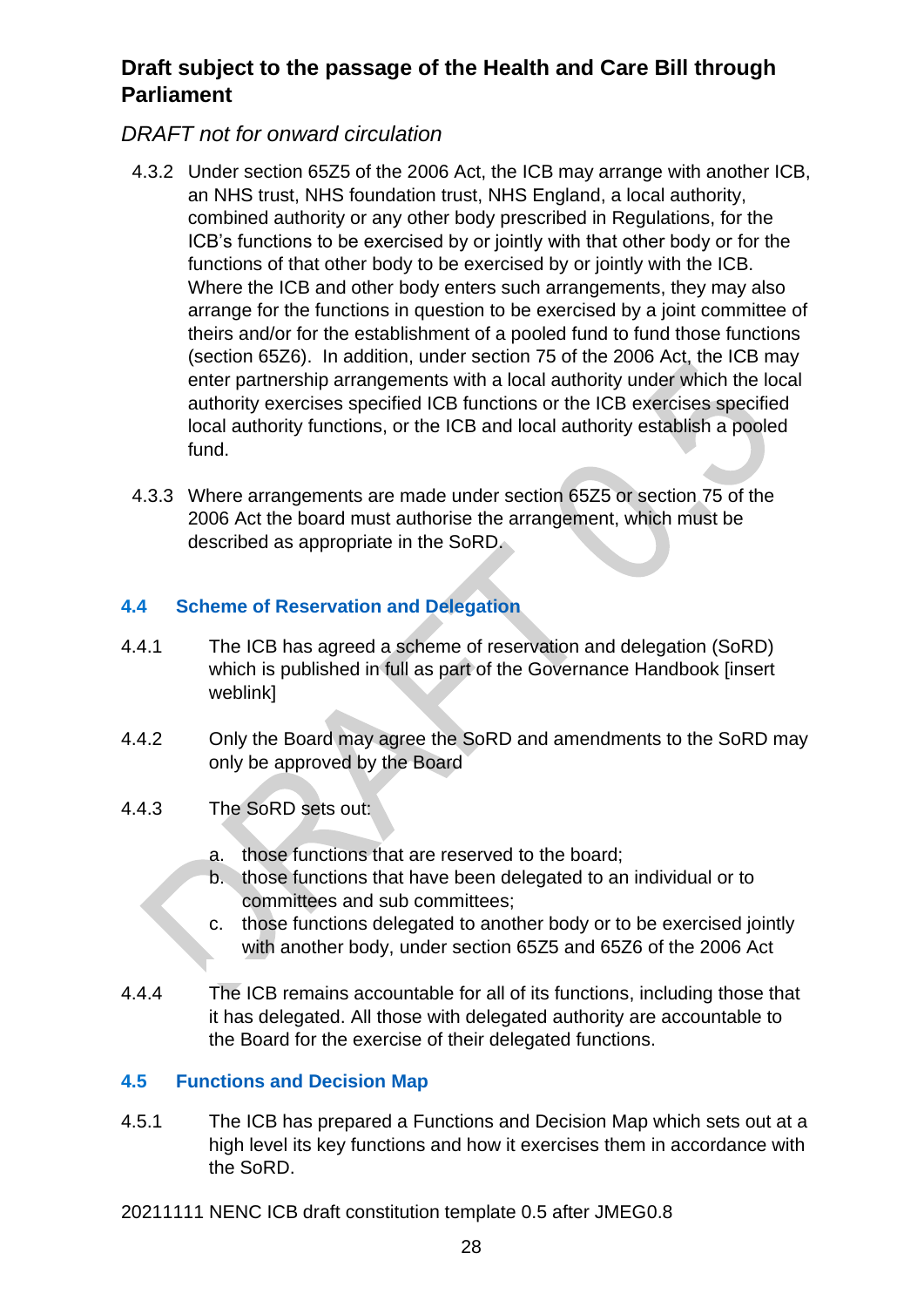## *DRAFT not for onward circulation*

- 4.5.2 The Functions and Decision Map is published in the Governance Handbook [add web address]
- 4.5.3 The map includes:
	- a. Key functions reserved to the Board of the ICB
	- b. Commissioning functions delegated to committees and individuals.
	- c. Commissioning functions delegated under section 65Z5 and 65Z6 of the 2006 Act to be exercised by, or with, another ICB, an NHS trust, NHS foundation trust, local authority, combined authority or any other prescribed body;
	- d. functions delegated to the ICB (for example, from NHS England).

#### <span id="page-28-0"></span>**4.6 Committees and Sub-Committees<sup>65</sup>**

- 4.6.1 The ICB may appoint committees and arrange for its functions to be exercised by such committees. Each committee may appoint subcommittees and arrange for the functions exercisable by the committee to be exercised by those sub-committees.
- 4.6.2 All committees and sub-committees are listed in the Scheme of Reservatoin and Delegation.
- 4.6.3 Each committee and sub-committee established by the ICB operates under terms of reference and membership agreed by the Board**<sup>66</sup>**. All terms of reference are published in the Governance Handbook. For the avoidance of doubt, Committees may not establish sub-committees without Board approval.
- 4.6.4 The Board remains accountable for all functions, including those that it has delegated to committees and sub-committees and therefore, appropriate reporting and assurance arrangements are in place and documented in terms of reference. All committees and sub committees that fulfil delegated functions of the ICB, will be required to:
	- a. submit to the ICB Board a decision and assurance report following each Committee meeting, summarising key decisions. In the case of sub-committees, these will be submitted to their Parent Committee;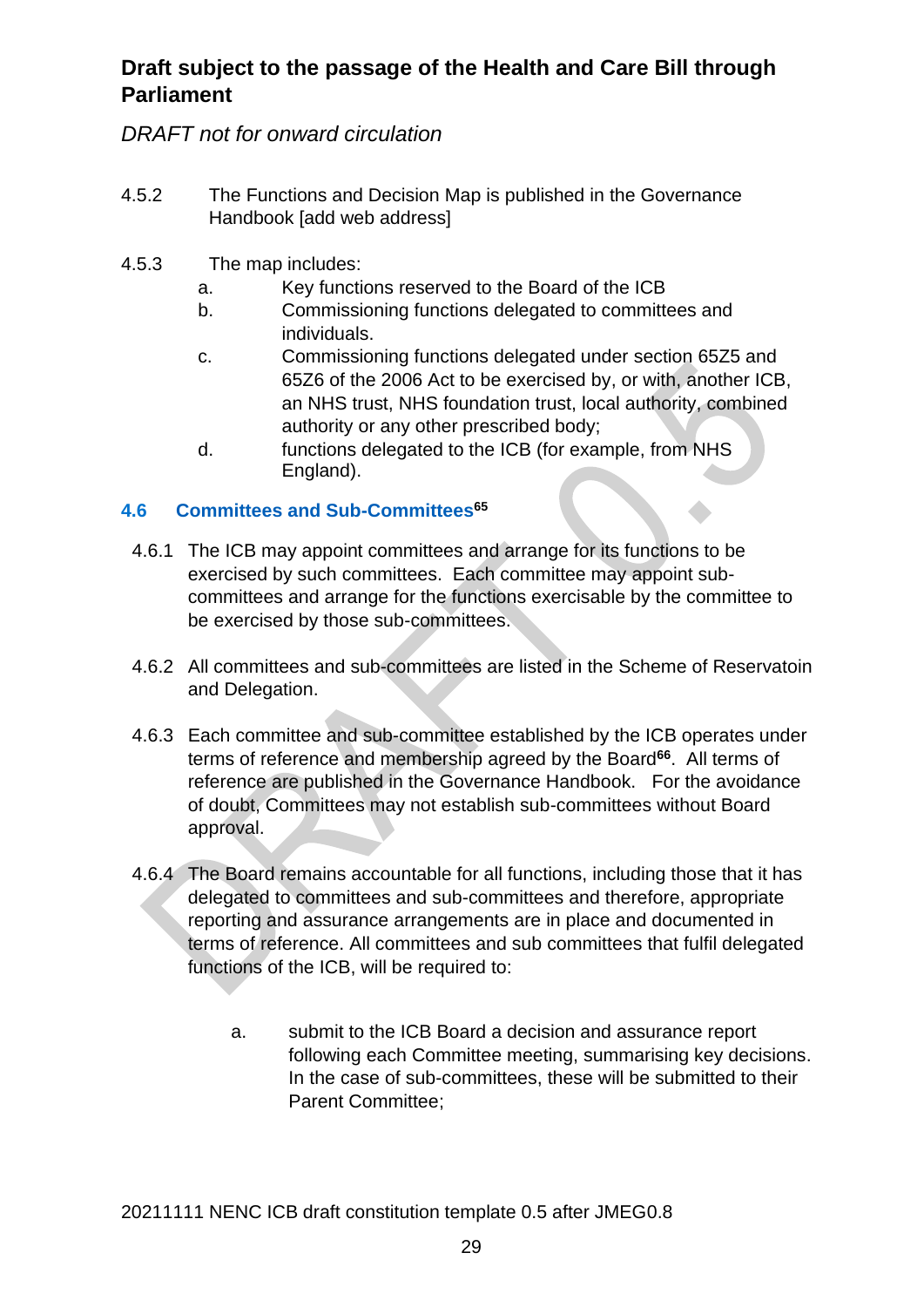*DRAFT not for onward circulation*

- b. submit their confirmed Minutes to the ICB Board for assurance. In the case of sub-committees, these will be submitted to their Parent Committee
- c. comply with agreed internal audit findings and committee effectiveness reviews.
- d. demonstrably consider the equality and diversity implications of decisions they make and consider whether any new resource allocation achieves positive change around inclusion, equality and diversity
- e. members will abide by the 'Principles of Public Life' (The Nolan Principles) and the NHS Code of Conduct.
- 4.6.5 Any committee or sub-committee established in accordance with clause 4.6 may consist of, or include, persons who are not ICB Members or employees.
- 4.6.6 All members of committees and sub-committees are required to act in accordance with this constitution, including the standing orders as well at the SFIs and any other relevant ICB policy.
- 4.6.7 The following committees will be maintained:
	- a. **Audit Committee<sup>68</sup>:** This committee is accountable to the Board and provides an independent and objective view of the ICB's compliance with its statutory responsibilities. The committee is responsible for arranging appropriate internal and external audit.

The Audit Committee will be chaired by an independent nonexecutive member (other than the Chair of the ICB) who has the qualifications, expertise or experience to enable them to express credible opinions on finance and audit matters.

b. **Remuneration Committee<sup>69</sup>:** This committee is accountable to the Board for matters relating to remuneration, fees and other allowances (including pension schemes) for employees and other individuals who provide services to the ICB.

> The Remuneration Committee will be chaired by an independent non-executive member other than the Chair or the Chair of Audit Committee.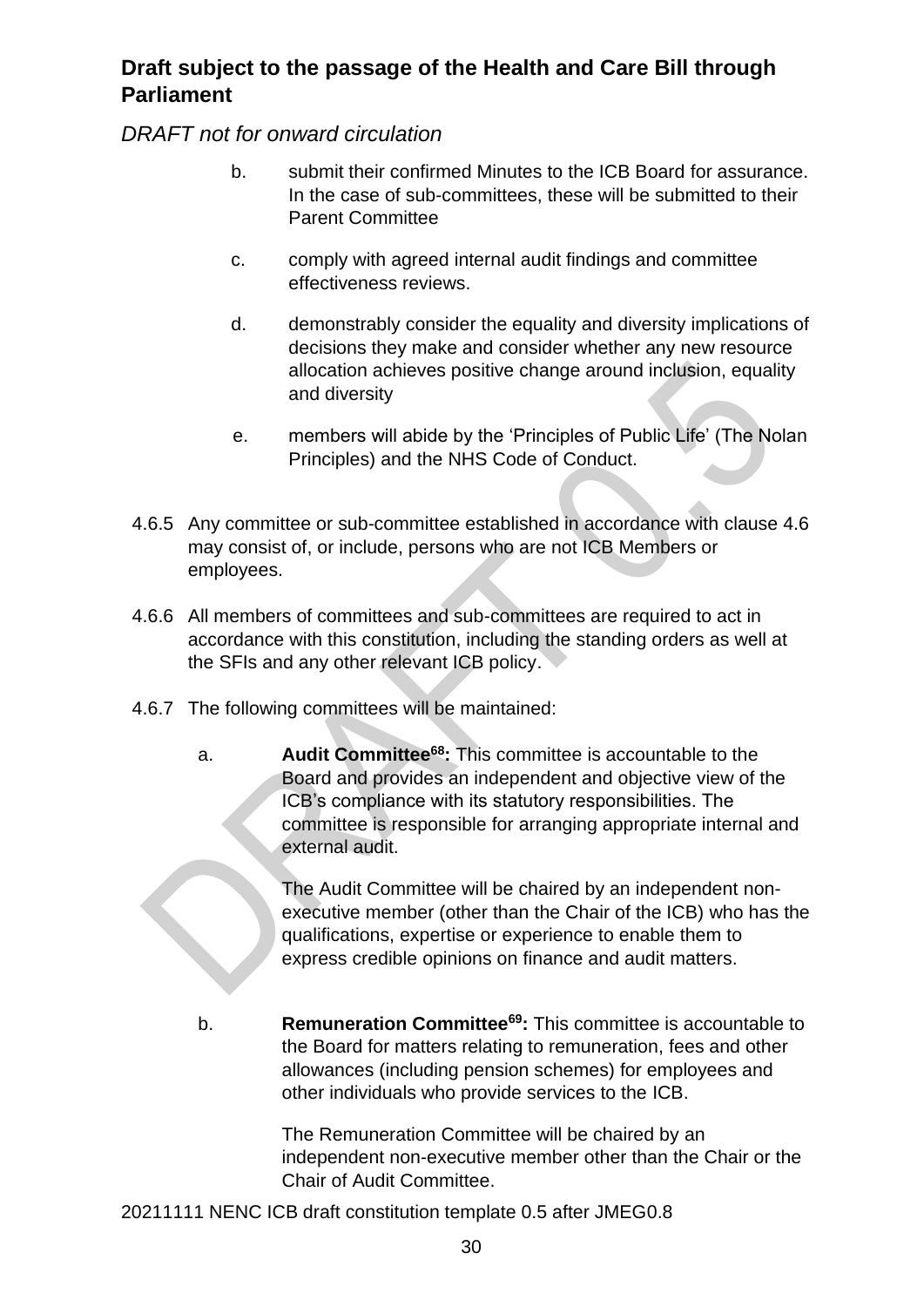#### *DRAFT not for onward circulation*

- 4.6.8 The terms of reference for each of the above committees are published in the Governance Handbook**<sup>70</sup>** .
- 4.6.9 The Board has also established a number of other committees to assist it with the discharge of its functions. These committees are set out in the SoRD and further information about these committees, including terms of reference, are published**<sup>71</sup>** in the Governance Handbook.

#### <span id="page-30-0"></span>**4.7 Delegations made under section 65Z5 of the 2006 Act**

- 4.7.1 As per 4.3.2 The ICB may arrange for any functions exercisable by it to be exercised by or jointly with any one or more other relevant bodies (another ICB, NHS England, an NHS trust, NHS foundation trust, local authority, combined authority or any other prescribed body).
- 4.7.2 All delegations made under these arrangements are set out in the ICB Scheme of Reservation and Delegation and included in the Functions and Decision Map.
- 4.7.3 Each delegation made under section 65Z5 of the Act will be set out in a delegation arrangement which sets out the terms of the delegation**<sup>72</sup>** . This may, for joint arrangements, include establishing and maintaining a pooled fund. The power to approve delegation arrangements made under this provision will be reserved to the Board.
- 4.7.4 The Board remains accountable for all the ICB's functions, including those that it has delegated and therefore, appropriate reporting and assurance mechanisms are in place as part of agreeing terms of a delegation and these are detailed in the delegation arrangements, summaries of which will be published in the Governance Handbook.
- 4.7.5 In addition to any formal joint working mechanisms, the ICB may enter into strategic or other transformation discussions with its partner organisations on an informal basis.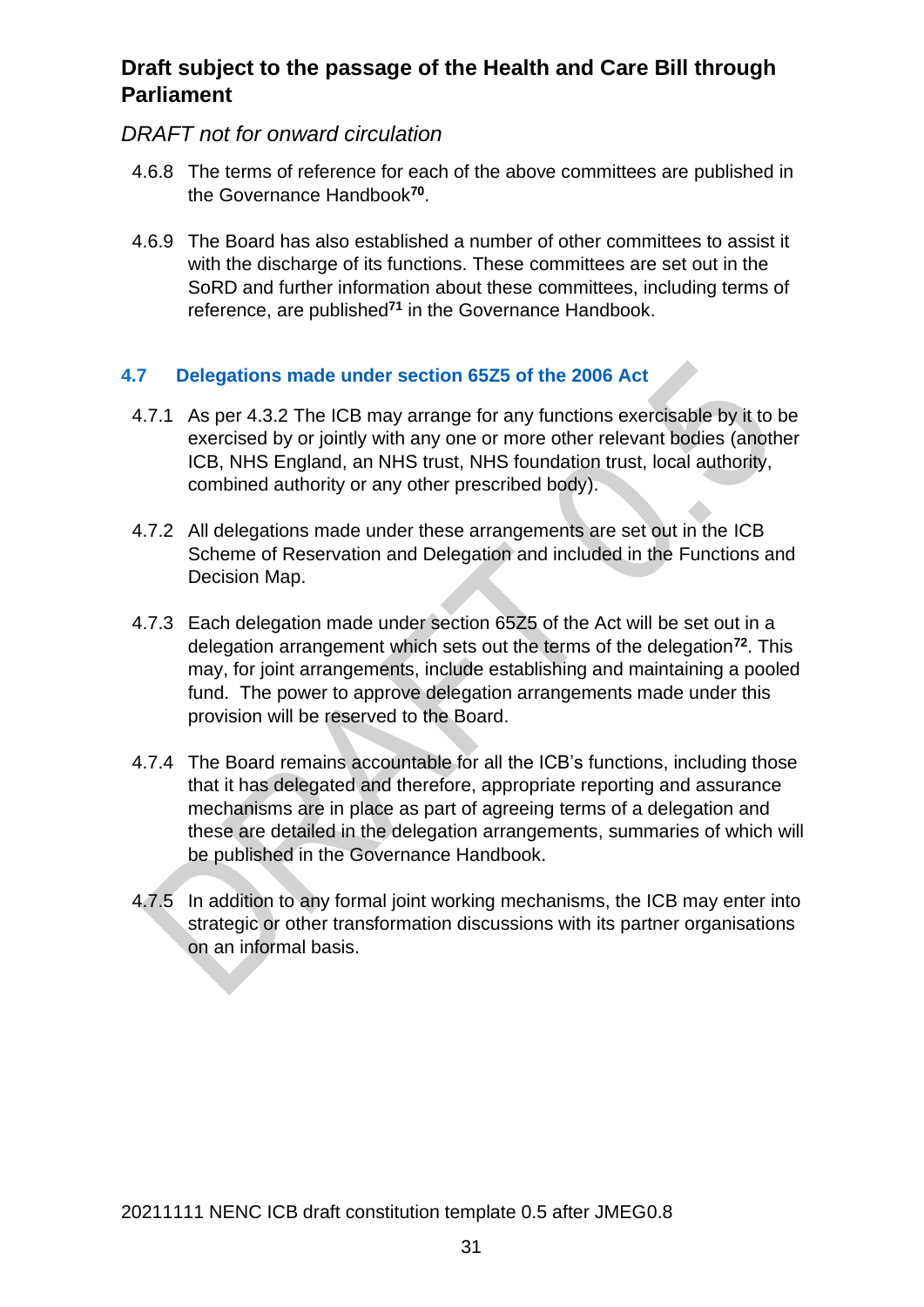*DRAFT not for onward circulation*

# <span id="page-31-0"></span>**5 Procedures for Making Decisions<sup>73</sup>**

#### <span id="page-31-1"></span>**5.1 Standing Orders**

- 5.1.1 The ICB has agreed a set of standing orders which describe the processes that are employed to undertake its business. They include procedures for:
	- conducting the business of the ICB
	- the procedures to be followed during meetings; and
	- the process to delegate functions.
- 5.1.2 The Standing Orders apply to all committees and sub-committees of the ICB unless specified otherwise in terms of reference which have been agreed by the Board.
- 5.1.3 A full copy of the Standing Orders**<sup>74</sup>** is included in Appendix 2 and form part of this constitution.

#### <span id="page-31-2"></span>**5.2 Standing Financial Instructions (SFIs)**

- 5.2.1 The ICB has agreed a set of SFIs which include the delegated limits of financial authority set out in the SoRD.
- 5.2.2 A copy of the SFIs is published in the Governance Handbook.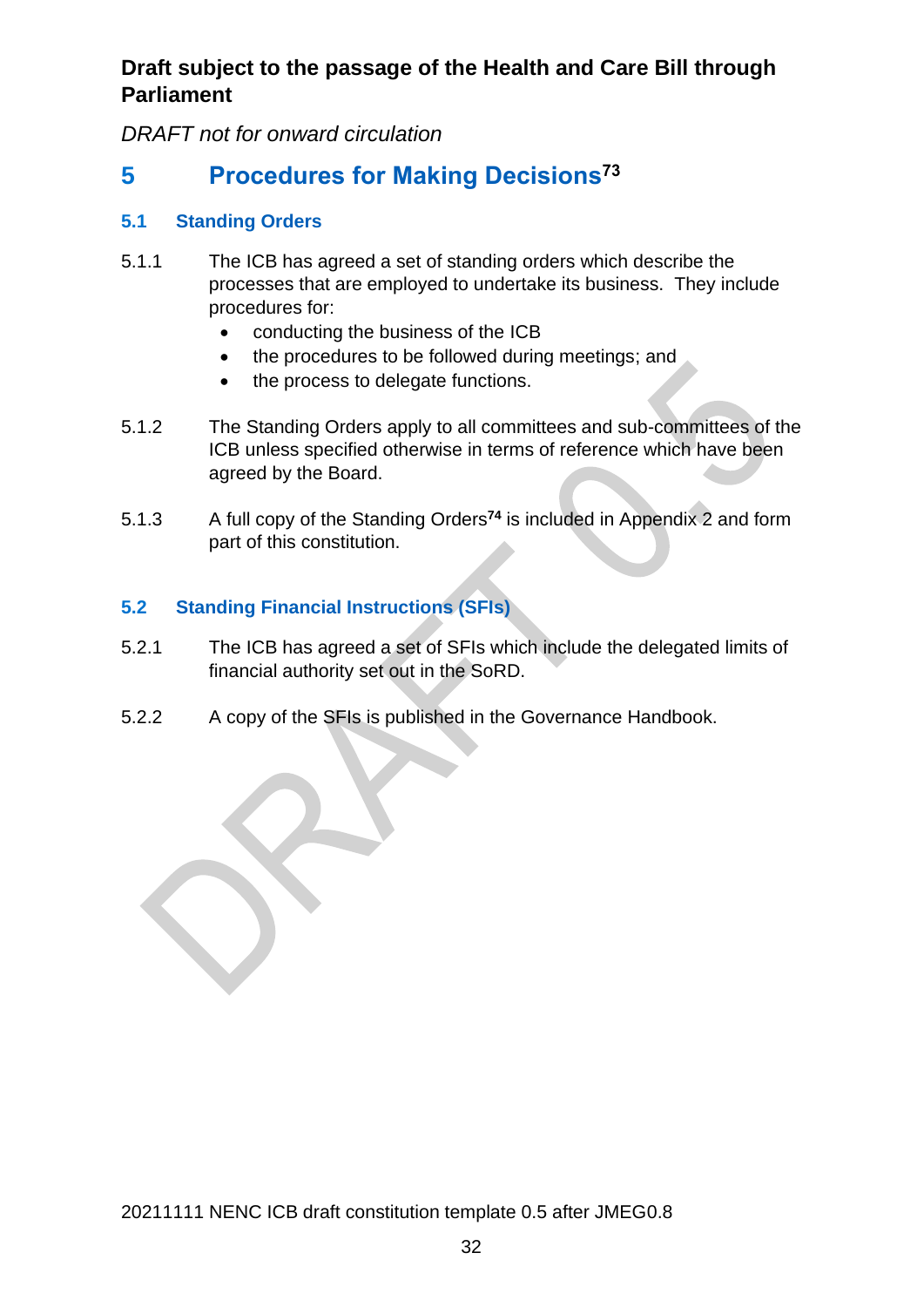*DRAFT not for onward circulation*

# <span id="page-32-0"></span>**6 Arrangements for Conflict of Interest Management and Standards of Business Conduct**

#### <span id="page-32-1"></span>**6.1 Conflicts of Interest<sup>75</sup>**

#### **[***subject to change in line with NHS England guidance<sup>76</sup>***]**

- 6.1.1 As required by section 14Z30 of the 2006 Act, the ICB has made arrangements to manage any actual and potential conflicts of interest to ensure that decisions made by the ICB will be taken and seen to be taken without being unduly influenced by external or private interest and do not, (and do not risk appearing to) affect the integrity of the ICB's decisionmaking processes.
- 6.1.2 The ICB has agreed policies and procedures for the identification and management of conflicts of interest. These are contained within the Standards of Business Conduct and Declarations of Interest Policy which is published on the website**<sup>77</sup>**
- 6.1.3 All Board, committee and sub-committee members, and employees of the ICB, will comply with the ICB policy on conflicts of interest in line with their terms of office and/ or employment. This will include but not be limited to declaring all interests on a register that will be maintained by the ICB.
- 6.1.4 The ICB will, as a minimum, publish the registers of conflicts of interest and gifts and hospitality of decision making staff at least annually on the ICB website and make them available at our headquarters upon request.
- 6.1.5 All delegation arrangements made by the ICB under Section 65Z5 of the 2006 Act will include a requirement for transparent identification and management of interests and any potential conflicts in accordance with suitable policies and procedures comparable with those of the ICB.
- 6.1.6 Where an individual, including any individual directly involved with the business or decision-making of the ICB and not otherwise covered by one of the categories above, has an interest, or becomes aware of an interest which could lead to a conflict of interests in the event of the ICB considering an action or decision in relation to that interest, that must be considered as a potential conflict, and is subject to the provisions of this Constitution, the Standards of Business Conduct and Declarations of Interest Policy**<sup>78</sup>** .
- 6.1.7 The ICB has appointed the Audit Chair to be the Conflicts of Interest Guardian**79**. In collaboration with the ICB's governance lead, their role is to: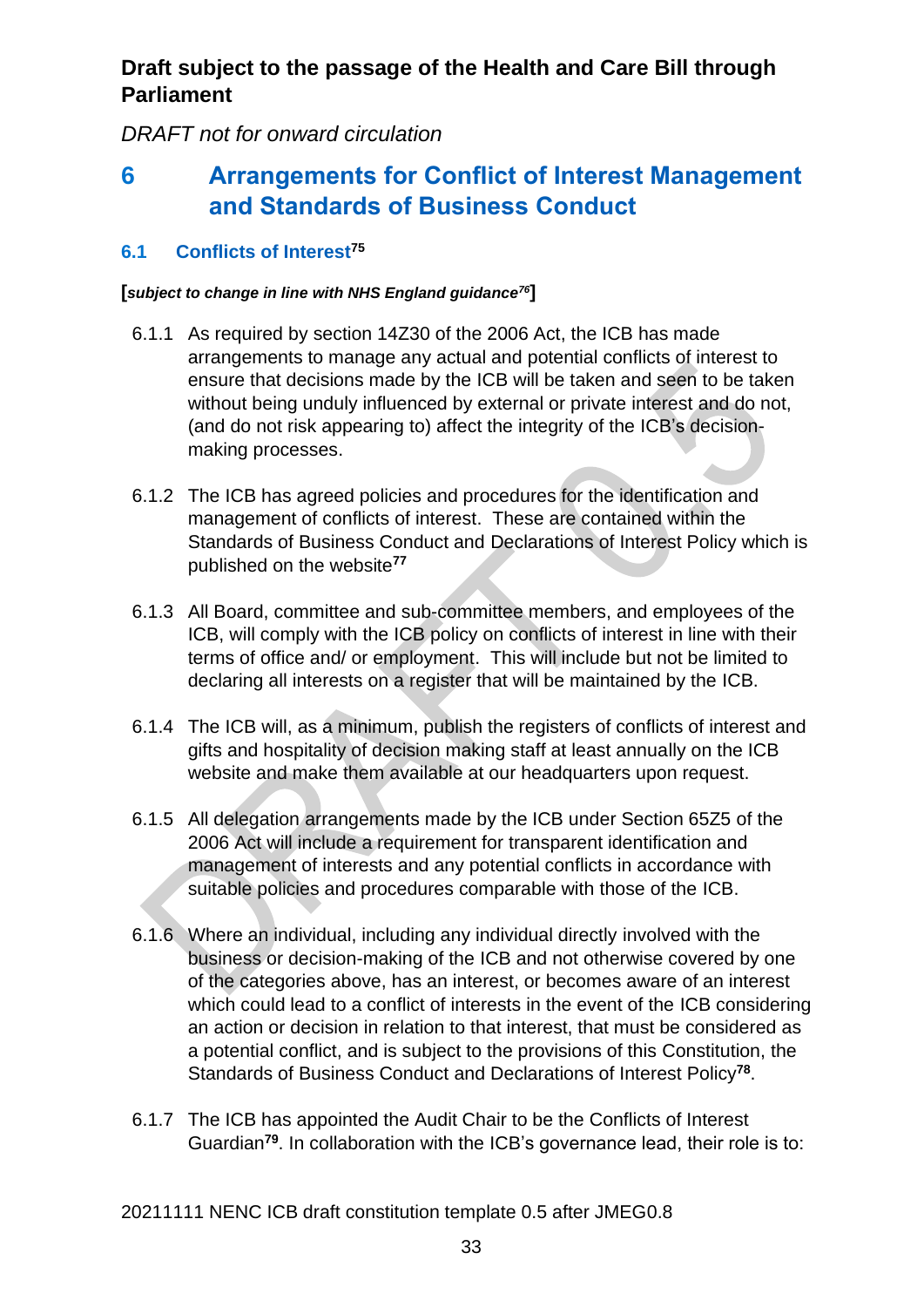*DRAFT not for onward circulation*

- a. Act as a conduit for members of the public and members of the partnership who have any concerns with regards to conflicts of interest;
- b. Be a safe point of contact for employees or workers to raise any concerns in relation to conflicts of interest;
- c. Support the rigorous application of conflict of interest principles and policies;
- d. Provide independent advice and judgment to staff and members where there is any doubt about how to apply conflicts of interest policies and principles in an individual situation;
- e. Provide advice on minimising the risks of conflicts of interest.

#### <span id="page-33-0"></span>**6.2 Principles<sup>80</sup>**

- 6.2.1 In discharging our functions the ICB will abide by the following principles:
	- a. Safeguard system-led commissioning, whilst ensuring objective investment decisions;
	- b. Act in a way that demonstrates that they are acting fairly and transparently and in the best interests of their patients and ICB population;
	- c. Act in a way that upholds confidence and trust in the NHS and system partners;
	- d. Recognition that the ICB requires a diversity of perspectives in order for it to make good decisions; therefore interests will be managed sensibly and proportionately in line with NHSE Guidance and the ICB's Standards of Business Conduct and Declarations of Interest Policy.
	- e. Decision making will be made with a regard to the Triple Aim: considering the effects of the decisions on: the health and wellbeing of the people of England; the quality of services provided or arranged by both the ICB and other relevant bodies and the sustainable and efficient use of resources by the ICB and other relevant bodies.

#### <span id="page-33-1"></span>**6.3 Declaring and Registering Interests**

- 6.3.1 The ICB maintains registers**<sup>81</sup>** of the interests of:
	- a. Members of the ICB
	- b. Members of the Board's committees and sub-committees
	- c. Its employees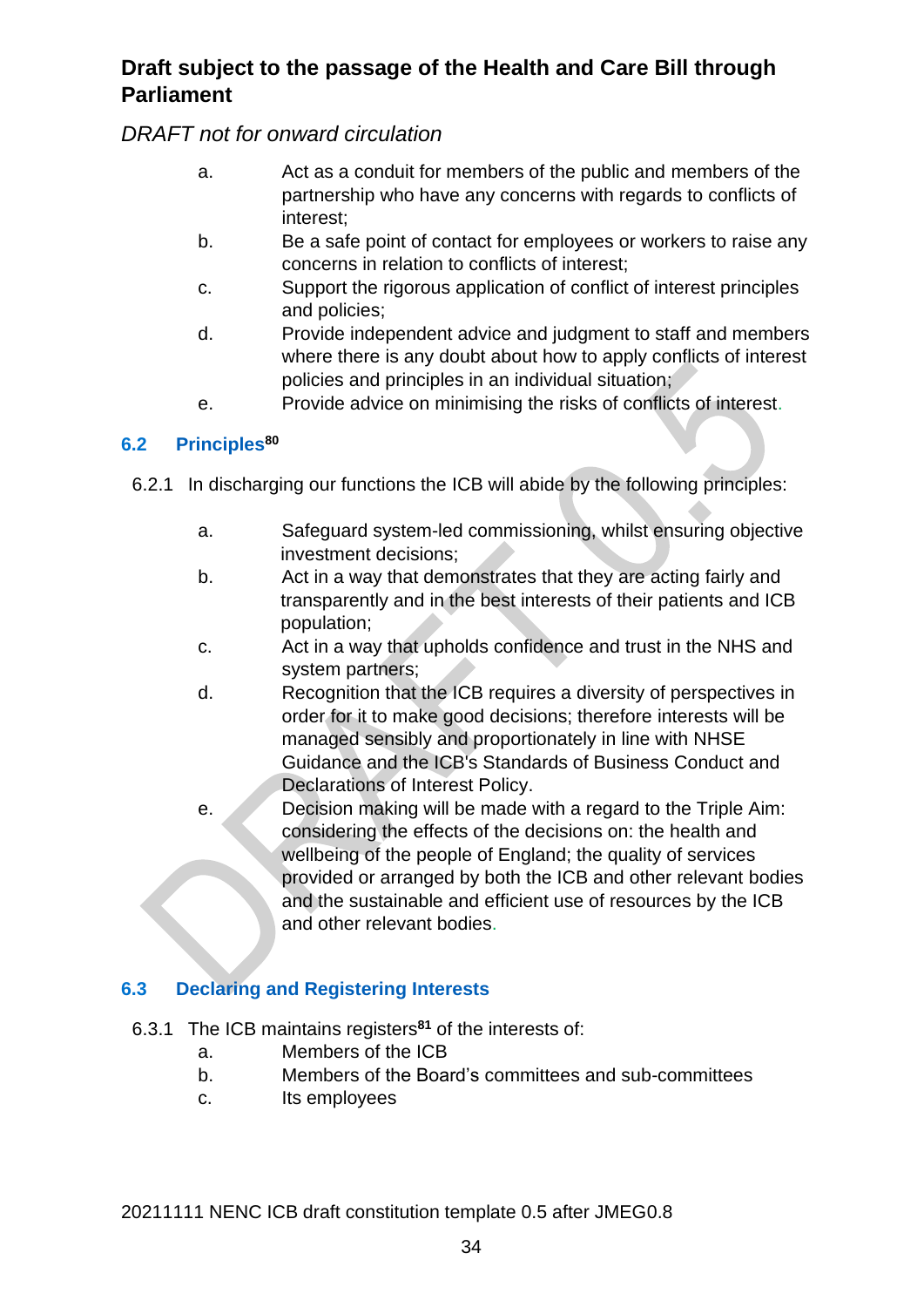#### *DRAFT not for onward circulation*

- 6.3.2 In accordance with section 14Z30(2) of the 2006 Act registers of interest for committees and decision making staff are published on the ICB website [insert link] and are available on request from the ICB.**<sup>82</sup>**
- 6.3.3 All relevant persons as per 6.1.3 and 6.1.6 must declare any conflict or potential conflict of interest relating to decisions to be made in the exercise of the ICB's commissioning functions.
- 6.3.4 Declarations should be made as soon as reasonably practicable after the person becomes aware of the conflict or potential conflict and in any event within 28 days. This could include interests an individual is pursuing. Interests will also be declared on appointment and during relevant discussion in meetings.
- 6.3.5 All declarations will be entered in the registers as per 6.3.1
- 6.3.6 The ICB will ensure that, as a matter of course, declarations of interest are made and confirmed, or updated at least annually.
- 6.3.7 Interests**<sup>83</sup>** (including gifts and hospitality) of decision-making staff will remain on the public register for a minimum of six months. In addition, the ICB will retain a record of historic interests and offers/receipt of gifts and hospitality for a minimum of six years after the date on which it expired. The ICB's published register of interests states that historic interests are retained by the ICB for the specified timeframe and details of whom to contact to submit a request for this information.
- 6.3.8 Activities funded in whole or in part by third parties who may have an interest in ICB business such as sponsored events, posts and research will be managed in accordance with the ICB policy to ensure transparency and that any potential for conflicts of interest are well-managed.

#### <span id="page-34-0"></span>**6.4 Standards of Business Conduct**

- 6.4.1 Board members, employees, committee and sub-committee members of the ICB will at all times comply with this Constitution and be aware of their responsibilities as outlined in it. They should:
	- a. act in good faith and in the interests of the ICB;
	- b. follow the Seven Principles of Public Life; set out by the Committee on Standards in Public Life (the Nolan Principles);
	- c. comply with the ICB Standards of Business Conduct and Declarations of Interest Policy.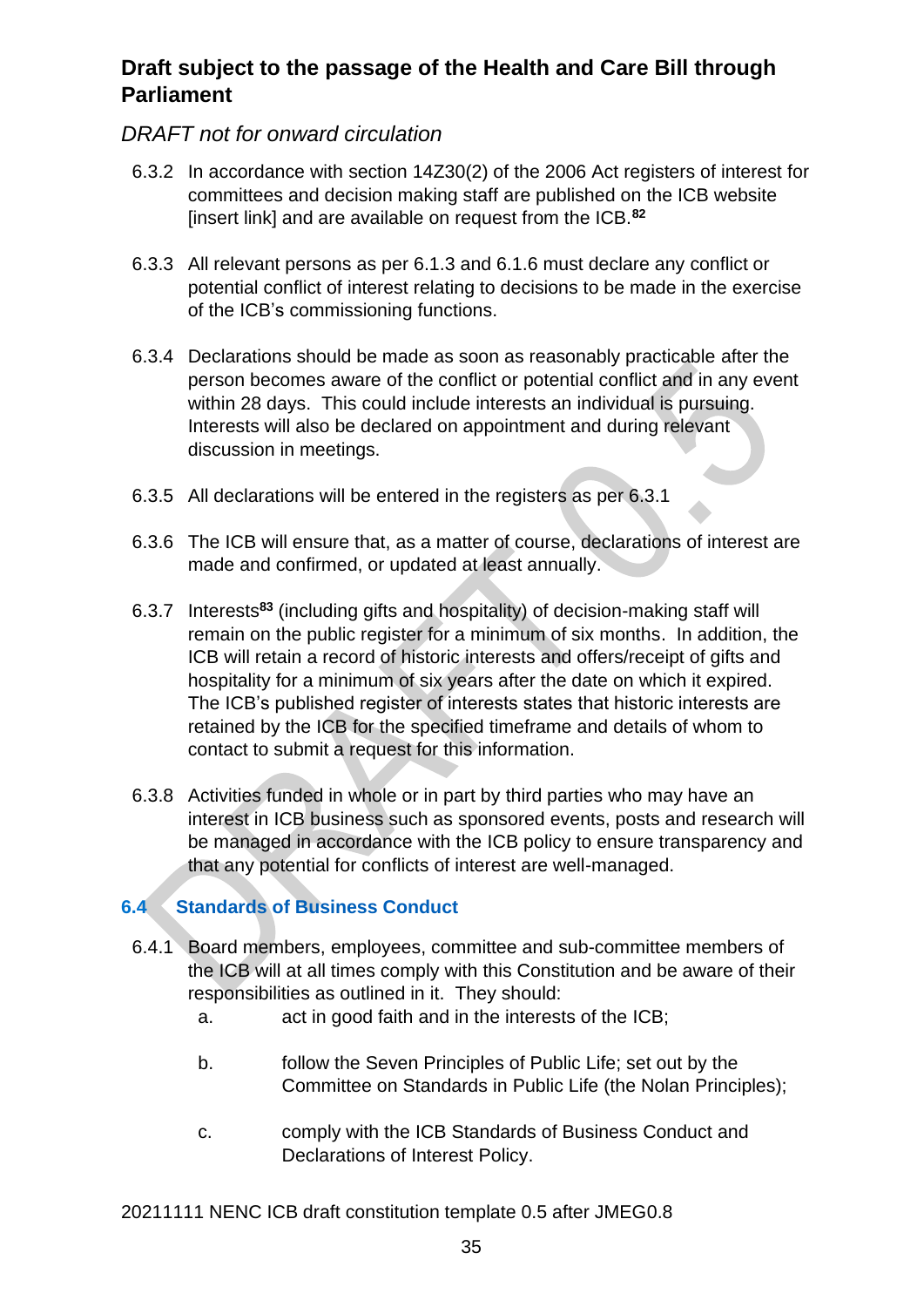#### *DRAFT not for onward circulation*

6.4.2 Individuals contracted to work on behalf of the ICB or otherwise providing services or facilities to the ICB will be made aware of their obligation to declare conflicts or potential conflicts of interest. This requirement will be written into their contract for services and is also outlined in the ICB's Standards of Business Conduct and Declarations of Interest policy.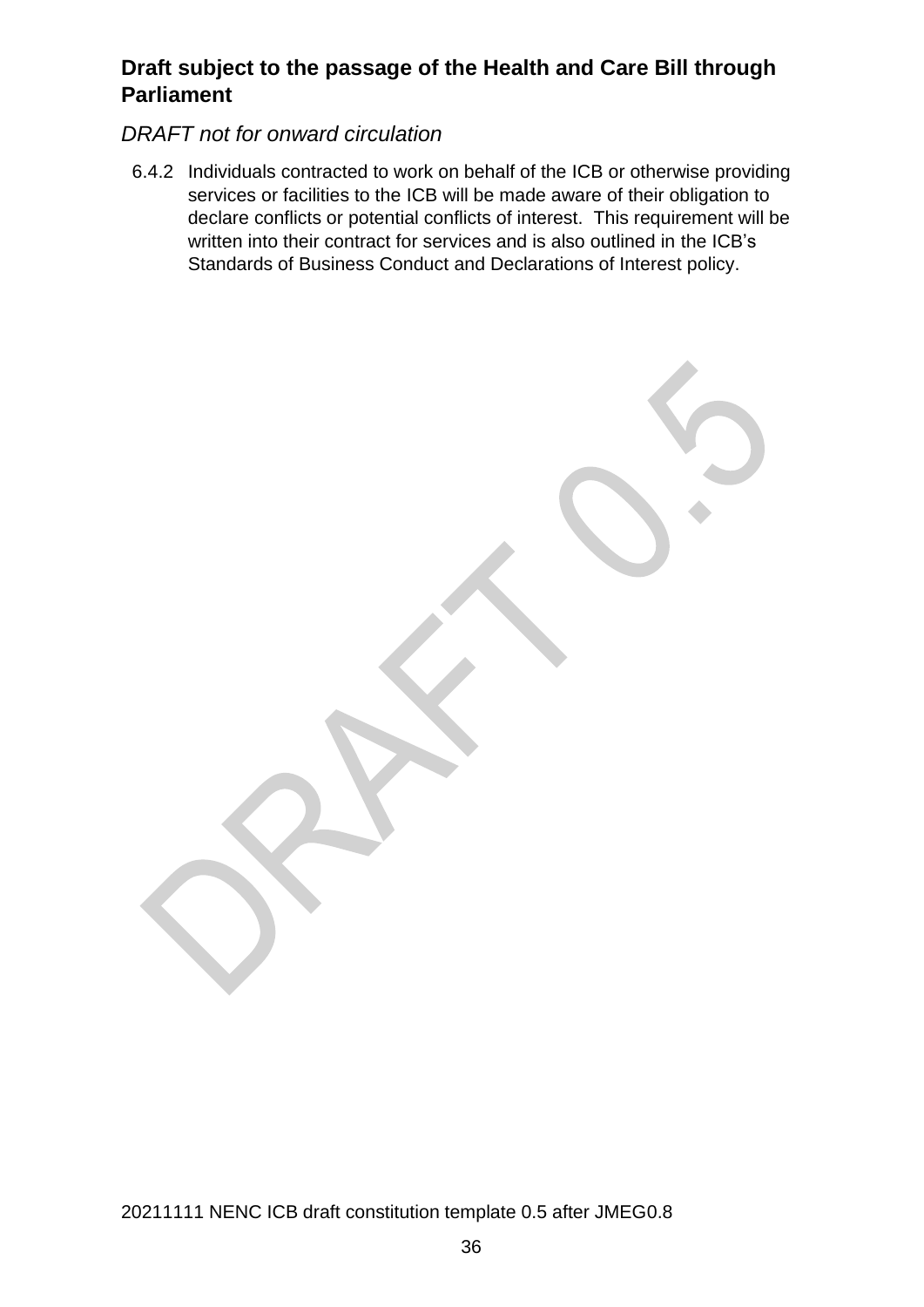*DRAFT not for onward circulation*

# <span id="page-36-0"></span>**7 Arrangements for ensuring Accountability and Transparency**

7.1.1 The ICB will demonstrate its accountability to local people, stakeholders and NHS England in a number of ways, including by upholding the requirement for transparency in accordance with paragraph 11(2) of Schedule 1B to the 2006 Act.

## <span id="page-36-1"></span>**7.2 Principles 84**

- 7.2.1 Create an organisational culture that encourages and enables transparency and involvement.
- 7.2.2 Be inclusive and proactive in resolving barriers to effective involvement and participation.
- 7.2.3 Make clear the purpose of involvement and the extent to which people can expect their views to influence development of local health services;
- 7.2.4 Recognise the importance of providing feedback to people who have made their views known;
- 7.2.5 Work in partnership with other agencies
- 7.2.6 Build upon best practice and be open to innovative and proven approaches from within and outwith the NHS;
- 7.2.7 Provide support and training to staff to equip them for this role, and
- 7.2.8 provide information that is clear and easy to understand, free of jargon and in plain language.

## <span id="page-36-2"></span>**7.3 Meetings and publications**

- 7.3.1 Board and committee meetings will be held in public except where a resolution is agreed to exclude the public on the grounds that it is believed to not be in the public interest.
- 7.3.2 Papers and minutes of all meetings held in public will be published.
- 7.3.3 Annual accounts will be externally audited and published.
- 7.3.4 A clear complaints process will be published.
- 7.3.5 The ICB will comply with the Freedom of Information Act 2000 and with the Information Commissioner Office requirements regarding the publication of information relating to the ICB.
- 7.3.6 information will be provided to NHS England as required.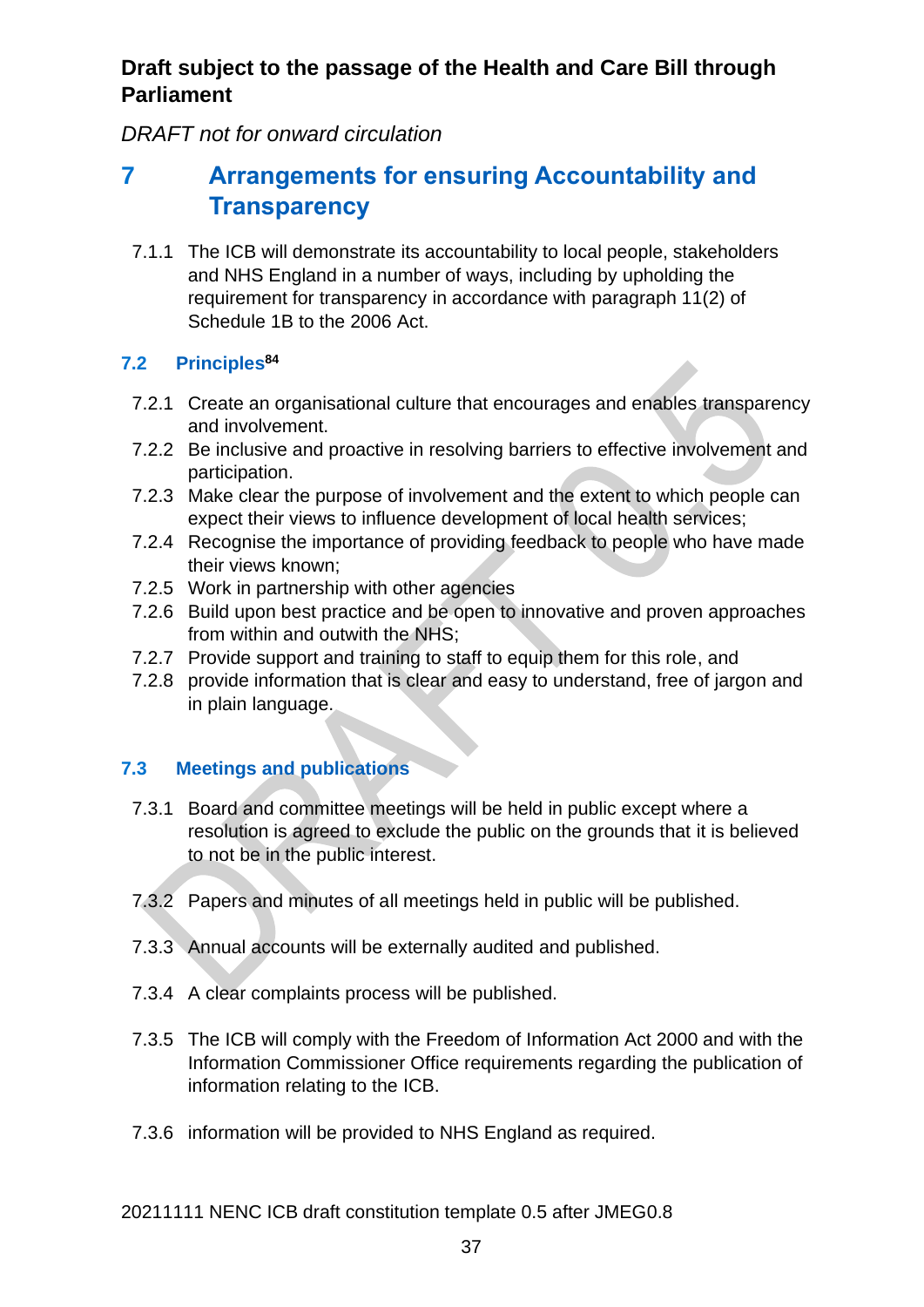## *DRAFT not for onward circulation*

- 7.3.7 The Constitution and Governance Handbook will be published as well as other key documents including but not limited to:
	- a. Declarations of Interest and Conflicts of Interest policy
	- b. Registers of interests**<sup>85</sup>**
	- c. Key policies
	- d. Functions and Decision Making Map
	- e. Committee Structure
	- f. Remuneration Guidance
	- g. Delegation Agreement Summaries
- 7.3.8 The ICB will publish, with our partner NHS trusts and NHS foundation trusts, a plan at the start of each financial year that sets out how the ICB proposes to exercise its functions during the next five years. The plan will explain how the ICB proposes to discharge its duties under:
	- section 14Z34 (improvement in quality of services),
	- section 14Z35 (reducing inequalities),
	- section 14Z43 (have regard to effect of decisions)
	- section 14Z44 (public involvement and consultation), and
	- sections 223H and 223J (financial duties).

and

• proposed steps to implement the joint local health and wellbeing strategies for the population covered by the ICB**<sup>86</sup>**

#### <span id="page-37-0"></span>**7.4 Scrutiny and Decision Making**

- 7.4.1 At least two independent non-executive members will be appointed to the board including the Chair; and all of the board and committee members will comply with the Nolan Principles of Public Life and meet the criteria described in the Fit and Proper Person Test.
- 7.4.2 Healthcare services will be arranged in a transparent way, and decisions around who provides services will be made in the best interests of patients, taxpayers and the population, in line with the rules set out in the NHS Provider Selection Regime.
- 7.4.3 The ICB will comply with the requirements of the NHS Provider Selection Regime including: 87
	- a. Ensuring decision making structures are in place to allow for decisions around arranging healthcare services to be made.
	- b. Ensuring governance structures are in place to deal with any challenges that may follow decisions about provider selection.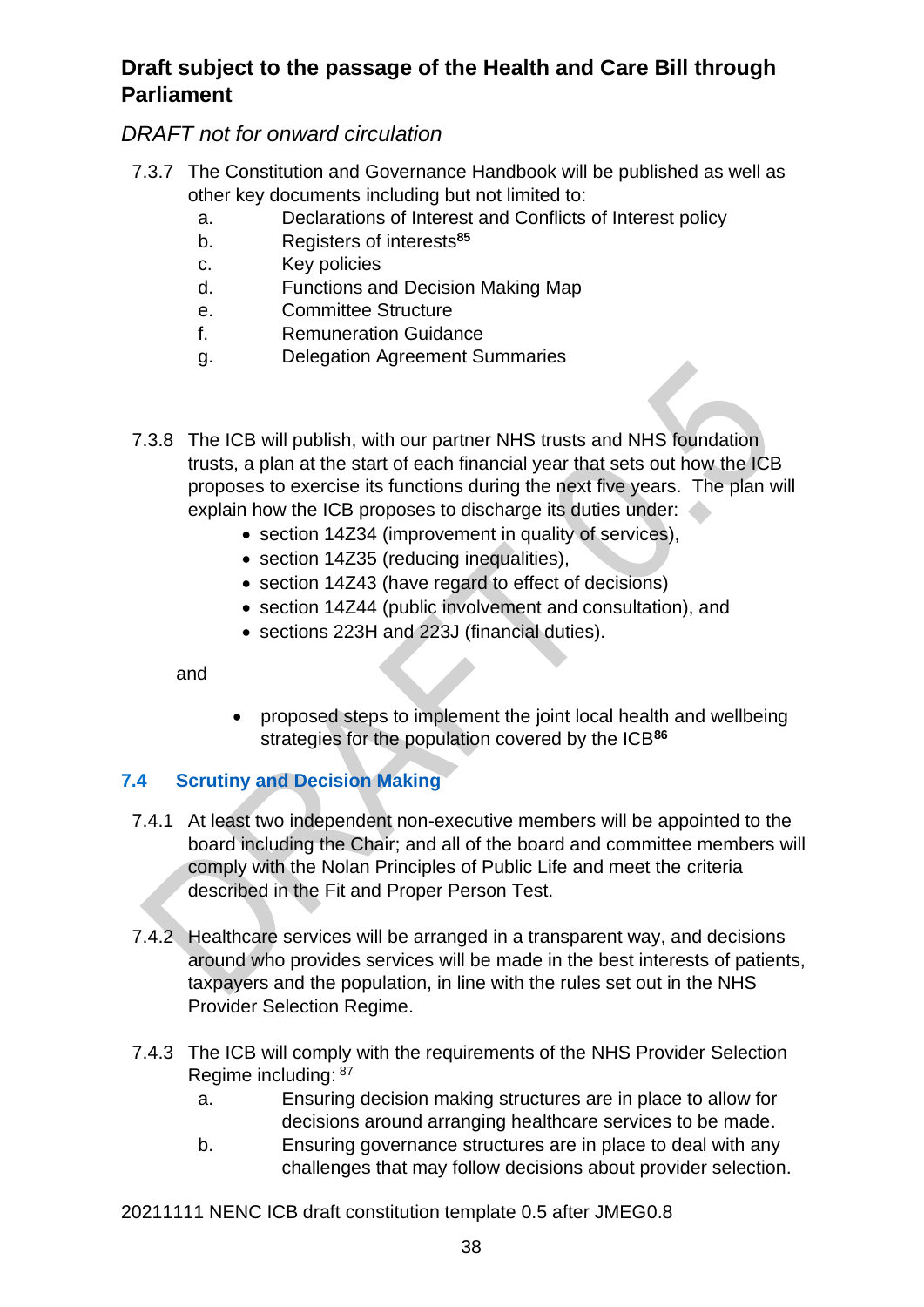*DRAFT not for onward circulation*

- c. Publishing the ICB's intentions for arranging services in advance.
- d. Publishing contracts awarded and maintaining records of decision making and management of conflicts of interest.
- e. Ensuring that audit arrangements are in place.
- 7.4.4 The ICB will comply with local authority health overview and scrutiny requirements.

#### <span id="page-38-0"></span>**7.5 Annual Report**

- 7.5.1 The ICB will publish an annual report in accordance with any guidance published by NHS England and which sets out how it has discharged its functions and fulfilled its duties in the previous financial year and in particular how it has discharged its duties under sections
	- a. 14Z34 (improvement in quality of services),
	- b. 14Z35 (reducing inequalities),
	- c. 14z43 (have regard to the effect of decisions)
	- d. 14Z44 (public involvement and consultation), and
- 7.5.2 The annual report will also review the extent to which the ICB has exercised its functions in accordance with the plans published under section
	- a. 14Z50 (Integrated Care System plan), and
	- b. 14Z54 (capital resource use plan), and
- 7.5.3 Review any steps the board has taken to implement any joint health and wellbeing strategy to which it was required to have regard under section 116B(1) of the Local Government and Public Involvement in Health Act 2007.

# <span id="page-38-1"></span>**8 Arrangements for Determining the Terms and Conditions of Employees.**

- 8.1.1 The ICB may appoint employees, pay them remuneration and allowances as it determines and appoint staff on such terms and conditions as it determines.
- 8.1.2 The Board has established a Remuneration Committee**<sup>88</sup>** which is chaired by a Non-Executive member other than the Chair or Audit Chair.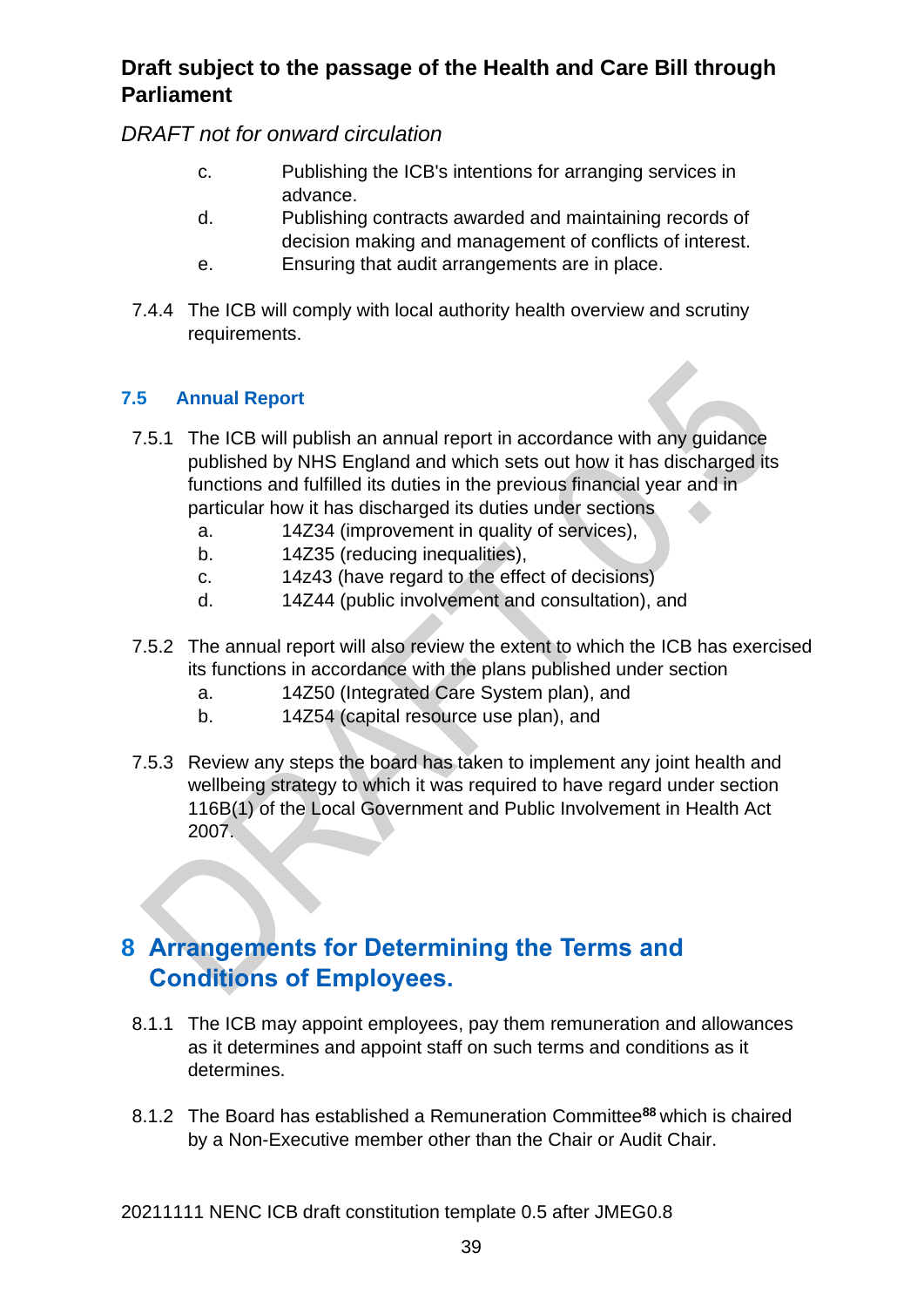## *DRAFT not for onward circulation*

- 8.1.3 The membership of the Remuneration Committee is determined by the Board. No employees may be a member of the Remuneration Committee but the Board ensures that the Remuneration Committee has access to appropriate advice by:
	- a. Ensuring that HR advisers are in attendance as appropriate
	- b. Other officers, employees or advisors may be invited to attend all or part of meetings of the committee to provide advice or support particular discussion as appropriate
	- c. Receiving benchmarking information where available and appropriate
- 8.1.4 The Board may appoint independent members or advisers to the Remuneration Committee who are not members of the board.
- 8.1.5 The main purpose of the Remuneration Committee is to exercise the functions of the ICB relating to paragraphs 17 to 19 of Schedule 1B to the 2006 Act. The terms of reference agreed by the board are published in the Governance Handbook on the ICB's website [insert link]
- 8.1.6 The duties of the Remuneration Committee include**<sup>89</sup>** the following. Full details are set out in the Terms of Reference. (below is taken from model Terms of Reference)
	- a. For the Chief Executive, Directors and other Very Senior Managers:

Determine all aspects of remuneration including but not limited to salary, (including any performance-related elements) bonuses, pensions and cars;

Determine arrangements for termination of employment and other contractual terms and non-contractual terms.

b. For all staff:

Determine the ICB pay policy (including the adoption of pay frameworks such as Agenda for Change); Oversee contractual arrangements;

Determine the arrangements for termination payments and any special payments following scrutiny of their proper calculation and taking account of such national guidance as appropriate.

- c. Oversee the arrangements for the performance review for directors/senior managers;
- d. Receive assurance in relation to ICB statutory duties relating to people such as compliance with employment legislation including such as Fit and Proper Person Regulation (FPPR).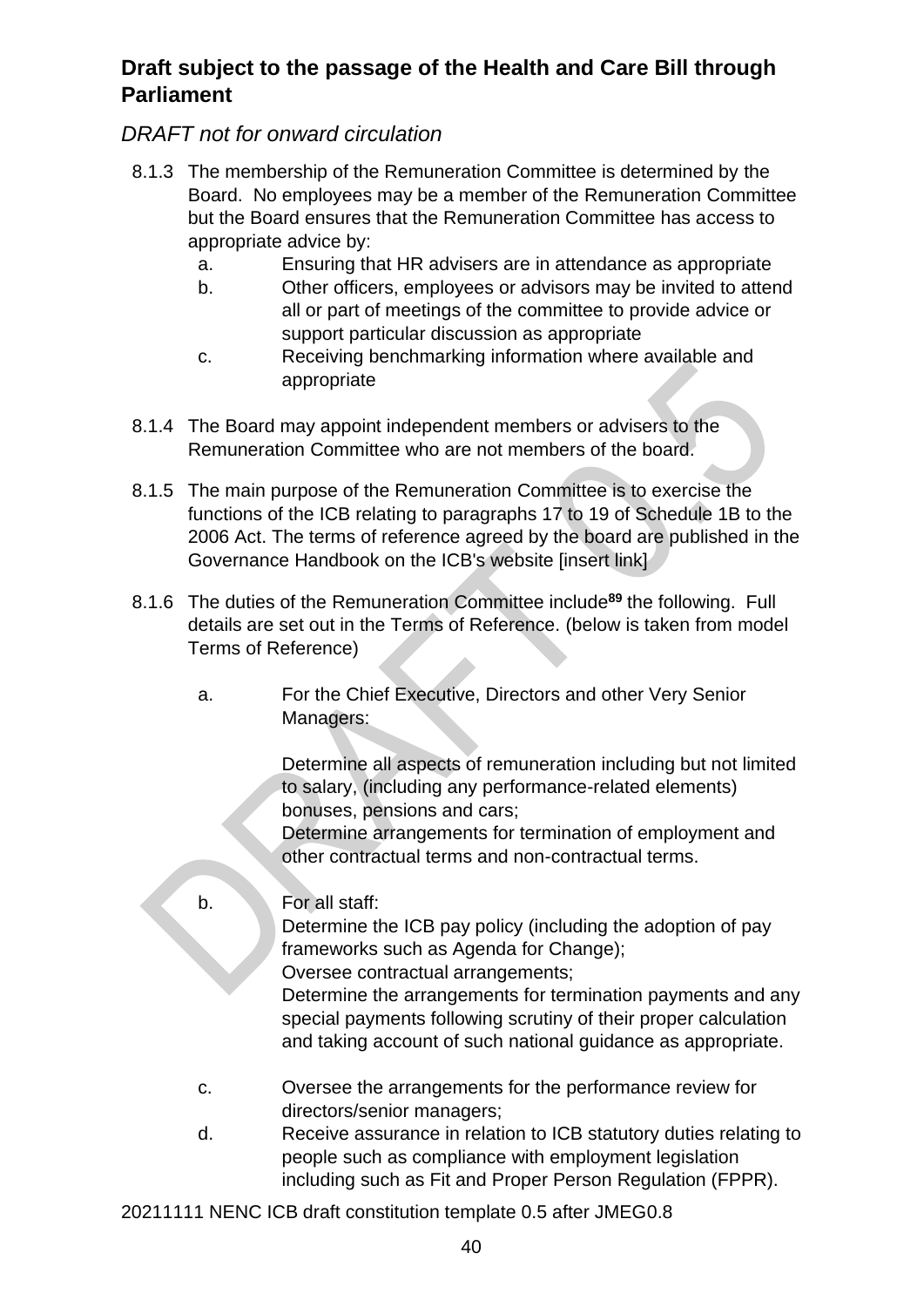*DRAFT not for onward circulation*

8.1.7 The ICB may make arrangements for a person to be seconded to serve as a member of the ICB's staff.

# <span id="page-40-0"></span>**9 Arrangements for Public Involvement**

- 9.1.1 In line with section 14Z44(2) of the 2006 Act the ICB has made arrangements to secure that individuals to whom services which are, or are to be, provided pursuant to arrangements made by the ICB in the exercise of its functions, and their carers and representatives, are involved (whether by being consulted or provided with information or in other ways) in:
	- a. the planning of the commissioning arrangements by the Integrated Care Board
	- b. the development and consideration of proposals by the ICB
	- c. for changes in the commissioning arrangements where the implementation of the proposals would have an impact on the manner in which the services are delivered to the individuals (at the point when the service is received by them), or the range of health services available to them, and
	- d. decisions of the ICB affecting the operation of the commissioning arrangements where the implementation of the decisions would (if made) have such an impact.
- 9.1.2 In line with section 14Z52 of the 2006 Act the ICB has made the following arrangements to consult its population on its system plan:
	- a. The ICB will engage or consult, as appropriate, with its population on its system plan and will have regard to NHS Guidance on consultation and engagement and the ICB's Patient and Public Involvement Strategy. This will include the involvement of each relevant Health and Wellbeing Board.
	- b. The ten principles set out by NHS England, and described at section 9.1.3 will apply
- 9.1.3 The ICB has adopted the ten principles set out by NHS England for working with people and communities**<sup>90</sup>** .
	- a. Put the voices of people and communities at the centre of decision-making and governance, at every level of the ICS.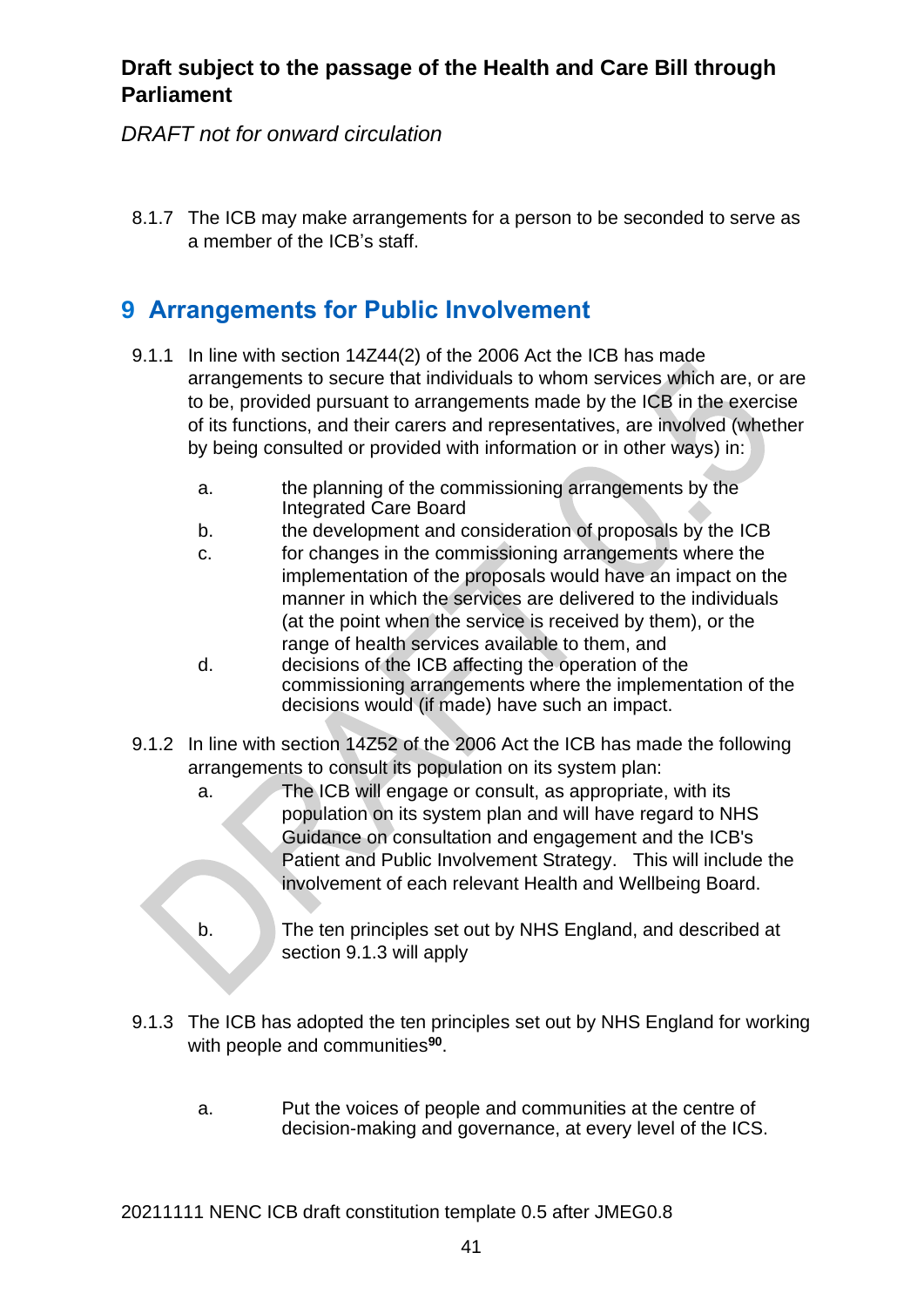*DRAFT not for onward circulation*

- b. Start engagement early when developing plans and feed back to people and communities how it has influenced activities and decisions.
- c. Understand your community's needs, experience and aspirations for health and care, using engagement to find out if change is working.
- d. Build relationships with excluded groups especially those affected by inequalities.
- e. Work with Healthwatch and the voluntary, community and social enterprise sector as key partners.
- f. Provide clear and accessible public information about vision, plans and progress to build understanding and trust.
- g. Use community development approaches that empower people and communities, making connections to social action.
- h. Use co-production, insight and engagement to achieve accountable health and care services.
- i. Co-produce and redesign services and tackle system priorities in partnership with people and communities.
- j. Learn from what works and build on the assets of all partners in the ICS – networks, relationships, activity in local places.
- 9.1.4 These principles will be used when developing and maintaining arrangements for engaging with people and communities.
- 9.1.5 These arrangements, include**<sup>92</sup>** :
	- a. A Patient and Public Involvement Strategy
	- b. A system-wide Engagement Framework to ensure consistently high standards of engagement
	- c. Ensuring sufficient resources and training are available to support effective engagement
	- d. Arranging system-wide or place-based public events e. Appointment of a Non Executive Member with a specific role to seek assurance on the ICB's arrangements for discharging its duties in relation to patient and public involvement.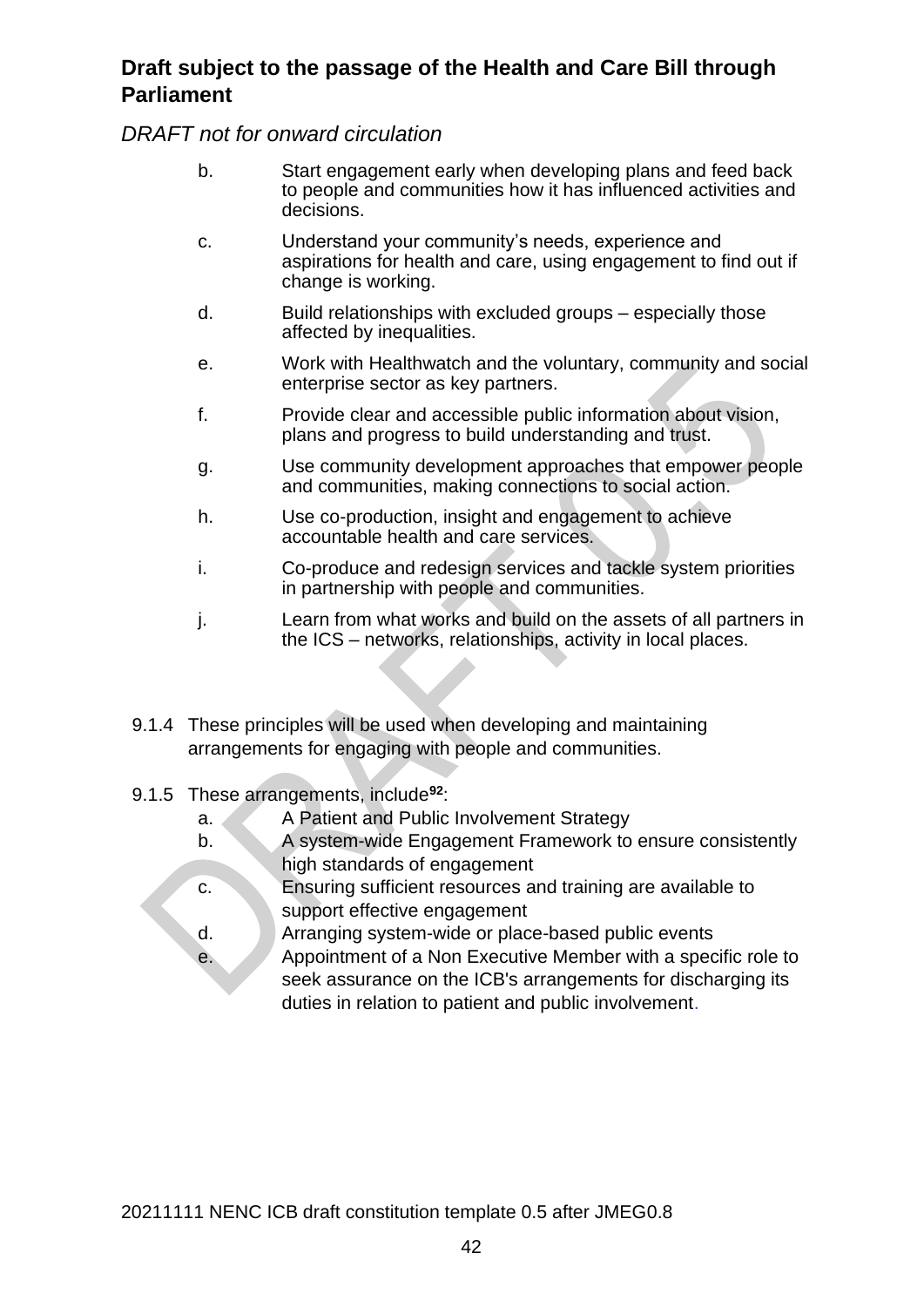*DRAFT not for onward circulation*

# <span id="page-42-0"></span>**Appendix 1: Definitions of Terms Used in This Constitution**

| 2006 Act                              | National Health Service Act 2006, as amended by the<br>Health and Social Care Act 2012 and the Health and Care<br>Act 2022                                                                                                                                                                                                                                                                                                                                                                                             |
|---------------------------------------|------------------------------------------------------------------------------------------------------------------------------------------------------------------------------------------------------------------------------------------------------------------------------------------------------------------------------------------------------------------------------------------------------------------------------------------------------------------------------------------------------------------------|
| <b>ICB Board</b>                      | Members of the ICB                                                                                                                                                                                                                                                                                                                                                                                                                                                                                                     |
| Area                                  | The geographical area that the ICB has responsibility for,<br>as defined in part 2 of this constitution                                                                                                                                                                                                                                                                                                                                                                                                                |
| Committee                             | A committee created and appointed by the ICB Board.                                                                                                                                                                                                                                                                                                                                                                                                                                                                    |
| Sub-Committee                         | A committee created and appointed by and reporting to a<br>committee.                                                                                                                                                                                                                                                                                                                                                                                                                                                  |
| <b>Integrated Care</b><br>Partnership | The joint committee for the ICB's area established by the<br>ICB and each responsible local authority whose area<br>coincides with or falls wholly or partly within the ICB's<br>area.                                                                                                                                                                                                                                                                                                                                 |
| Place-Based<br>Partnership            | Place-based partnerships are collaborative arrangements<br>responsible for arranging and delivering health and care<br>services in a locality or community. They involve the<br>Integrated Care Board, local government and providers of<br>health and care services, including the voluntary,<br>community and social enterprise sector, people and<br>communities, as well as primary care provider leadership,<br>represented by Primary Care Network clinical directors or<br>other relevant primary care leaders. |
| <b>Ordinary Member</b>                | The Board of the ICB will have a Chair and a Chief<br>Executive plus other members. All other members of the<br>Board are referred to as Ordinary Members.                                                                                                                                                                                                                                                                                                                                                             |
| <b>Health Service</b><br><b>Body</b>  | Health service body as defined by section 9(4) of the NHS<br>Act 2006 or (b) NHS Foundation Trusts.                                                                                                                                                                                                                                                                                                                                                                                                                    |
|                                       | ICBs should add local definitions as required and should<br>always include any local terms that refer to legally<br>prescribed roles or functions.                                                                                                                                                                                                                                                                                                                                                                     |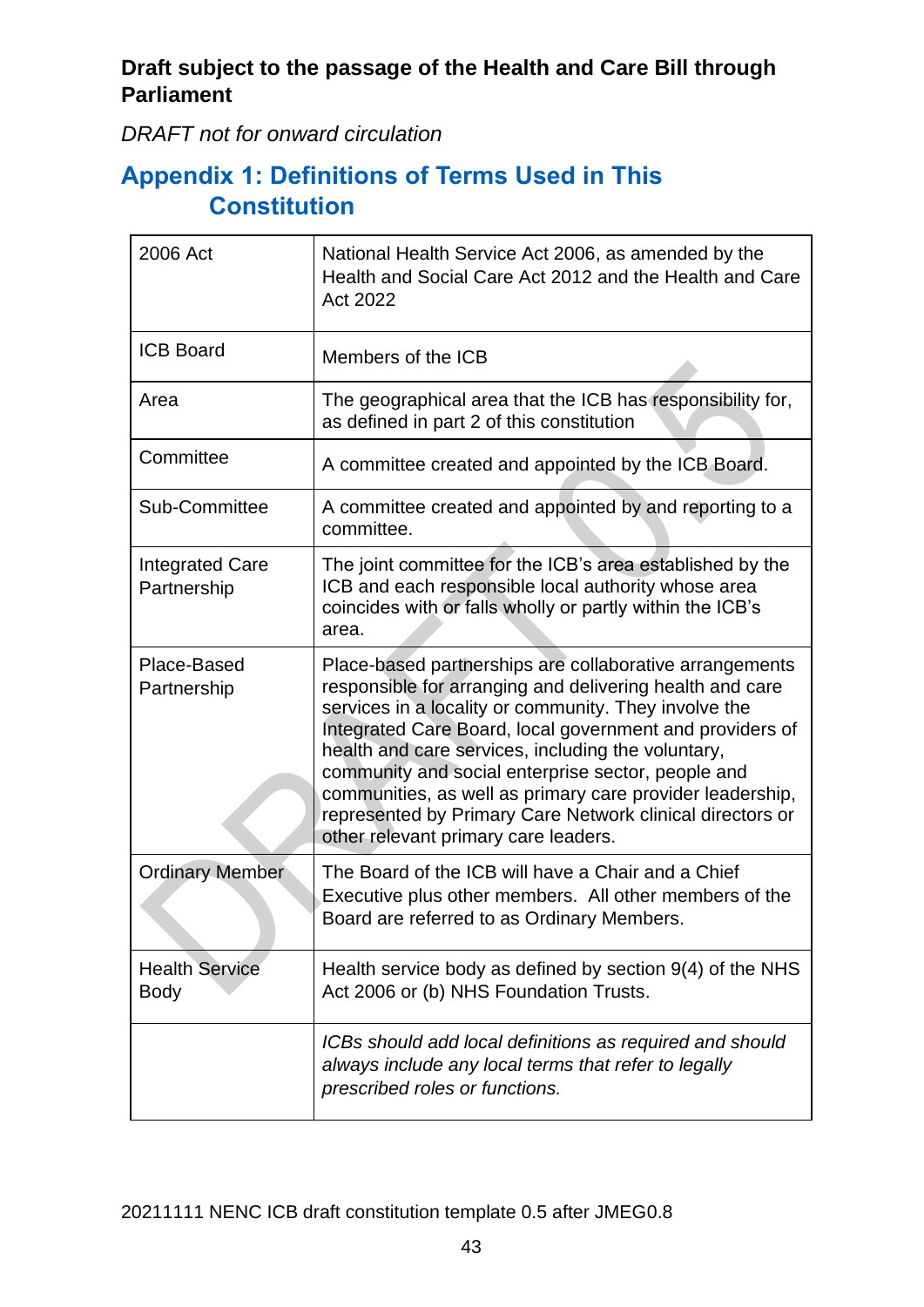*DRAFT not for onward circulation*

# <span id="page-43-0"></span>**Appendix 2: Standing Orders**

# **1. Introduction<sup>94</sup>**

<span id="page-43-1"></span>1.1.These Standing Orders have been drawn up to regulate the proceedings of the NHS North East and North Cumbria Integrated Care Board so that the ICB can fulfil its obligations as set out largely in the 2006 Act (as amended). They form part of the ICB's Constitution**<sup>95</sup>** .

# <span id="page-43-2"></span>**2. Amendment and review**

- 2.1.The Standing Orders are effective from 1 April 2022 **<sup>96</sup>**
- 2.2.Standing Orders will be reviewed on an annual basis or sooner if required.
- 2.3.Amendments to these Standing Orders will be made as per Clause 1.6 of the Constitution.
- 2.4.All changes to these Standing Orders will require an application to NHS England for variation to the ICB constitution and will not be implemented until the constitution has been approved.

# <span id="page-43-3"></span>**3. Interpretation, application and compliance**

- 3.1.Except as otherwise provided, words and expressions used in these Standing Orders shall have the same meaning as those in the main body of the ICB Constitution and as per the definitions in Appendix 1.
- 3.2.These standing orders apply to all meetings of the Board, including its committees and sub-committees unless otherwise stated. All references to Board are inclusive of committees and sub-committees unless otherwise stated.
- 3.3.All members of the Board, members of committees and sub-committees and all employees, should be aware of the Standing Orders and comply with them. Failure to comply may be regarded as a disciplinary matter.
- 3.4.In the case of conflicting interpretation of the Standing Orders, the Chair, supported with advice from *[tbc when structure confirmed: the ICB's Senior Governance Advisor]* will provide a settled view which shall be final.
- 3.5.All members of the Board, its committees and sub-committees and all employees have a duty to disclose any non-compliance with these Standing Orders to the Chief Executive as soon as possible.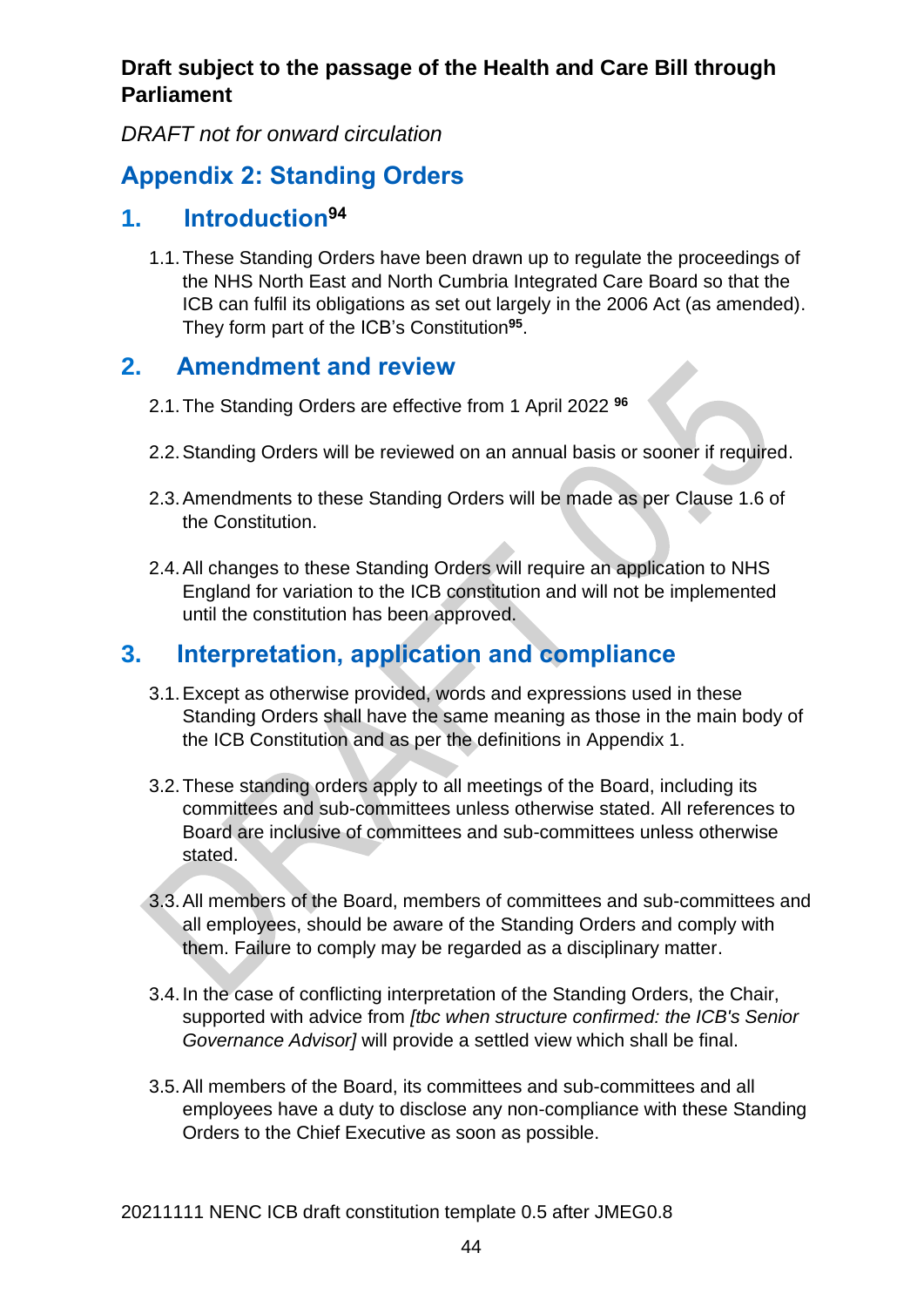## *DRAFT not for onward circulation*

3.6.If, for any reason, these Standing Orders are not complied with, full details of the non-compliance and any justification for non-compliance and the circumstances around the non-compliance, shall be reported to the next formal meeting of the Board for action or ratification and the Audit Committee for review.

# <span id="page-44-0"></span>**4. Meetings of the Integrated Care Board**

# <span id="page-44-1"></span>**4.1. Calling Board Meetings<sup>97</sup>**

- 4.1.1 Meetings of the Board of the ICB shall be held at regular intervals**<sup>98</sup>**at such times and places**<sup>99</sup>** as the ICB may determine.
- 4.1.2 In normal circumstances, each member of the Board will be given not less than one month's notice in writing of any meeting to be held. However:
	- a) The Chair may call a meeting at any time by giving not less than 14 calendar days' notice in writing.
	- b) One third of the members of the Board may request the Chair to convene a meeting by notice in writing, specifying the matters which they wish to be considered at the meeting. If the Chair refuses, or fails, to call a meeting within seven calendar days of such a request being presented, the Board members signing the requisition may call a meeting by giving not less than 14 calendar days' notice in writing to all members of the Board specifying the matters to be considered at the meeting.
	- c) In emergency situations the Chair may call a meeting with 24 hours notice by setting out the reason for the urgency and the decision to be taken.
- 4.1.3 A public notice of the time and place of the meeting and how to access the meeting shall be given by posting it at the offices of the ICB body and electronically at least three clear days before the meeting or, if the meeting is convened at shorter notice, then at the time it is convened.
- 4.1.4 The agenda and papers for meetings will be published electronically in advance of the meeting excluding, if thought fit, any item likely to be addressed in part of a meeting is not likely to be open to the public.

# <span id="page-44-2"></span>**4.2. Chair of a meeting**

4.2.1. The Chair of the ICB shall preside over meetings of the Board.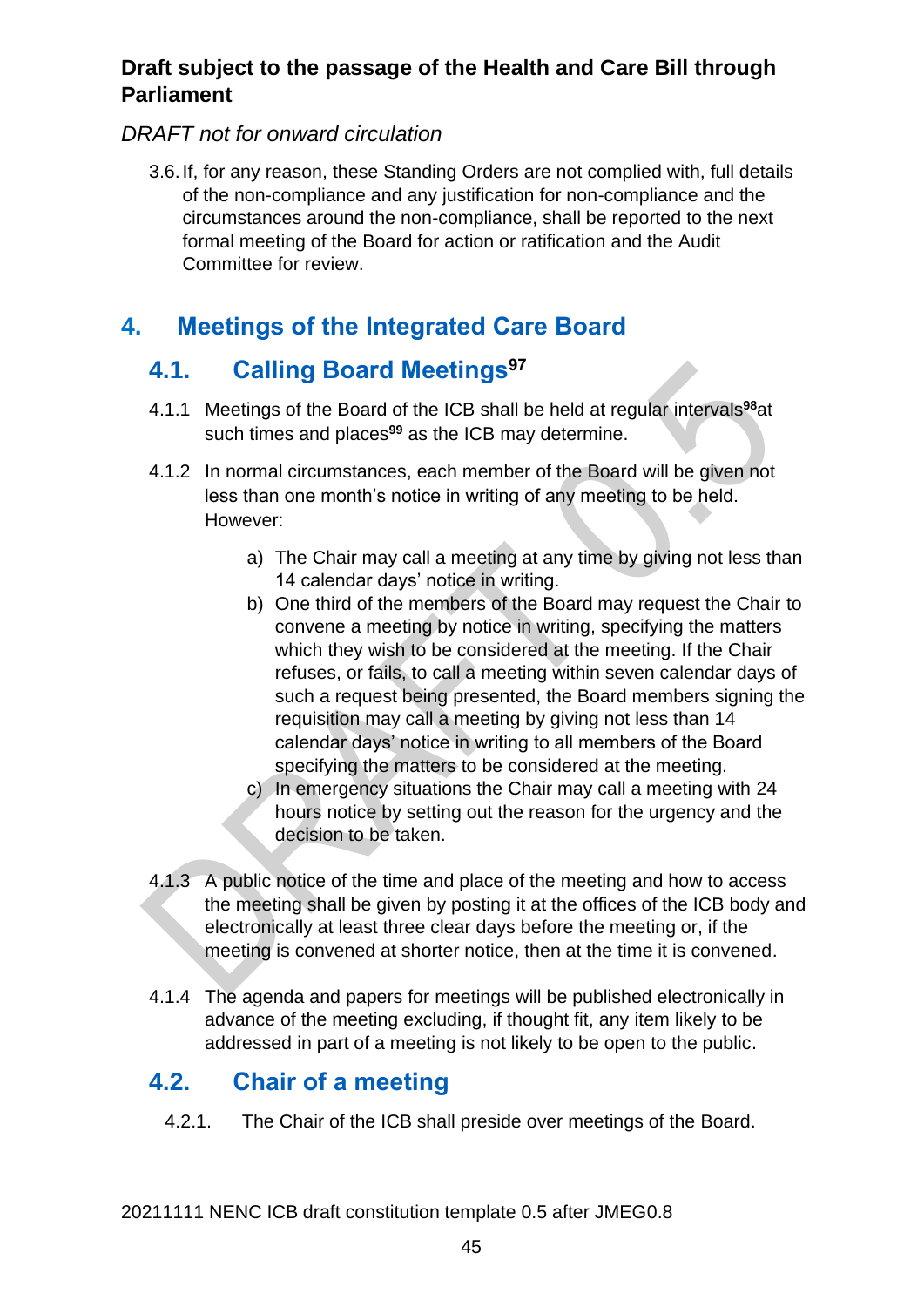## *DRAFT not for onward circulation*

- 4.2.2. If the Chair is absent, or is disqualified from participating by a conflict of interest, the ICB Chair will nominate a deputy, which will normally be the Senior Independent Non-Executive Member. If the nominated deputy is not present at a meeting, then the assembled members may appoint a deputy from the remaining Independent Members.
- 4.2.3. The Board shall appoint a Chair to all committees and subcommittees that it has established. The appointed committee or subcommittee Chair will preside over the relevant meeting. Terms of reference for committees and sub-committees will specify arrangements for occasions when the appointed Chair is absent. The appointed Chair will be accountable to the Chair of the ICB.

# <span id="page-45-0"></span>**4.3. Agenda, supporting papers and business to be transacted**

- 4.3.1. The agenda for each meeting will be drawn up and agreed by the Chair**<sup>102</sup>** of the meeting.
- 4.3.2. Except where the emergency provisions apply, supporting papers for all items must be submitted at least ten working days before the meeting takes place. The agenda and supporting papers will be circulated to all members of the Board at least five calendar days before the meeting.
- 4.3.3. Agendas and papers for meetings open to the public, including details about meeting dates, times and venues, will be published on the ICB's website at [insert link].

# <span id="page-45-1"></span>**4.4. Petitions**

4.4.1. Where a petition has been received by the ICB it shall be included as an item for the agenda of the next meeting of the Board.

# <span id="page-45-2"></span>**4.5. Nominated Deputies<sup>103</sup>**

- 4.5.1. With the permission of the person presiding over the meeting, the Executive Directors and the Partner Members of the Board may nominate a deputy to attend a meeting of the Board that they are unable to attend. The deputy may speak and vote on their behalf.
- 4.5.2. The decision of person presiding over the meeting regarding authorisation of nominated deputies is final.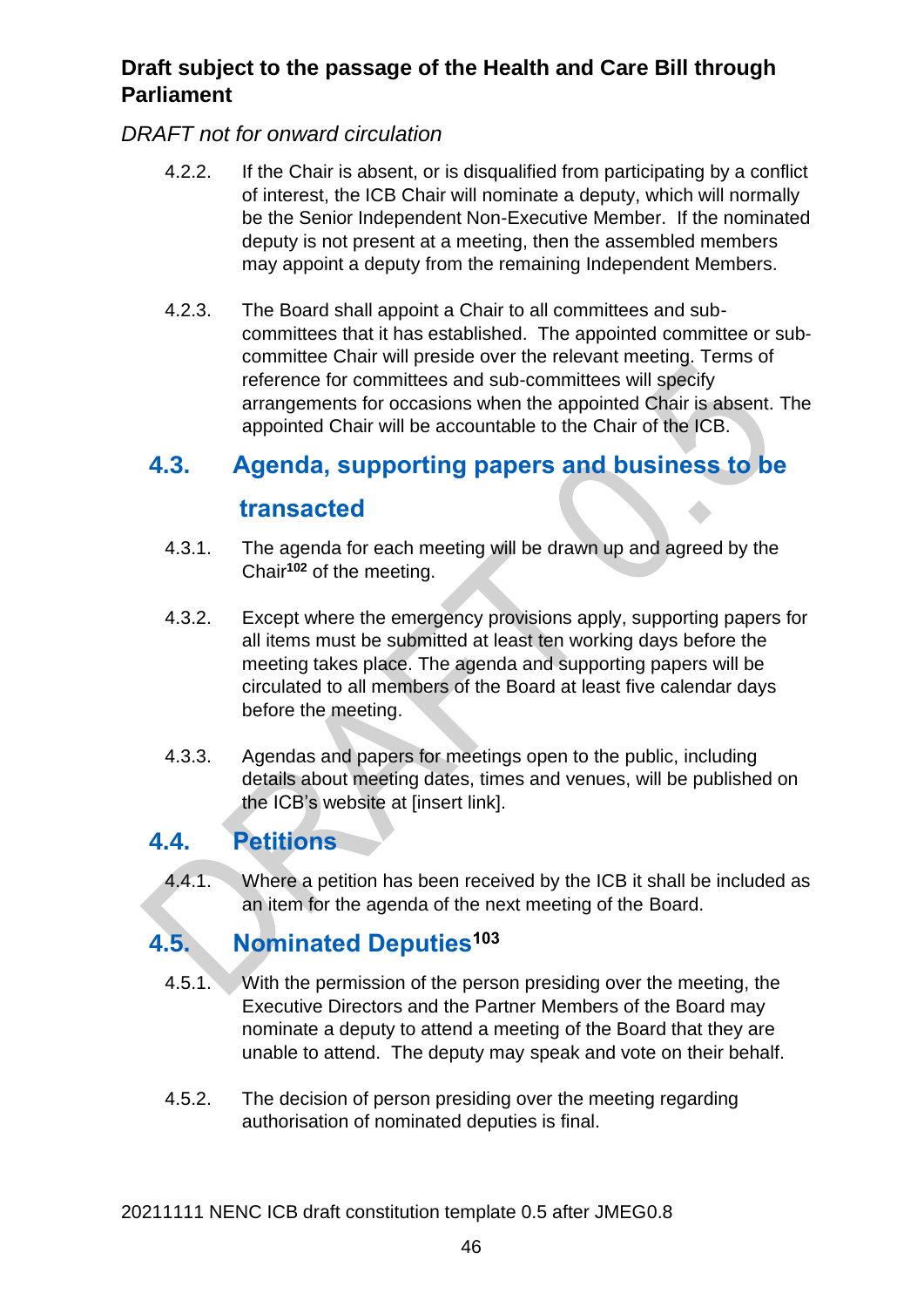*DRAFT not for onward circulation*

# <span id="page-46-0"></span>**4.6. Virtual attendance at meetings<sup>104</sup>**

4.6.1. The Board of the ICB and its committees and sub-committees may meet virtually using telephone, video and other electronic means when necessary, unless the terms of reference prohibit this.

# <span id="page-46-1"></span>**4.7. Quorum<sup>105</sup>**

- 4.7.1. The quorum for meetings of the Board will be one third of the members, including:
	- a) Chair or Deputy Chair (or independent member presiding over the meeting as in 4.4.2)
	- b) Either the Chief Executive or the Director of Finance
	- c) Either The Medical Director or the Director of Nursing
	- d) At least one independent member
	- e) At least one Partner Member
- 4.7.2. For the sake of clarity:
	- a) No person can act in more than one capacity when determining the quorum.
	- b) An individual who has been disqualified from participating in a discussion on any matter and/or from voting on any motion by reason of a declaration of a conflict of interest, shall no longer count towards the quorum.
- 4.7.3. For all committees and sub-committees, the details of the quorum for these meetings and status of deputies are set out in the appropriate terms of reference.
- 4.7.4. In the event that the quorum cannot be achieved due to a member or members being disqualified from taking part in a vote or discussion due to a declared interest the chair of the meeting will determine the action to be taken in accordance with the Constitution.

In these circumstances, an alternative quoracy of one third of the non-conflicted members will apply. This must include at least one Non Executive Member, the Accountable Officer or Chief Finance Officer and one other member of the Board.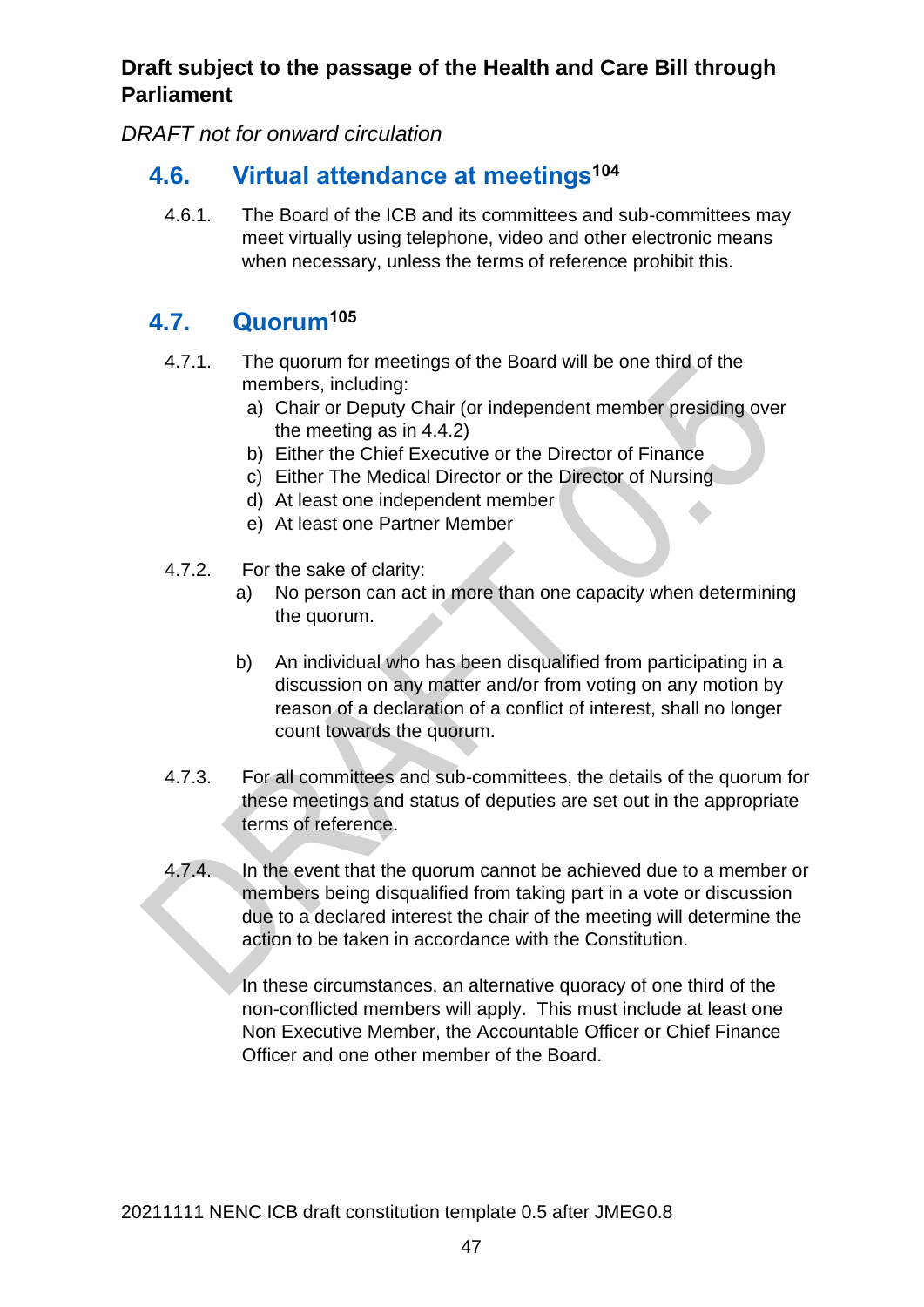*DRAFT not for onward circulation*

# <span id="page-47-0"></span>**4.8. Vacancies**

4.8.1. In the event of vacancy or defect in appointment the following temporary arrangement for quorum will apply: *(awaiting NHSE clarification on the meaning of this clause)*

> where temporary arrangements have been put in place to fill the vacancy or defect, then this individual will count towards the quoracy, including if they are temporarily acting in the roles of those members specifically listed in quoracy requirements (eq. Director of Nursing, Director of Finance);

where temporary arrangements have not been put in place, a reduced quoracy will be proposed to the Board by the Chair and Chief Executive in conjunction with the Chair of the Audit Committee.

# <span id="page-47-1"></span>**4.9. Decision making**

- 4.9.1. The ICB has agreed to use a collective model of decision-making that seeks to find consensus between system partners and make decisions based on unanimity as the norm, including working though difficult issues where appropriate.
- 4.9.2. Generally it is expected that decisions of the ICB will be reached by consensus. Should this not be possible then a vote will be required. The process for voting, which should be considered a last resort, is set out below:
	- a) All members of the Board who are present at the meeting will be eligible to cast one vote each.
	- b) In no circumstances may an absent member vote by proxy**<sup>106</sup>** . Absence is defined as being absent at the time of the vote but this does not preclude anyone attending by teleconference or other virtual mechanism from participating in the meeting, including exercising their right to vote if eligible to do so.
	- c) For the sake of clarity, any additional Participants and Observers**<sup>107</sup>** (as detailed within paragraph 5.6. of the Constitution) will not have voting rights.
	- d) A resolution will be passed if more votes are cast for the resolution than against it.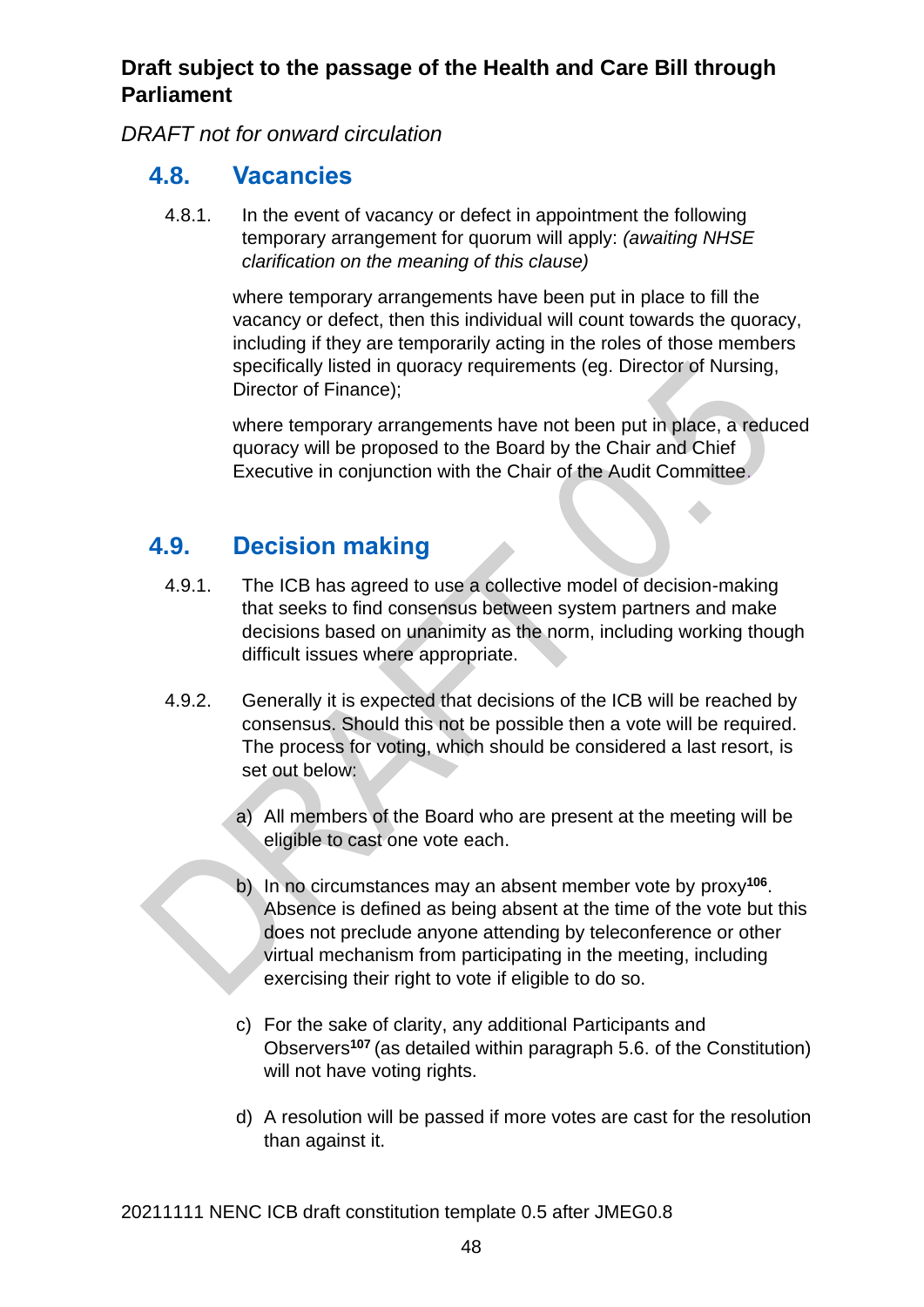#### *DRAFT not for onward circulation*

- e) If an equal number of votes are cast for and against a resolution, then the Chair (or in their absence, the person presiding over the meeting) will have a second and casting vote.
- f) Should a vote be taken, the outcome of the vote, and any dissenting views, must be recorded in the minutes of the meeting.

#### **Disputes**

4.9.3. if consensus cannot be reached, the chair may make decisions on behalf of the board where there is disagreement. Where necessary boards may draw on third party support such as peer review or mediation by NHS England and NHS Improvement.

#### Urgent decisions

- 4.9.4. In the case urgent decisions and extraordinary circumstances, every attempt will be made for the Board to meet virtually. Where this is not possible the following will apply.
- 4.9.5. The powers which are reserved or delegated to the Board, may for an urgent decision be exercised by the Chair and Chief Executive (or relevant lead director in the case of committees)**<sup>108</sup>** subject to every effort having made to consult with as many members as possible in the given circumstances.
- 4.9.6. The exercise of such powers shall be reported to the next formal meeting of the Board for formal ratification and the Audit Committee for oversight.

## <span id="page-48-0"></span>**4.10. Minutes**

- 4.10.1. The names and roles of all members present shall be recorded in the minutes of the meetings.
- 4.10.2. The minutes of a meeting shall be drawn up and submitted for agreement at the next meeting where they shall be signed by the person presiding at it.
- 4.10.3. No discussion shall take place upon the minutes except upon their accuracy or where the person presiding over the meeting considers discussion appropriate.
- 4.10.4. Where providing a record of a meeting held in public, the minutes shall be made available to the public.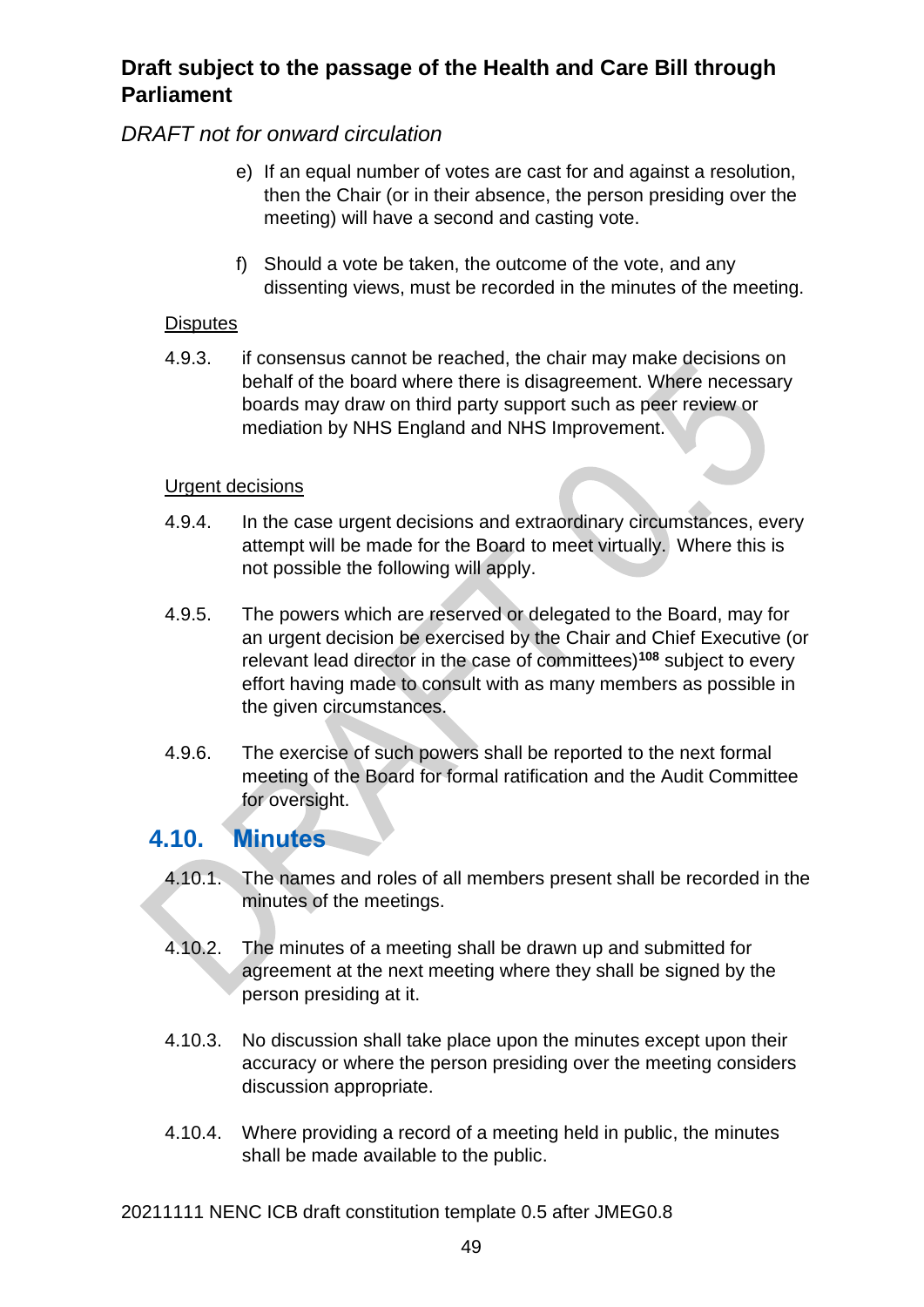*DRAFT not for onward circulation*

# <span id="page-49-0"></span>**4.11. Admission of public and the press**

- 4.11.1. In accordance with Public Bodies (Admission to Meetings) Act 1960 All meetings of the ICB at which public functions are exercised will be open to the public.
- 4.11.2. The Board may resolve to exclude the public from a meeting or part of a meeting where it would be prejudicial to the public interest by reason of the confidential nature of the business to be transacted or for other special reasons stated in the resolution and arising from the nature of that business or of the proceedings or for any other reason permitted by the Public Bodies (Admission to Meetings) Act 1960 as amended or succeeded from time to time.
- 4.11.3. The person presiding over the meeting shall give such directions as he/she thinks fit with regard to the arrangements for meetings and accommodation of the public and representatives of the press such as to ensure that the Board's business shall be conducted without interruption and disruption.
- 4.11.4. As permitted by Section 1(8) Public Bodies (Admissions to Meetings) Act 1960 as amended from time to time) the public may be excluded from a meeting suppress or prevent disorderly conduct or behaviour.
- 4.11.5. Matters to be dealt with by a meeting following the exclusion of representatives of the press, and other members of the public shall be confidential to the members of the Board.

# <span id="page-49-1"></span>**5. Suspension of Standing Orders**

- 5.1.In exceptional circumstances, except where it would contravene any statutory provision or any direction made by the Secretary of State for Health and Social Care or NHS England, any part of these Standing Orders may be suspended by the Chair in discussion with at least two other members,
- 5.2.A decision to suspend Standing Orders together with the reasons for doing so shall be recorded in the minutes of the meeting.
- 5.3.A separate record of matters discussed during the suspension shall be kept. These records shall be made available to the Audit Committee for review of the reasonableness of the decision to suspend Standing Orders.